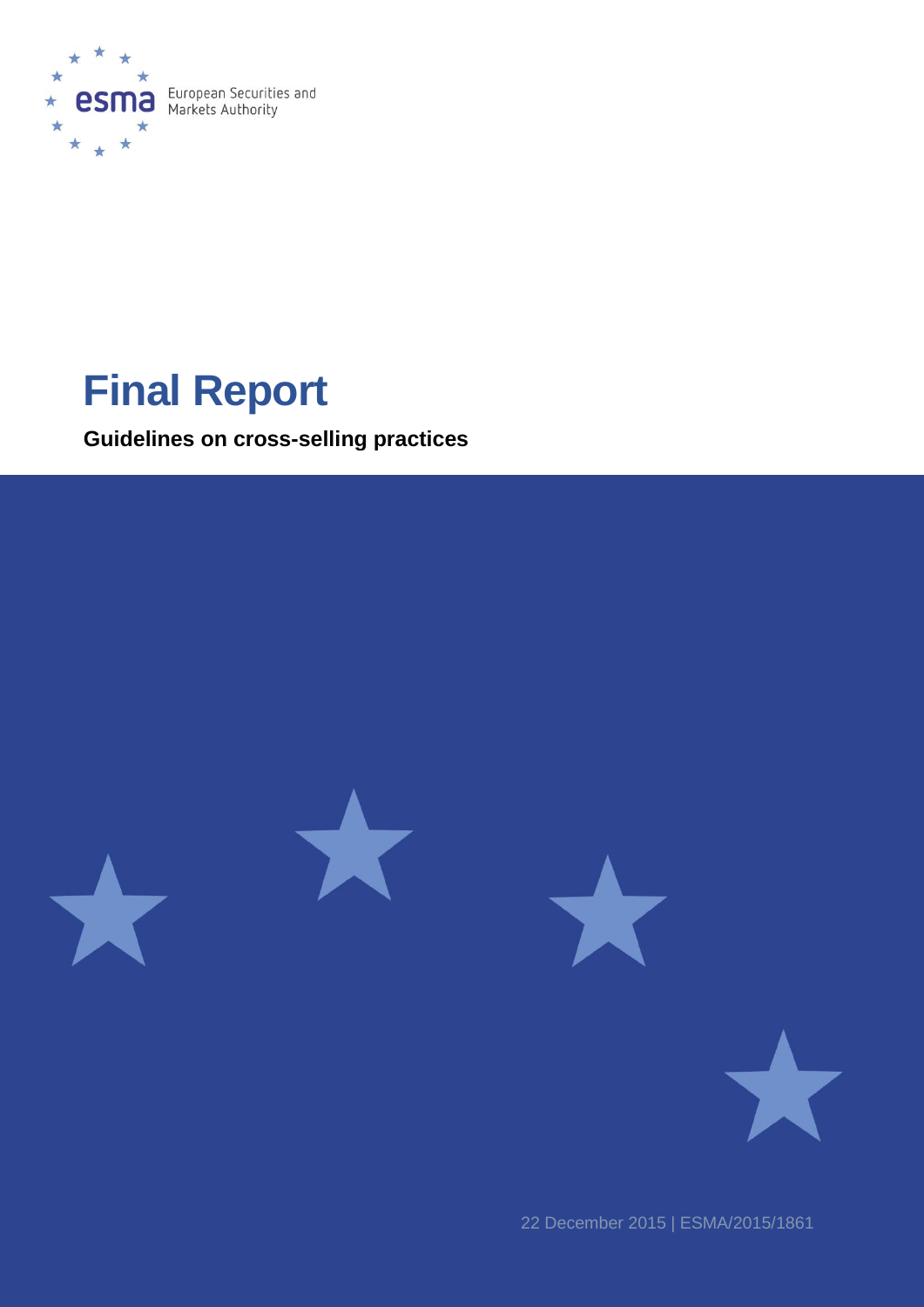

# **Table of Contents**

| 3.2 |                                                                      |  |  |  |  |  |
|-----|----------------------------------------------------------------------|--|--|--|--|--|
| 3.3 |                                                                      |  |  |  |  |  |
| 3.4 | Annex 4 - Opinion of the Securities and Markets Stakeholder Group 29 |  |  |  |  |  |
| 3.5 |                                                                      |  |  |  |  |  |
| 3.6 |                                                                      |  |  |  |  |  |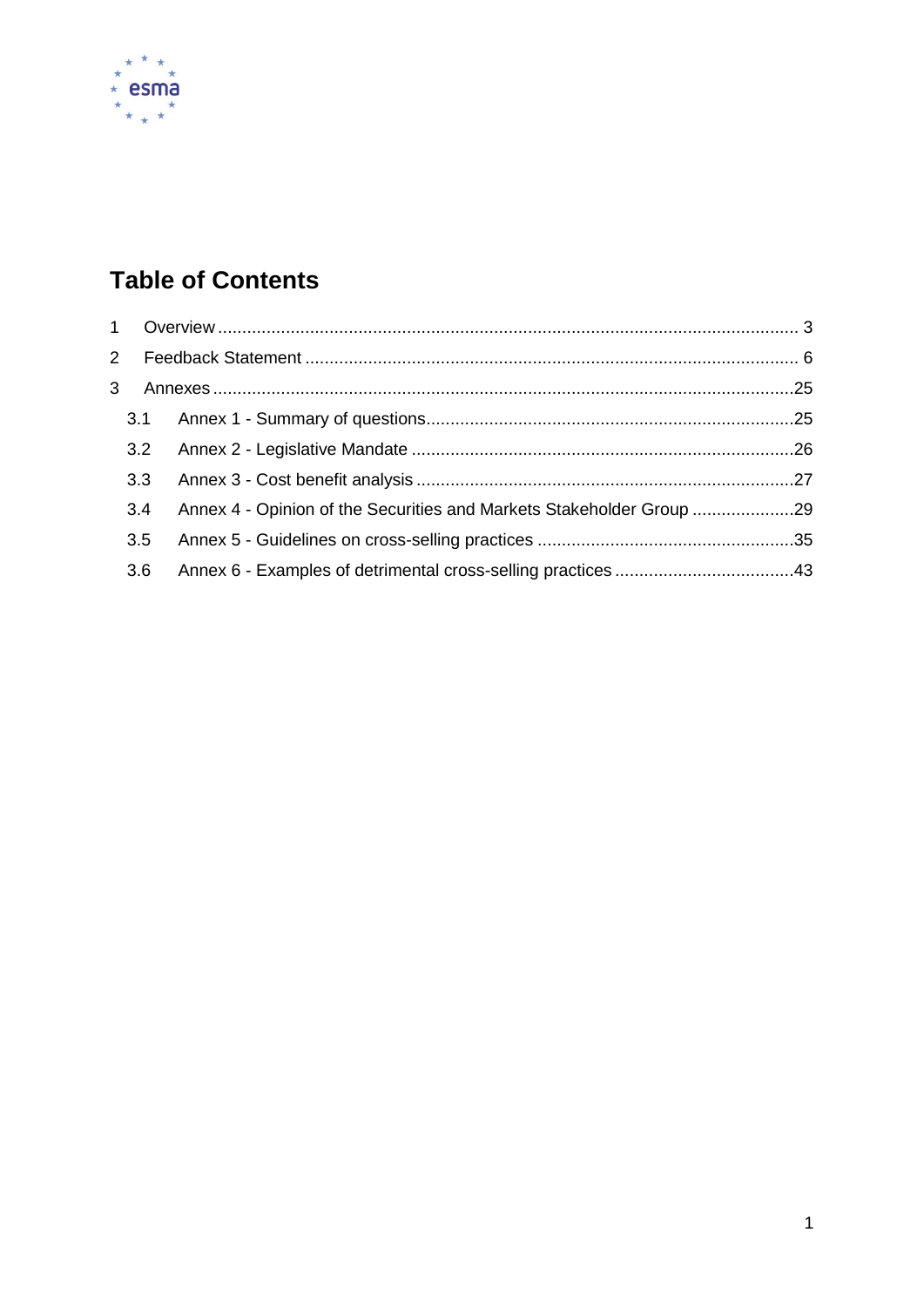

# **Acronyms and definitions used**

| <b>AIFM</b>   | Alternative Investment Fund Manager                                                                                    |
|---------------|------------------------------------------------------------------------------------------------------------------------|
| <b>AIFMD</b>  | Alternative Investment Fund Manager Directive                                                                          |
| EBA           | <b>European Banking Authority</b>                                                                                      |
| <b>EIOPA</b>  | European Insurance and Occupational Pensions Authority                                                                 |
| <b>ESA</b>    | <b>European Supervisory Authorities</b>                                                                                |
| <b>ESMA</b>   | <b>European Securities and Markets Authority</b>                                                                       |
| IDD           | <b>Insurance Distribution Directive</b>                                                                                |
| <b>KID</b>    | Key Information Document                                                                                               |
| <b>MCD</b>    | Directive on credit agreements for consumers relating to residential immovable<br>property (Mortgage Credit Directive) |
| <b>MiFID</b>  | Markets in Financial Instruments Directive                                                                             |
| MiFID II      | Markets in Financial Instruments Directive (recast)                                                                    |
| <b>PAD</b>    | <b>Payment Accounts Directive</b>                                                                                      |
| <b>PRIIPS</b> | Packaged retail and insurance-based investment products                                                                |
| <b>PSD</b>    | <b>Payment Services Directive</b>                                                                                      |
| <b>UCITS</b>  | Undertakings for collective investment in transferable securities                                                      |
| <b>UCPD</b>   | <b>Unfair Commercial Practices Directives</b>                                                                          |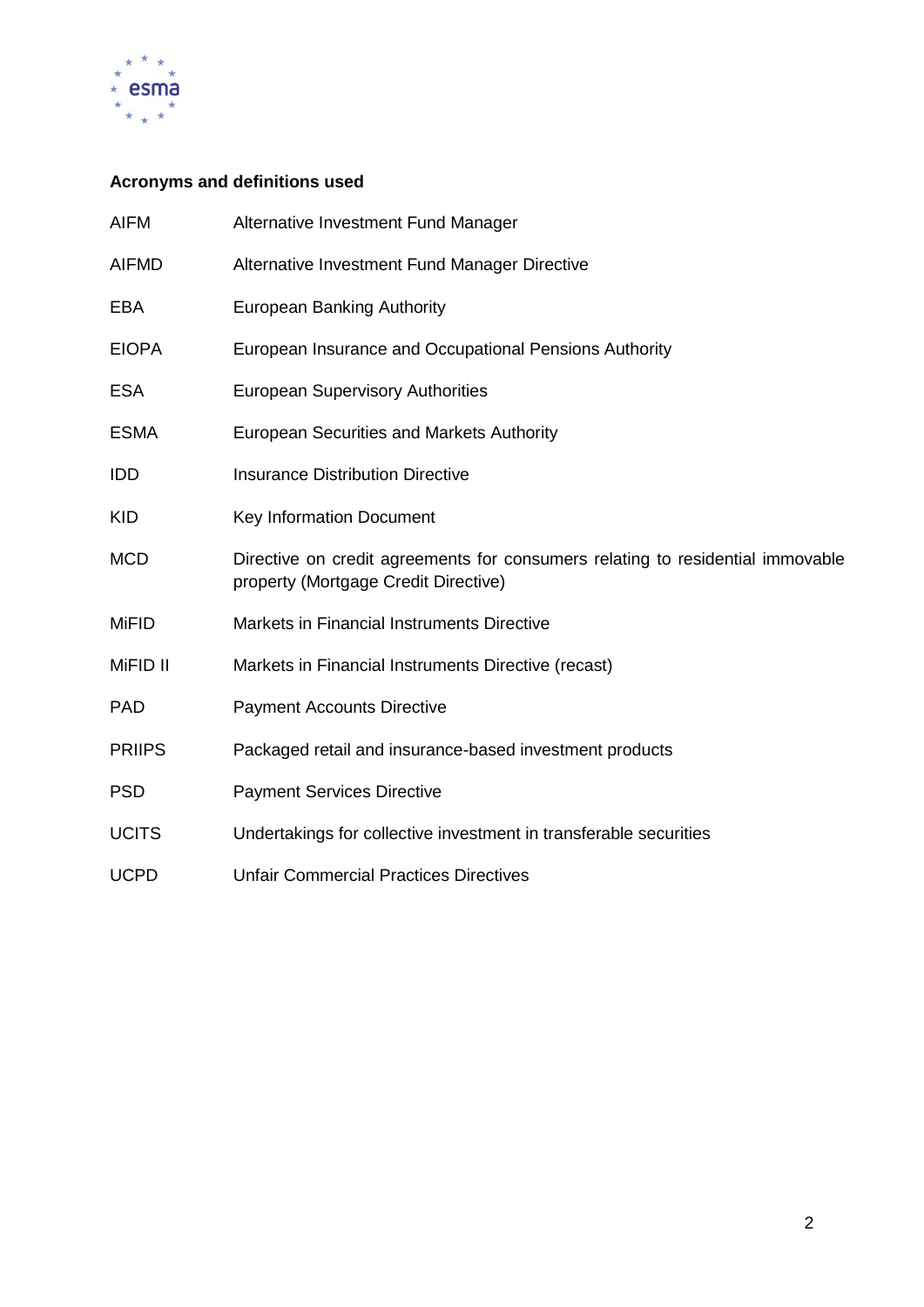

# <span id="page-3-0"></span>**1 Overview**

# **Background**

-

- 1. On 22 December 2014, the Joint Committee (JC) of the European Supervisory Authorities (ESAs) published a consultation paper containing draft guidelines on crossselling practices ("Consultation Paper on guidelines for cross-selling practices" - JC/CP/2014/05) and provided a three-month period for interested stakeholders to respond to the consultation.
- 2. The JC developed the draft guidelines contained in the consultation paper on the basis of Article 16 of each of the ESAs regulations (ESAs' Regulations) <sup>1</sup> and the requirements regulating the conduct of firms operating in all sectors within the scope of the ESAs. The draft guidelines also aimed at complying with the specific requirement of Article 24(11) of MiFID II which requires ESMA, in cooperation with EBA and EIOPA, to develop guidelines for the assessment and the supervision of cross-selling practices.
- 3. Each ESA also sought the advice of their respective Stakeholder Groups, i.e. the Securities and Markets Stakeholder Group's (ESMA), the Banking Stakeholder Group (EBA) and the Insurance and Reinsurance Stakeholder Group (EIOPA).
- 4. The ESAs received 41 responses in total (36 non-confidential responses; 5 confidential responses) from firms, industry associations and consumer bodies.
- 5. Since the publication of the consultation paper in December 2014, concerns have been expressed by a few competent authorities and some stakeholders regarding the adoption or the application of the joint guidelines in the context of some directives in the insurance and the banking sectors.
- 6. Further to the consultation, the ESAs closely and effectively cooperated, in the JC context, to review the responses received. Due to concerns regarding the legal basis provided in current insurance and banking directives, and considering the legal obligation for ESMA to adopt guidelines in accordance with Article 24 (11) of MiFID II by 3 January 2016, the JC concurred that the guidelines should be adopted by ESMA on the sole basis of MiFID II.
- 7. For this purpose this Final report applies to cross-selling practices within the meaning of MiFID II (i.e. the offering of an investment service together with another service or product as part of a package or as a condition for the same agreement or package). Consistently with the narrower scope of this Final report, the definition of "Firms"

<sup>&</sup>lt;sup>1</sup> Regulation (EU) No 1093/2010 (EBA Regulation); Regulation (EU) No 1094//2010 (EIOPA Regulation); Regulation (EU) No 1095/2010 (ESMA Regulation).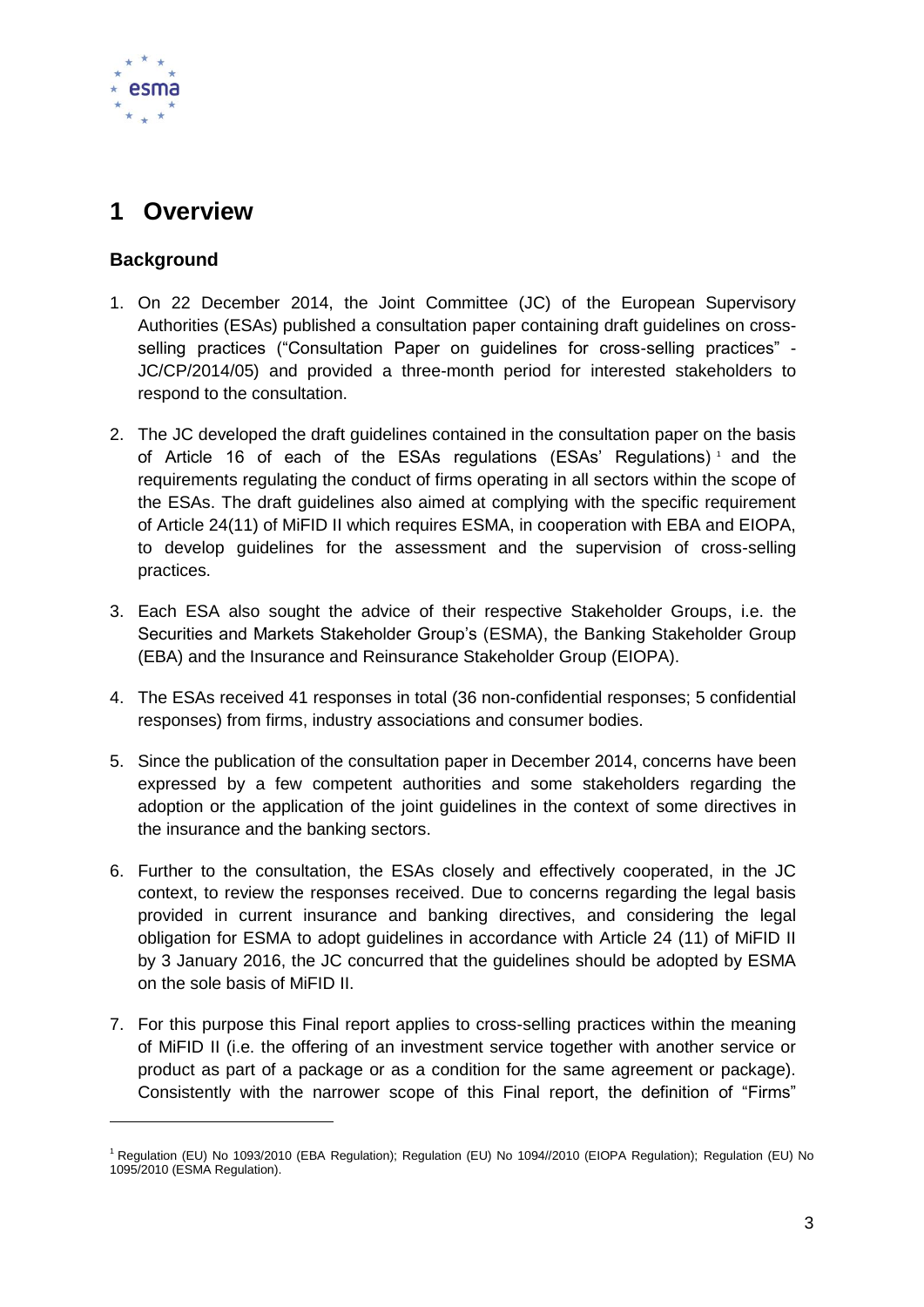

included in the consultation paper has been modified in order to only include the following financial market participants: investment firms, credit institutions when providing investment services, management companies and external AIFMs when providing services respectively allowed under Article 6(3) of the UCITS directive and Article 6(4) of the AIFMD.

- 8. Responses to the consultation have been analysed by the three ESAs. Responses received will also be carefully considered by the three ESAs in the context of any future cross-sectorial work in this area.
- 9. The result of ESMA's assessment is presented in the 'feedback' section of this report. It should be mentioned that many responses from stakeholders referred to the application of the guidelines under sectorial directives in the banking and insurance sectors. For the sake of completeness, ESMA, in cooperation with EBA and EIOPA for their respective sectors, has summarised replies received, including when such replies were discussing the interaction of the guidelines with banking and insurance directives. However, considering the narrower legal basis of this final report compared with the consultation paper, the feedback is provided by ESMA only to the extent that the issue raised is relevant pursuant to MiFID II and falls within the remit of ESMA.
- 10. In this context, ESMA acknowledges that other conduct of business standards (as laid down in sectorial EU legislation other than MiFID II) may apply to products or services which are cross-sold with an investment service by a firm. Nothing in these guidelines intends to affect firms' obligations to comply with such applicable requirements.
- 11. The guidelines contained in this final report indicate to competent authorities, through high-level principles and practical examples, ways to ensure that firms can comply with the general conduct of business standards toward clients that are expected of firms in the context of cross-selling practices. Specifically, the guidelines aim, inter alia, at:
	- a) improving the content of disclosure on price, costs and other non-price features when different products are cross-sold with one another;
	- b) requiring that all relevant information is communicated in a timely and prominent manner;
	- c) improving client understanding of whether the purchase of the individual products is possible;
	- d) addressing training and remuneration aspects, and
	- e) clarifying the application of any post-sale cancellation rights attached to the purchase of one of the products.
- 12. The guidelines apply irrespective of the sales channel used.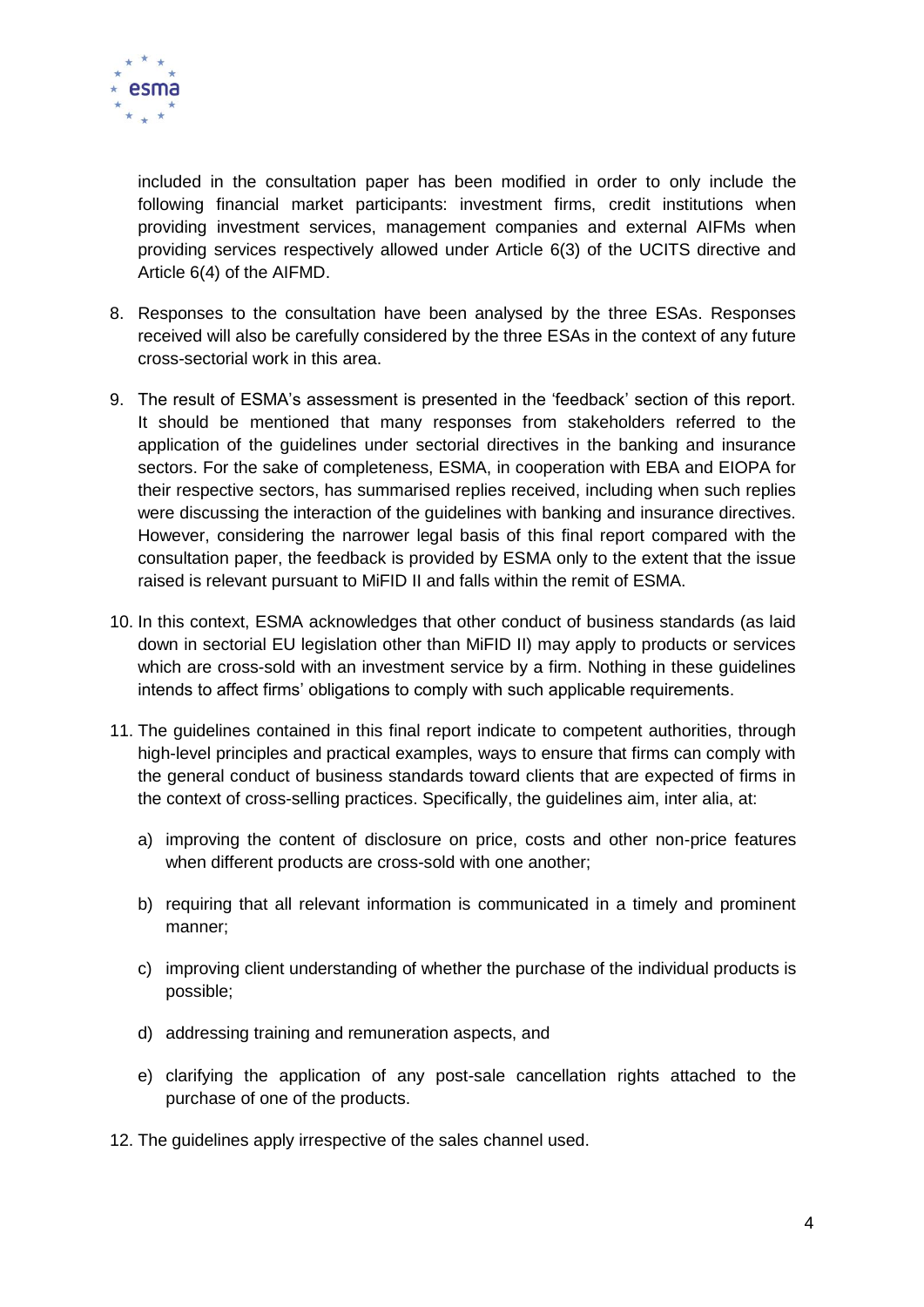

# **Contents**

- 13. This final report sets out ESMA's feedback to the consultation paper responses. It contains a summary of the responses received in relation to each question posed to stakeholders in the consultation paper. It also indicates whether and where ESMA has changed the guidelines following the consultation.
- 14. The section below sets out the feedback statement. Annex 1 lists questions raised in the consultation paper. Annex 2 provides the legislative mandate on the basis of which ESMA is issuing guidelines. Annex 3 sets out ESMA's view on the costs and benefits associated with these guidelines. Annex 4 contains the advice received from the Securities and Markets Stakeholder Group. Annex 5 contains the full text of the final guidelines. Examples of detrimental cross-selling practices are set out in Annex 6.

# **Next Steps**

15. The guidelines in Annex 5 and the examples in Annex 6 will be translated into the official languages of the European Union, and published on the ESMA's website and will apply from 3 January 2017.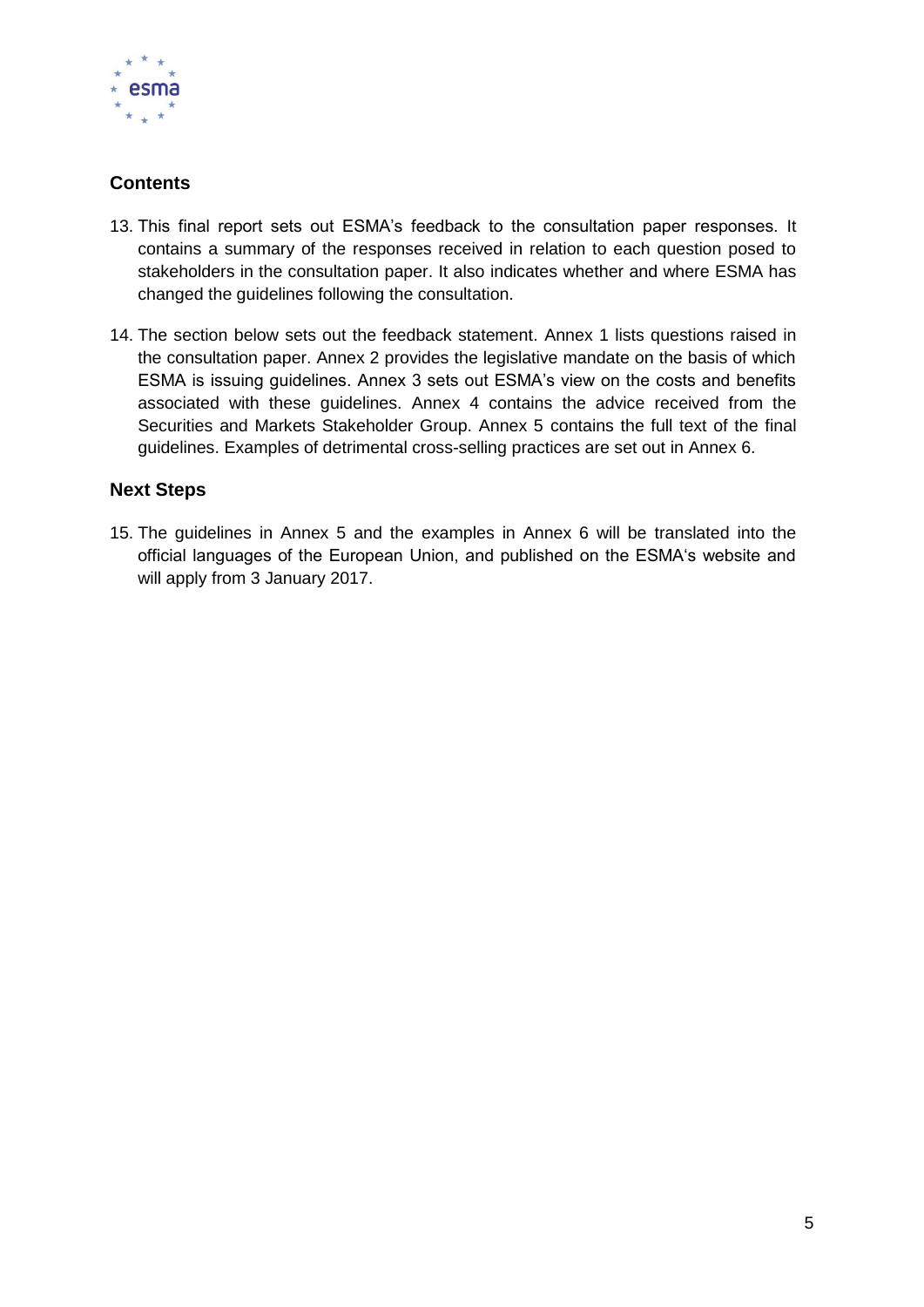

# <span id="page-6-0"></span>**2 Feedback Statement**

- 1. In this section, ESMA provides a detailed feedback to the responses to the consultation, both in relation to general comments received and in reply to the specific questions raised in the consultation paper.
- 2. In general terms, the key changes to the guidelines in light of the feedback received are as follows:
	- a) Reference to directives and regulations in the banking and insurance sectors and reference to entities covered under those pieces of legislation has been removed. Consequently, the guidelines now only refer to entities covered by directives falling under ESMA's remit and cover cross-sold packages that include at least the provision of an investment service. Some illustrative examples in the guidelines which referred to packages of banking and insurance products, without any investment service involved, have also been deleted.
	- b) In relation to guideline 1, ESMA has clarified that, where costs cannot be calculated with precision on an *ex-ante* basis, firms should be able to provide the client with an estimation of these costs based on reasonable assumptions. In addition, ESMA has clarified that, in order to comply with the guidelines, firms should be able to rely on information they provide in accordance with Union law (for instance, information included in a KID under the PRIIPs Regulation).
	- c) In response to the feedback received in relation to guideline 7, ESMA has amended this guideline to make it clear that the use of either pre-ticked "yes" or "no" sales boxes are not in the interests of clients and should not be used by firms to facilitate the selling of one product with another. This change follows comments from a number of respondents that a sales box pre-ticked to "no" could equally lead to negative consequences for clients as a result of 'default inertia' as a sales box preticked to "yes".
	- d) In addition, in relation to guideline 7, ESMA has also clarified that firms are not being obliged to disclose the price and non-price information of competitor firms' component products following the querying by many respondents as to whether this was the case.

# **General comments**

- 3. A number of respondents representing the industry challenged the compatibility of the content of the draft guidelines with the legal framework deriving from the sectorial legislation, especially in the insurance and banking sectors.
- 4. More specifically, these respondents expressed the view that some of the guidelines aimed at extending to the banking and insurance sectors conduct of business requirements which are not provided by Level 1 legislation applicable in these sectors.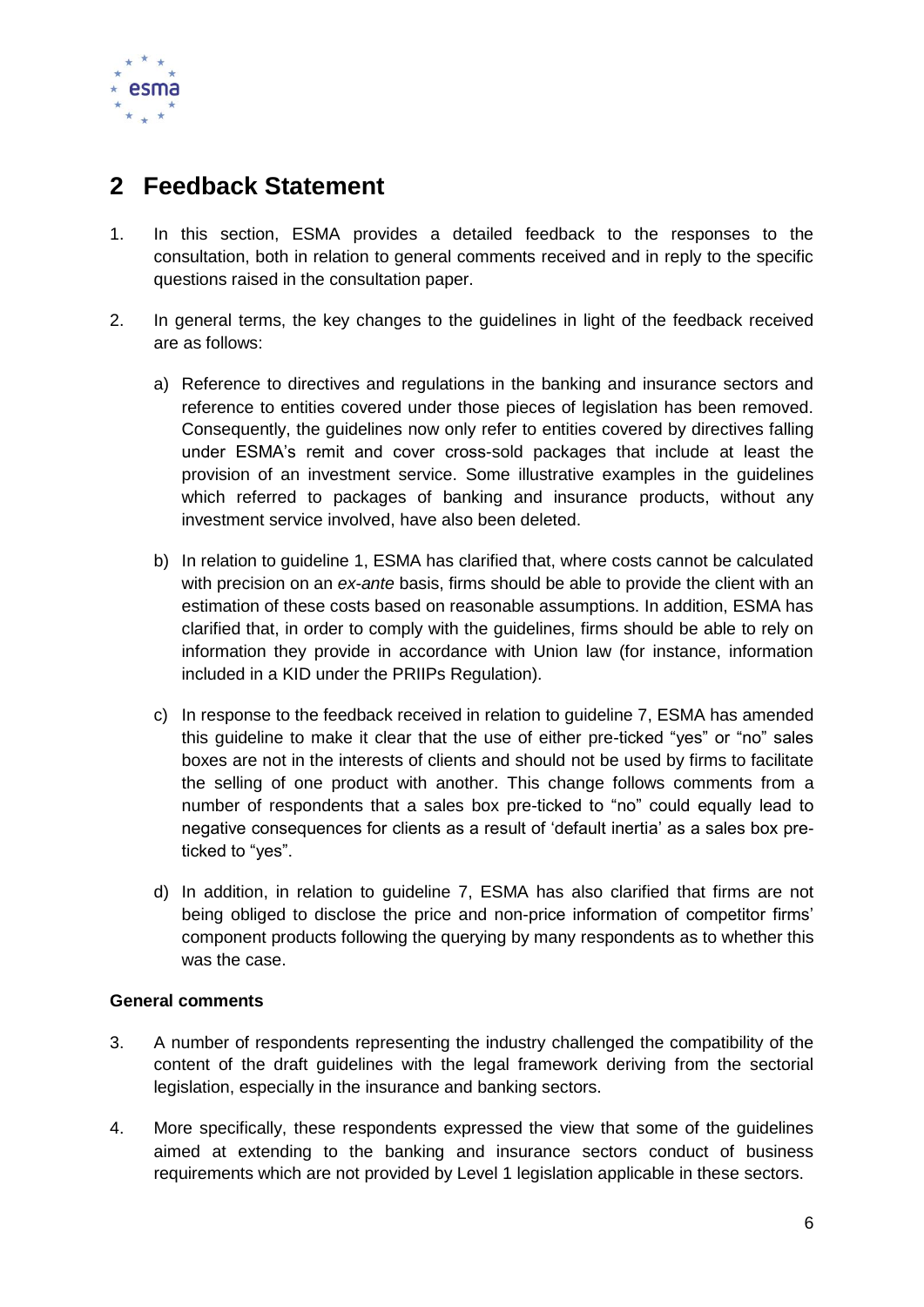

-

- 5. A number of respondents representing the banking industry noted in particular that the directives referring to cross-selling in the banking sector (namely, MCD, PSD and PAD) do not contain provisions of a kind similar to Article 24(11) of MiFID II, which gives ESMA a clear and explicit empowerment to issue guidelines. These respondents considered that the ESAs' decision to issue draft joint guidelines applicable to banking products and services covered by MCD and PAD lacked legal basis. Some of these respondents also noted that the absence of harmonisation in legislation was the outcome of an intentional political decision that cannot be overruled through guidelines. Some of the respondents therefore also held the view that the guidelines must remain very general in order to ensure compliance with different legislative texts in the different sectors.
- 6. Other respondents expressed concerns on possible conflicts with sectorial legislative provisions and used examples related to pre-contractual information, price and cost disclosure under MCD and PSD and tying under MCD.
- 7. With regard to the suggestion that the guidelines should remain general, also considering the various products included in a cross-sold package, ESMA notes that the guidelines are indeed rather general. Furthermore, as already clarified in the consultation paper, nothing in the guidelines is meant to affect firms' obligations to comply with any requirements in the applicable sectoral legislation.
- 8. The majority of respondents representing customers' interest were rather supportive of the guidelines. Some of them however argued that the impact of the guidelines would be quite limited compared to the detriment actually suffered by clients of financial institutions.
- 9. Some respondents also requested modifications to the definition of "customer" in the draft guidelines and requested to limit their application to natural persons by stressing that cross-selling to "consumers" only should be addressed by the guidelines.
- 10. ESMA has replaced references to 'customers' (which was valid terminology in a crosssectorial context) to references to 'clients', in order to align the terminology with the narrower scope of ESMA guidelines. In compliance with the scope of Article 24 (11) of MiFID II, the term 'client' must be understood as encompassing retail clients (within the meaning of subparagraph 11 of Article 4(1) of MiFID II) and professional clients (within the meaning of subparagraph 10 of Article  $4(1)$  of MiFID II)<sup>2</sup>.

 $2$  See also Article 30(1) of MiFID II which sets that Article 24(11) of MiFID II should not apply to the relationship with eligible counterparties.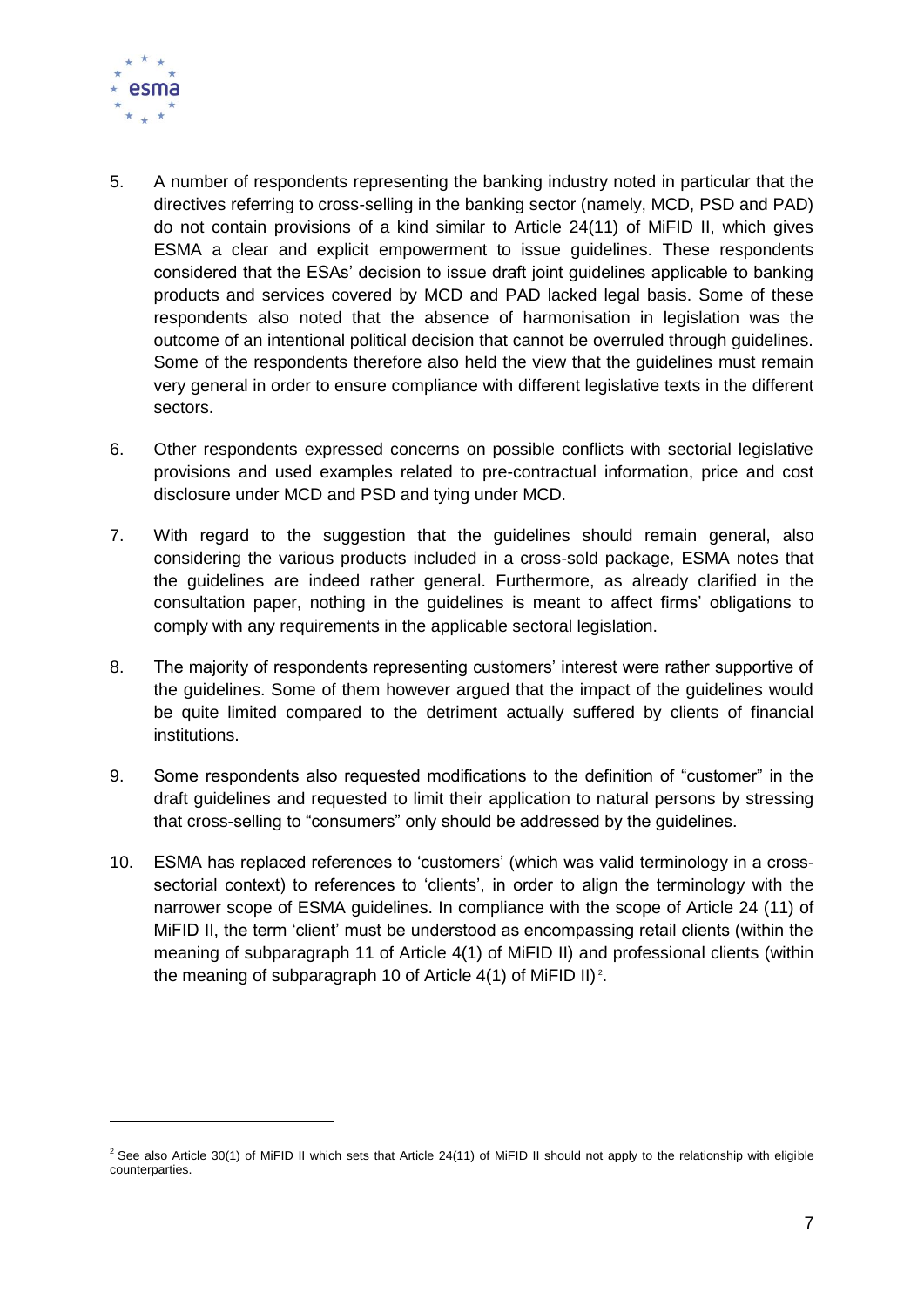

# **Question 1 - Do you agree with the general description of what constitutes the practice of cross-selling?**

- 11. The consultation paper defined cross-selling as the practice whereby firms group, and sell, two or more separately identifiable products or services in a 'package'. The majority of the industry, while broadly agreeing with the definition of cross-selling, suggested some modifications to it.
- 12. Respondents from across the three sectors raised some issues with the interaction of the term cross-selling with the terms 'bundling' and 'tying' and requested further clarification and/or refinement of the definition of both bundling and tying in order to be clear about the scope of the guidelines.
- 13. A majority of respondents argued that the current definition is drawn too widely and would capture a firm selling two 'connected' or 'linked' products even where the firm does not intend to sell them as part of a package. Respondents raised some issues with the term 'package' in the definition and suggested modifying the definition of cross-selling to exclude from the guidelines any scenario whereby products are sold simultaneously or consecutively, but not formally as part of a package.
- 14. A number of suggestions were put forward by respondents to refine the definition of cross-selling contained in the consultation paper. These suggestions included:
	- a) Amending the definition to both bundling and tying however the specific amendments varied widely amongst respondents;
	- b) Amending the definition to make it clear that the bundle or tie is offered by a single provider;
	- c) Taking account of temporal considerations. Some respondents argued that the definition of cross-selling should only apply to products sold simultaneously/at the same time rather than consecutively/at a later time from the core product where they argued that the guidelines would have lesser application;
	- d) Clarifying the term 'component product';
	- e) Clarifying that it is not the intention of the guidelines to prohibit cross-selling of packages which also include non-financial components; and
	- f) Confirming the exclusion of PRIIPS, as defined by the PRIIPS Regulation, from the scope of the guidelines.
- 15. The majority of the consumer representatives agreed with the definition of cross-selling as proposed in the consultation paper, without suggesting any modifications. One respondent did suggest that the definition should be extended to include all activities of selling 'related' products or services following client acquisition whether directly by the firm itself or by an intermediary.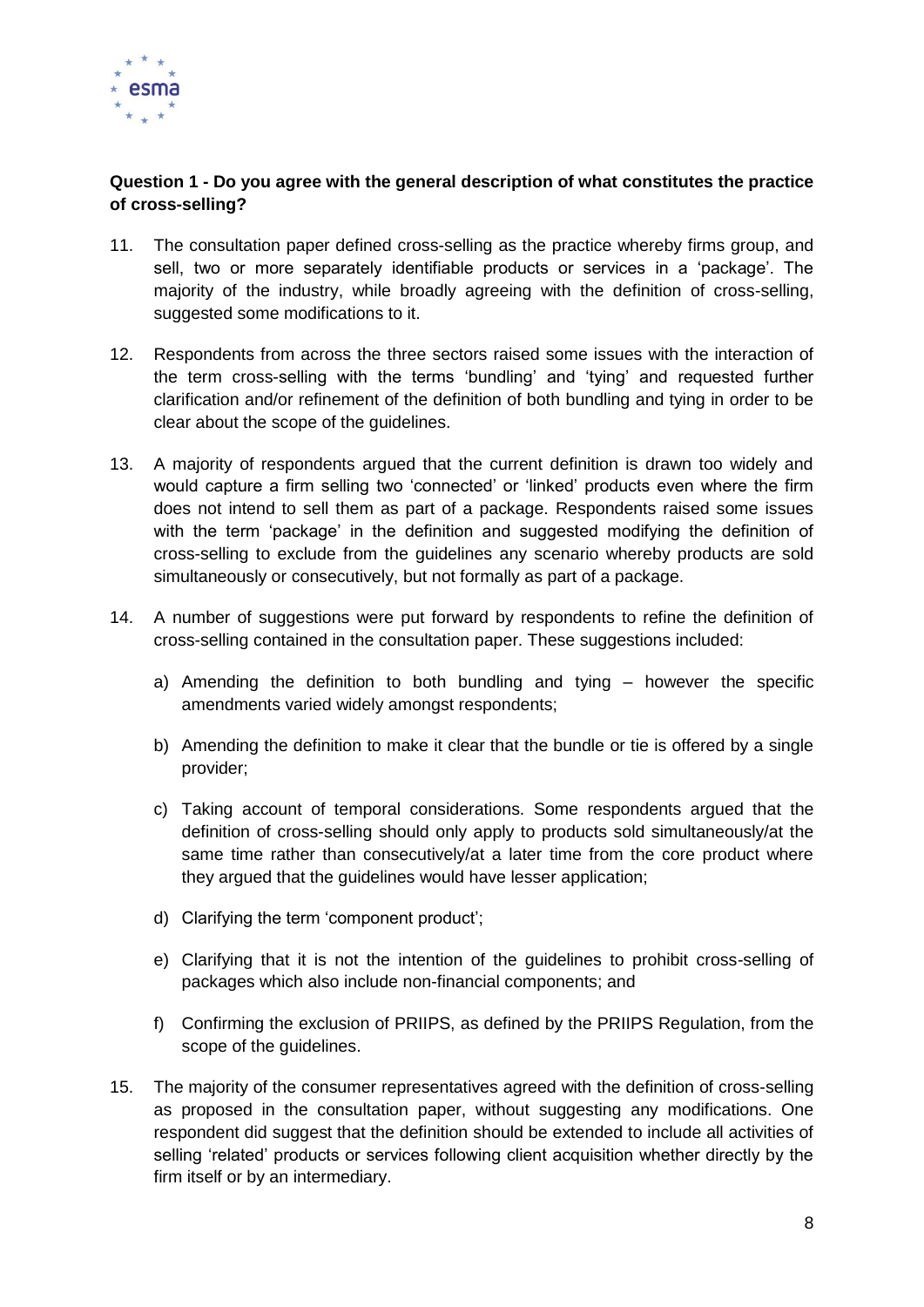

- 16. ESMA would like to recall that proposed definitions of 'tied package' and 'bundled package' are consistent with the description of these practices provided in MiFID II.
- 17. It is also important to clarify that the guidelines seek to address those situations where a firm sells a product and then 'adds on' one or more additional products – either simultaneously or indeed subsequently. In this scenario there is typically some form of 'interrelationship' between these two products in that either the firms want to sell both products to the client in their own right or because one of the products can encourage the client to buy the other.
- 18. This, in ESMA's view, would constitute a 'package' in the context of these guidelines. If, for example, a firm sells two unrelated products, even simultaneously, following an autonomous client's request, this situation would not qualify as cross-selling in accordance with the guidelines. ESMA considers therefore that the guidelines are sufficiently clear in this respect and aligned with the legislation. The factual assessment of specific cases will allow identifying situations in which two completely distinct transactions would not constitute a bundled or tied package for the purposes of these guidelines, since there was no joint offer by a firm.
- 19. With regard to PRIIPs, ESMA can reaffirm, as already indicated in the consultation paper, that products falling within the scope of PRIIPS do not qualify as tied and bundled packages and therefore lie outside the scope of these guidelines.
- 20. On the cross-selling of packages which also include non-financial components, ESMA confirms that the guidelines do not aim at prohibiting the sale of this type of packages. As clarified in the consultation paper, the focus of the guidelines is on cross-selling of packages of financial services bundled with other financial services and products. The principles included in the guidelines can however provide useful standards to supervise the sale of packages which include non-financial components. Furthermore firms should not include non-financial components for the purpose of circumventing the guidelines.

#### **Question 2 - Do you agree with the identified potential benefits of cross-selling practices?**

- 21. The majority of respondents representing the industry agreed with the benefits identified in the draft guidelines. However, a large number of these respondents noted that the length of the description of benefits and detriments were not balanced and unduly implied that detriments significantly outweigh benefits.
- 22. Several respondents suggested that an additional benefit be mentioned in the guidelines, namely that cross-selling may in certain circumstances enable clients to learn about a product they do not know about and which can be of interest for them.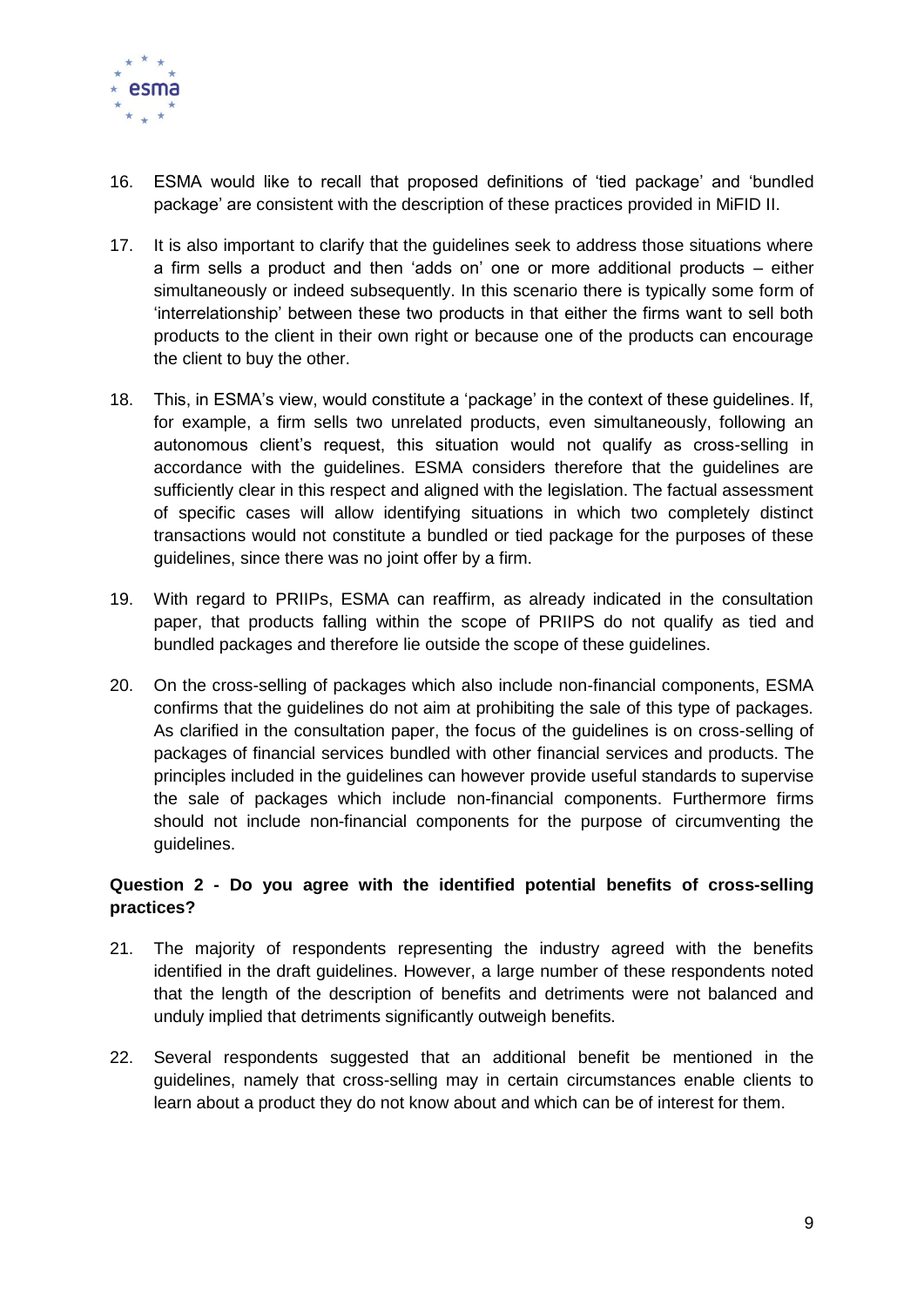

- 23. Some of the respondents representing customers' interests did not fully support the description of benefits notably noting that no or little evidence was provided to support the relevance of the listed benefits.
- 24. ESMA's aim was to discuss both the potential benefits and detriments associated with cross-selling practices and not to signal any outweigh of detriment over benefits in relation to such practices. Possible benefits and detriment were listed on the basis of common views around them. At last, ESMA would like to clarify that its main focus was to discuss aspects of cross-selling practices which were of significant relevance for the purpose of establishing level 3 guidelines. These aspects are inherently more present in the detrimental aspects of cross-selling than in the beneficial ones.
- 25. On the basis of the suggestions received from respondents, ESMA confirms that the possibility for clients to learn about new products may be an additional potential benefit of cross-selling practices.

#### **Question 3 - Do you agree with the identified potential detriment of cross-selling practices?**

- 26. The majority of respondents representing the industry did not support the description of detriments listed in the consultation paper.
- 27. Several respondents noted that the detriment listed in the guidelines refer to commercial practices which are (i) not occurring specifically in the context of crossselling and which are (ii) already covered by non-financial legislation (such as the UCPD). Some respondents expressed concerns about the confusion between detrimental effects of certain cross-selling practices and detrimental effects of unfair commercial practices.
- 28. A number of respondents, echoing their concerns expressed in their answers to question 2, noted that the description of benefits and detriments were not balanced and unduly implied that detriments significantly outweigh benefits.
- 29. The majority of respondents representing customers' position supported the detriments listed in the draft guidelines. Many of these respondents suggested that the lowering of the level and quality of information received by clients be factored as an additional example of client detriment.
- 30. As further discussed in relation to question 4, ESMA is of the view that the provisions of the UCPD are not an obstacle to the agreement of level 3 guidelines which do not contradict the provisions of the UCPD.
- 31. On the basis of the suggestions received from respondents, ESMA confirms that the lowering of the level and of the quality of information may represent an additional potential detriment of cross-selling practices.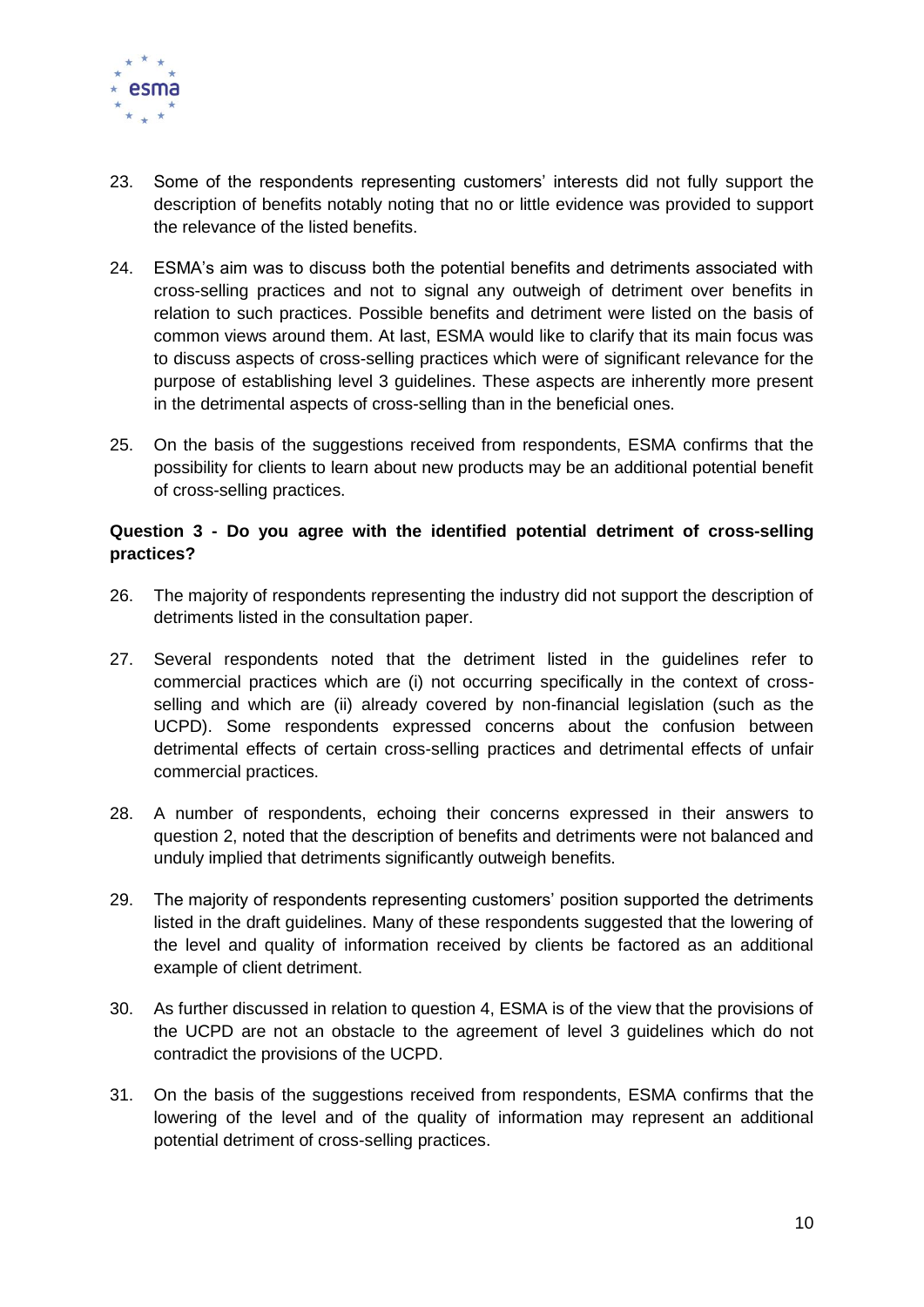

# **Question 4 - Please comment on each of the five examples above, clearly indicating the number of the example to which your comment(s) relate.**

- 32. The majority of respondents representing the industry commented negatively on the examples provided. Several of these respondents indicated that the examples provided were not contributing to a better understanding of the suggested application of the guidelines. A few respondents also noted that examples provided were very theoretical and had no or very little illustrative value.
- 33. The majority of respondents representing customers agreed that the examples all demonstrated very detrimental behaviours. However, some of them noted that it would be beneficial to select examples more directly in relation with detrimental situations actually suffered by clients as reported by competent authorities.
- 34. A large number of respondents, notably from the industry, noted that examples 1, 2, 3 and 4 describe unfair commercial practices already covered by the UCPD. Several respondents expressed the view that example 1 and, to a lesser extent, examples 2 and 3 were not relevant in the context of a tied offer.
- 35. A number of respondents also expressed the view that the examples were not representative of any actual market practice and noted that firms pursuing such type of practices would expose themselves not only to legal and regulatory sanctions under the existing legal framework but also very serious reputational damages.
- 36. In addition to the general remarks above, respondents made some additional remarks in relation to examples 3, 4 and 5 (as numbered in the consultation paper), including:
	- a) Example 3: Some respondents suggested that the example be further clarified as, in certain cases, the insurance may subsist even when the main financial product is cancelled.
	- b) Example 4: A number of respondents noted that this example was not really relevant for short-term commitments. Several respondents also noted that 'disproportionate early termination' charges were in practice unlikely to be charged to clients considering that this type of charge were usually calculated based on a pre-agreed fee structure guarantying clients a fair treatment.
	- c) Example 5: Several respondents expressed concern about example 5 noting that it implicitly requires firms to make assessments about their clients which are in practice very difficult and burdensome to make.
- 37. ESMA would like to clarify that these negative examples have been introduced in order to comply with the requirement, sets in Article 24(11) of MiFID II, to indicate "(…) *in particular, situations in which cross-selling practices are not compliant with obligations laid down in paragraph 1* (of article 24)". Therefore these examples are additional to the guidelines and do not intend to illustrate how a specific guideline should be applied. In this context, the intention was to provide examples which reflect practices evidently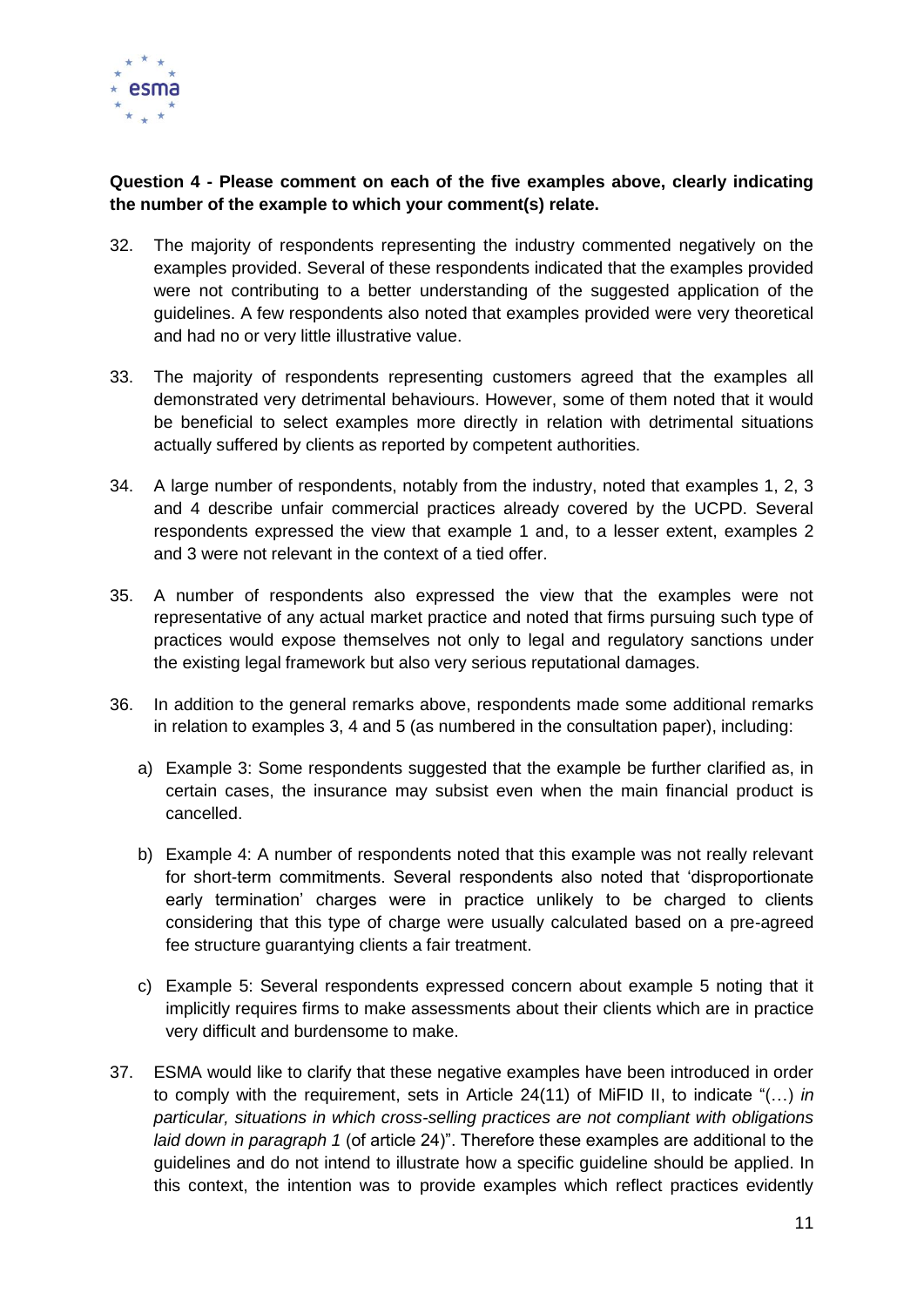

unacceptable and willing to create obvious detriments for clients irrespective of the sectorial legislative framework applicable. For this reason, ESMA agrees that some practices would have serious reputational consequence; this circumstance however further supports the inclusion of these examples.

- 38. ESMA did not identify any legal conflict in relation to the fact that some of the examples provided in the draft guidelines may fall within the scope of the UCPD. The negative examples provided are intended to describe poor/bad practices of firms. As such, some of these practices may, under certain circumstances, be characterised as unfair commercial practices in accordance with the UCPD. ESMA notes that Article 24(1) of MiFID II also includes overarching requirements concerning the fair treatment of clients. A firm pursuing unfair marketing practices could therefore be in breach of its regulatory obligations under MiFID without this being an impediment to the enforcement, by the relevant national authorities, of the provisions of the UCPD.
- 39. ESMA has clarified the context of example 3 and 5 to address comments received from a few respondents. ESMA would like to clarify that, consistently with the scope of this final report, the examples provided apply to situations in which the package cross-sold by a firm includes an investment service.

# **Question 5 - Please comment on the proposed guidelines 1 and 5 as well as the corresponding examples, stating clearly in your response the guideline paragraph number to which your comment relates**

- 40. Industry respondents from all three sectors generally recognised the merits of supplying clients with information in order for clients to make an informed decision. However industry representatives from both the insurance and banking sectors were critical about certain aspects of these guidelines. Many respondents from these sectors believed that existing legislation is already sufficient and provides clients with all the necessary information they require.
- 41. The representatives of clients were in favour of these particular guidelines but felt more could be done to protect clients from the practice of cross-selling which on the whole they viewed as being largely detrimental to client interests. Indeed, two of these respondents believed recent legislative efforts do not go far enough and suggested proper curtailment through a ban of tying is proportionate and warranted.
- 42. More specifically, the industry response to these particular guidelines on disclosure was mixed. Many respondents were against the type of disclosure the guidelines currently require, especially in relation to banking and insurance products, and cited the following reasons:
	- a) The challenge of separating out the component prices of a package. This point is made with particular reference to a tied package where a number of respondents mentioned that prices could not by their nature be disaggregated if the component products are not available/exist separately. In light of this difficulty, many respondents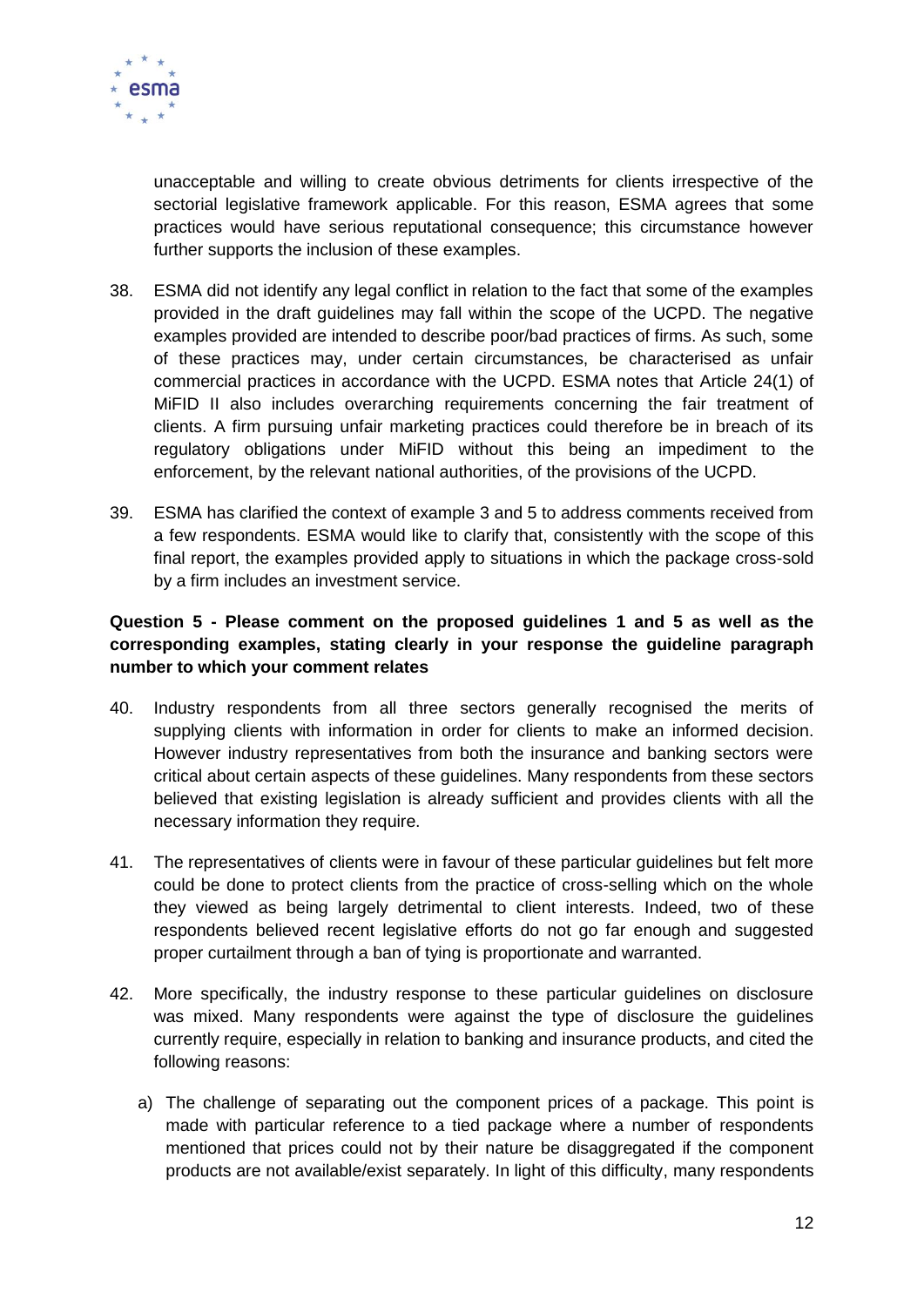

believed that the guideline should be amended to include the wording "when available separately".

- b) Disclosure in line with the guidelines would result in 'information overload' for clients.
- c) Greater clarification of what is meant precisely by 'costs' and 'prices' would be appropriate. Also, clarification is sought on the term 'a clear breakdown and aggregation of all relevant costs associated with the purchase of the package' with one firm querying whether this would include factors such as remuneration to sales agents.
- d) With particular reference to guideline 5, respondents repeatedly argued that this guideline required further clarification in terms of what is meant by 'key non-price features and risks' and further argued that it was relevant only to 'investment products' and not relevant for instance to the mortgage market where, argue respondents, there is no such level 1 mandate.
- 43. In addition to the above, specific arguments were developed having in mind insurance products and services.
- 44. In response to the feedback received in relation to the provision of the prices of the components of a package, ESMA considers that relevant information should be provided for any cross-sold package in order to raise client awareness and improve information available to them.
- 45. In regards to the point made about overloading clients with information as a result of adhering to guidelines 1 and 5, ESMA would like to reiterate that the aim of these guidelines is to ensure that clients have all the relevant information which enables them to make informed purchase decisions. ESMA does not agree that disclosure of information on price and costs would be detrimental to clients because this information is key for clients and is consistent with MiFID II requirements on disclosure of costs and charges. Moreover, ESMA has modified guidelines on disclosure of risk and other nonprice features to clarify that, in that case, only key information have to be given to clients.
- 46. ESMA notes the requests for greater clarification under guideline 1 on what is meant by costs and prices, and the appropriate degree of disaggregation implied in adhering to this guideline. ESMA wishes to clarify that the guideline requires that a clear indication of the total price of the package is given in the headline price that is advertised by firms in all their sales material. This means that any underlying or additional costs and charges which the client would accumulate as a result of purchasing the package like those highlighted in guideline 1 i.e. administration fees, transaction costs etc. should be fairly reflected in the price advertised and are not 'discovered' by the client at a later stage after purchase.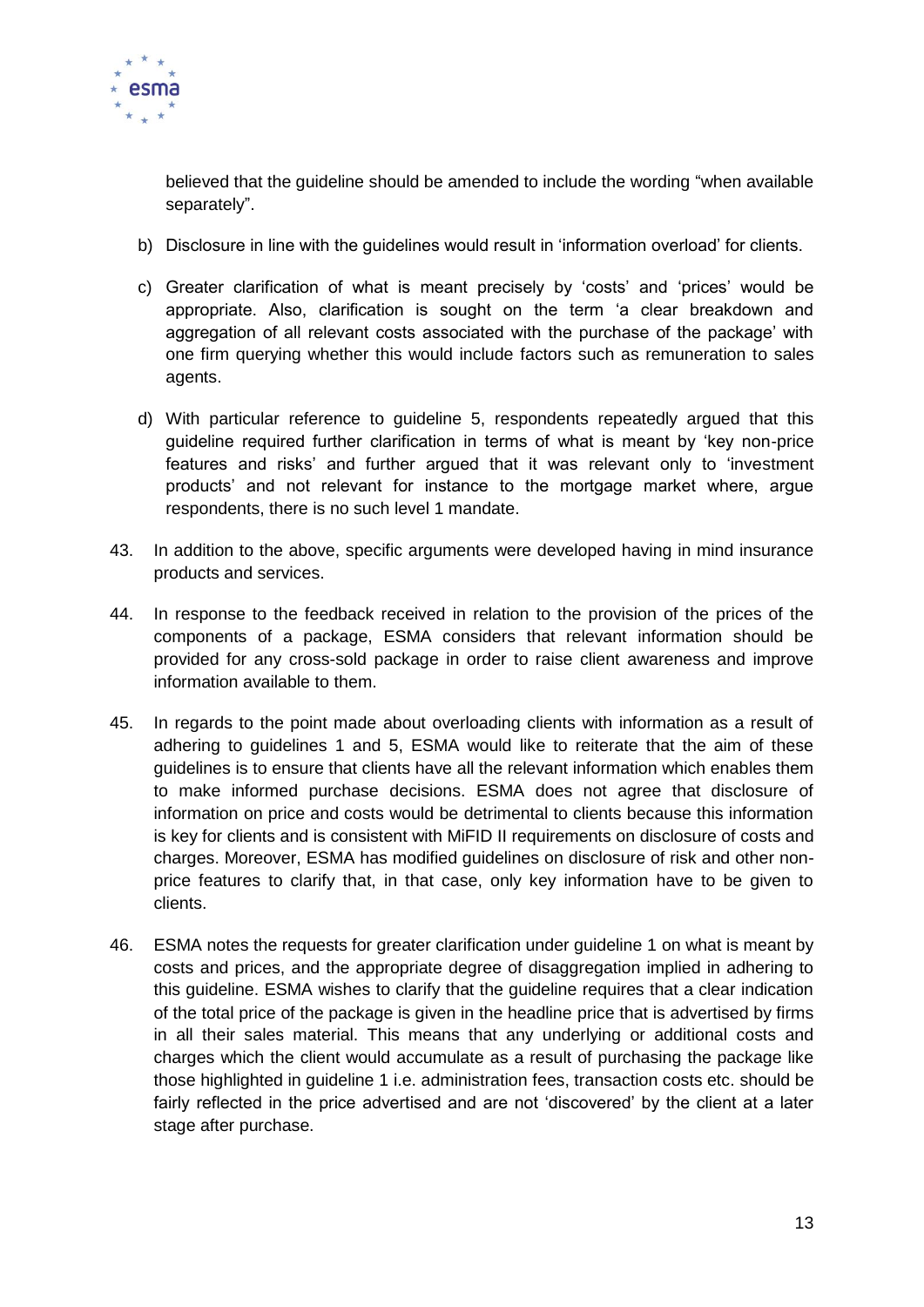

- 47. ESMA recognises that disclosure prior to purchase of some costs which may accumulate after the sale of a package (perhaps because they arise on a variable basis) may pose some challenges. Therefore, ESMA is of the view that in such instances where costs cannot be calculated with precision before the purchase, firms should be able to provide the client with an estimation of these costs based on reasonable assumptions.
- 48. In response to the comment concerning the example included in guideline 1, ESMA would like to mention that the example highlights two products included in a cross-sold package, namely an interest rate swap and a variable rate loan. Therefore, the example seeks to underscore the importance of a firm disclosing price and cost information when selling a primary product (the loan) with a secondary product (the interest rate swap to hedge interest rate risk) in order for clients to comprehend the financial implications of purchasing the package. Therefore, ESMA considers that the example presented is pertinent in the context of the cross-selling guidelines.
- 49. In view of the feedback received, ESMA has also amended guidelines 1 and 5 to make it clearer that those costs which cannot be calculated with precision on an ex ante basis but nevertheless are expected to be incurred by clients, can be estimated by the firm, based on reasonable assumptions.
- 50. ESMA would like to clarify that, in order to comply with the guidelines firms may of course rely on information they provide in accordance with Union law. For instance, where a component product is a product for which a KID has been prepared, firms will be able to rely on information included in the KID for the purpose of complying with guideline 1 on price and cost disclosure of that component product.

# **Question 6 - Please comment on the proposed guidelines 2, 3, 4 and 6 as well as the corresponding examples, stating clearly in your response the guideline paragraph number to which your comment relates.**

- 51. The response from industry (especially the banking and insurance sectors) to this set of guidelines, which are aimed at improving the prominent and timely display of information, was largely critical in tone, although with some exceptions. Many respondents appear to have conflated the issue of the prominence and timeliness of information with the disclosure requirements raised under guidelines 1 and 5.
- 52. As a general response to this set of guidelines on the prominent and timely display of information, respondents from the banking sector recognised the merits of supplying clients with 'comparable', 'understandable' and 'complete' ('but not overwhelming') information prior to the signing of a contract, in order for clients to make informed decisions. However, they argued that in practice delays can occur in providing relevant information to clients.
- 53. A number of trade associations representing the banking sector in relation to guideline 2 (but also in relation to all the guidelines referred to in question 6) noted that existing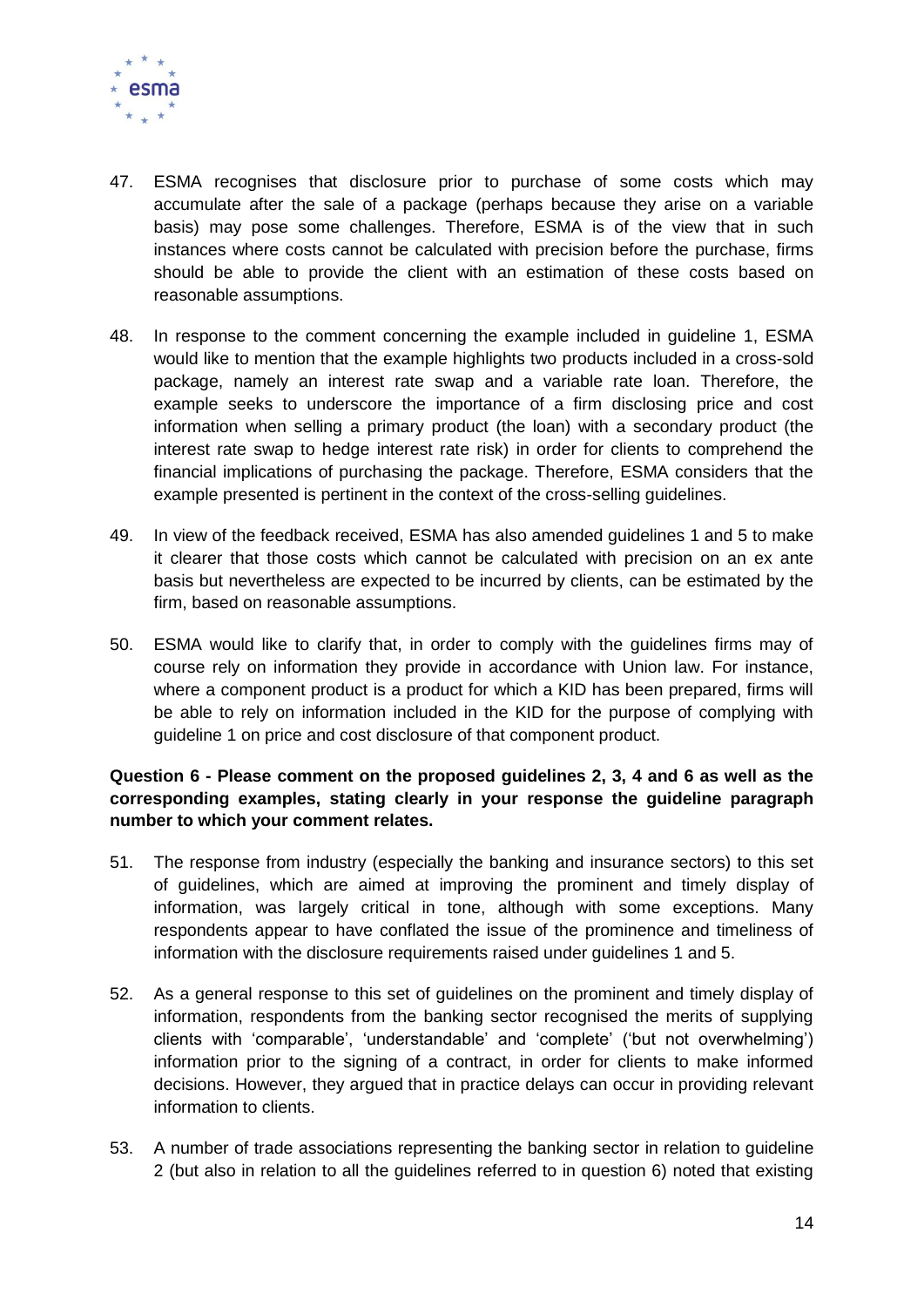

sectorial legislation under MiFID II, UCITS, PRIIPs already ensures the provision of pre-contractual information in relation to price and costs before a client is bound to an agreement.

- 54. Five trade associations commented on the provisions in guidelines 3 and 6, which seek the use of clear and simple language in promotional material, that 'technical terms' and 'legal jargon' cannot always be avoided or simplified as they may be required by law. Several of these respondents cautioned also that the wording in the guideline 'in a simplified or jargon free language' may lead to inconsistent interpretation across Member States.
- 55. Other respondents went on to address that part of guideline 3 relating to the relative prominence of key information and took issue with the example on font size included to support the guideline. Some of these respondents noted that aside from this example exceeding the level 1 texts, it was also going too far by encroaching upon firms' marketing and advertising freedoms.
- 56. Guideline 2 on the provision of information in 'good time' to clients was supported by a number of respondents from the insurance sector. However in relation to the provision of information on the 'price/premium' and 'any additional cost' respondents cautioned that not all costs in the premium should be disclosed as it would 'overload' clients.
- 57. In addition to the arguments made by the banking sector on guideline 3 about the use of the same font size, some respondents from the insurance sector also argued that where firms sell products designed both by themselves and other firms, they do not have full control of the other firm's design and property rights on certain components of the package and therefore they may not be able to influence this aspect of their marketing material.
- 58. A respondent from the investment sector, noted that the responsibility for adherence to the guidelines under question 6, falls to the product producer/manufacturer and not the distributor and asked that the guidelines specify that the producer is obliged to provide the distributor with information that is accurate and clear and easy for the distributor to understand from a technical point of view.
- 59. A respondent from the investment sector queried the use in guideline 2 of the term 'in good time before the client is bound to the agreement'. The respondent pointed out that this wording is problematic since clients may (depending on national law) benefit from 'cooling-off periods' and post-sale cancellation rights and therefore recommended the wording be changed to reflect this. They suggested adding: "in good time before the conclusion of the contract".
- 60. In general terms, the representatives of customers strongly supported the guidelines under question 6 in order for clients to make the optimal purchase choice.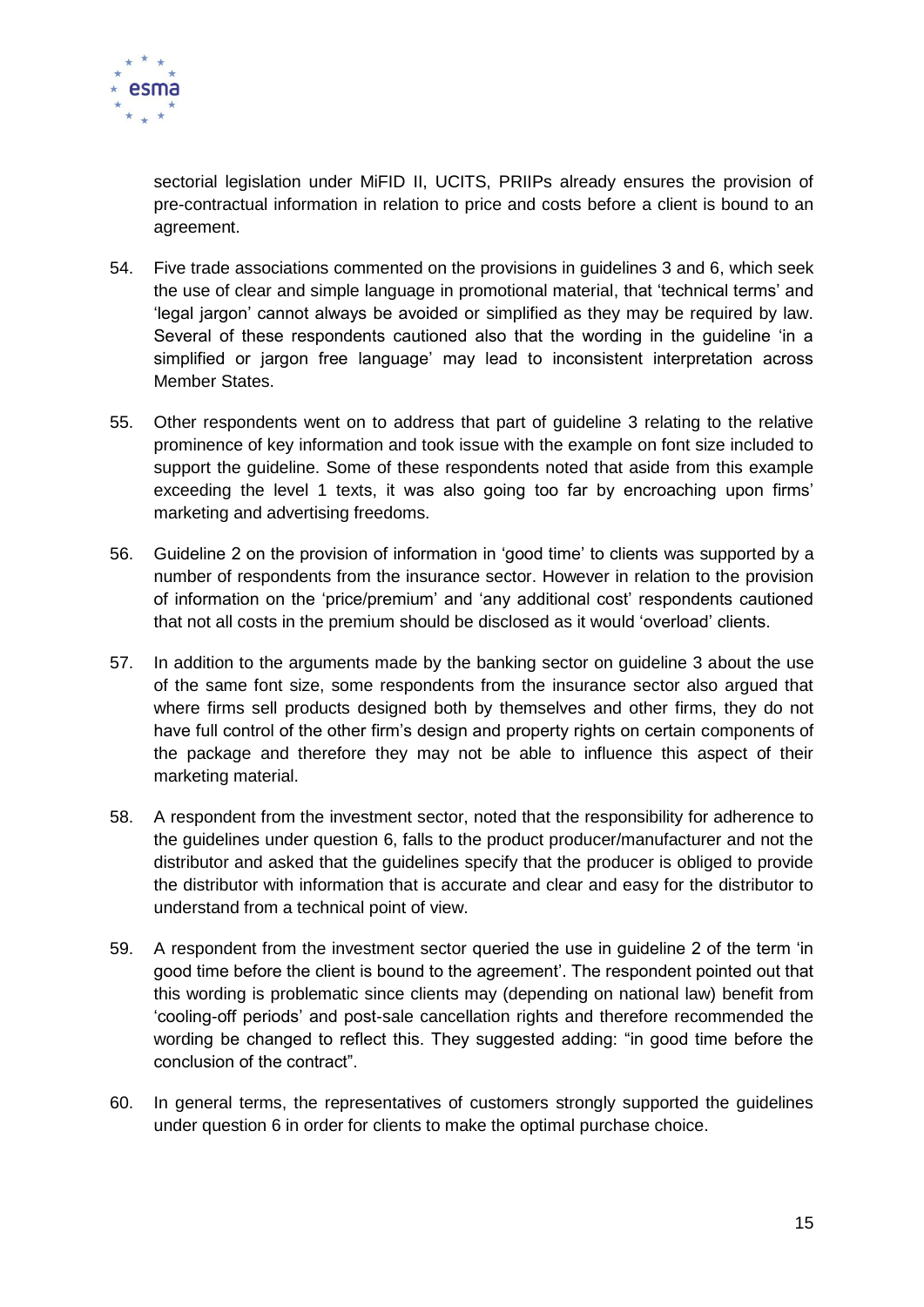

- 61. ESMA has considered concerns raised by stakeholders in relation to this question very carefully and would like to reiterate that these guidelines aim at ensuring the timely and prominent display of the information required under guidelines 1 and 5. In cases where the accompanying information to a product which is being cross-sold with another product cannot be disclosed at the same time, firms should endeavour to disclose as much information (outlined in guidelines 1 and 5) as possible, upfront and in tandem with the purchase of the primary product. It is ESMA's view that failure to provide the client with sufficient information before the purchase of the cross-sold package would not be in line with these guidelines or in the interests of clients where it would result in clients being unable to make an informed decision and to understand the risks related to the purchase (where risks are relevant).
- 62. While the use of certain legal and technical terms is sometimes unavoidable, it is ESMAs' view that when products are being promoted to clients every effort should be made to simplify the language used. ESMA is not convinced that the national law prevailing in any Member State would prevent a firm from using clear language in their sales material and explaining any technical terminology in simple language or limiting the use of more technical terms to legal documents such as a firm's terms and conditions. The guidelines have been modified to further clarify this point.
- 63. In response to the concern expressed by some stakeholders in relation to potential interference with a firm's commercial freedom to design its own marketing material and websites, ESMA would like to point out that firms have 'commercial freedom' to ensure simple language is used in all marketing material and mediums to promote cross-sold products.
- 64. In regards to the concerns raised by some respondents (on guideline 3) around the use of font size, it should be stressed that in requiring equal prominence of the price and cost information of the component products, EMSA is seeking to limit key product information being presented to clients in a misleading way which could result in clients making purchases which may not be in their best interests. ESMA is of the view that requiring equal prominence of information for example through the use of equal font size, is a proportionate response to limit consumer detriment and should not therefore be interpreted as unduly interfering with the commercial freedoms of firms. Further, ESMA would like to point out that if a product is cross-sold with another and a firm believes that this combination of products can confer benefits on clients, then it would be indeed be in the firm's interests to promote the benefits to clients in a clear, transparent and prominent manner which would include in ESMAs view, ensuring equal prominence of the information related to the component products. This being said, ESMA would like to underline that the reference to font size was included in the illustrative examples and not in the guideline itself and that consequently other ways/tools can be used by firms to ensure that equal prominence is given to relevant information.
- 65. In a related point (again specifically on guideline 3), ESMA wishes to underline that wherever a firm encourages a client to purchase one product with another, they must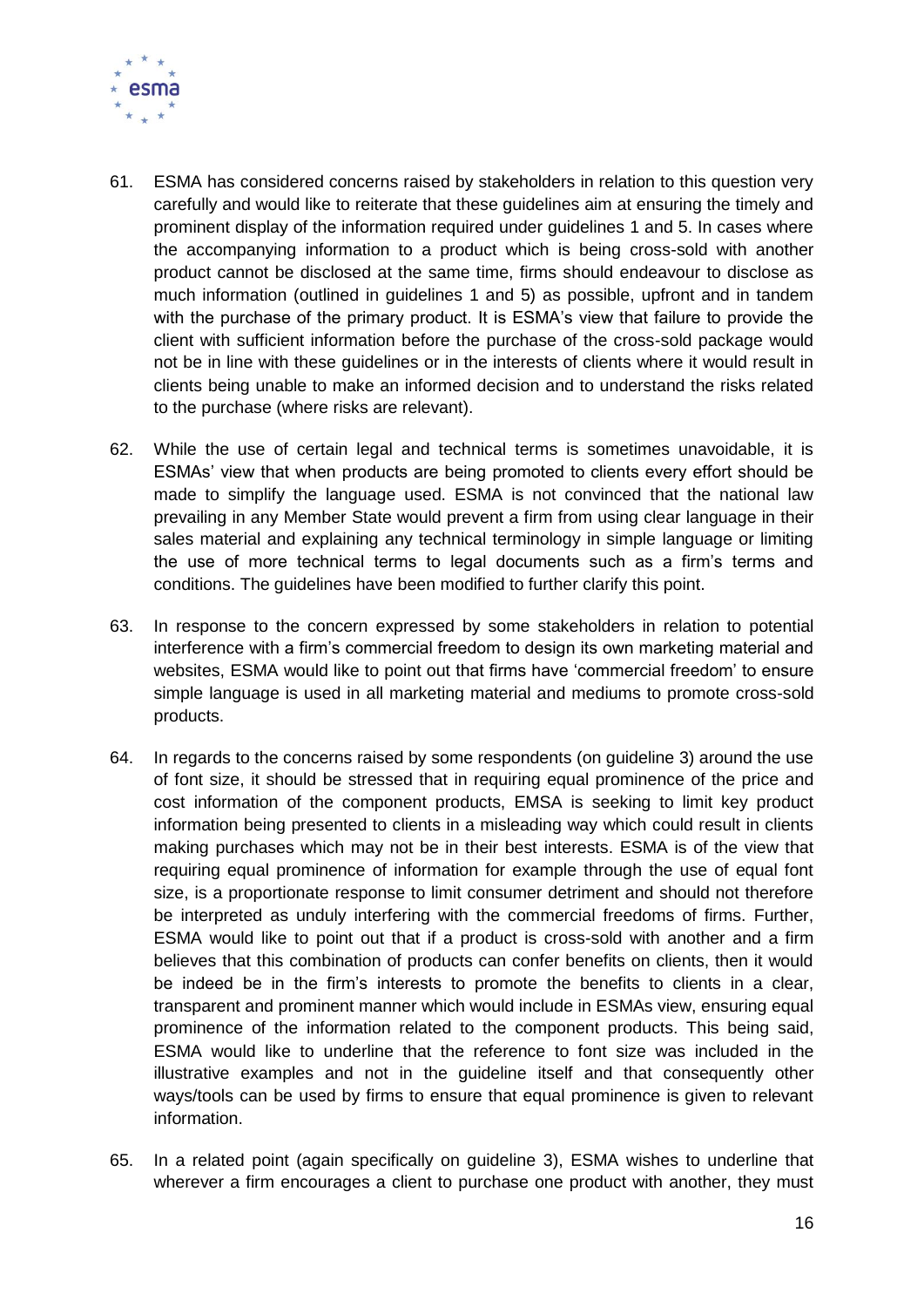

take all necessary steps to comply with guidelines 2, 3, 4 and 6. Therefore ESMA anticipates that if a firm controls a component product and not another product, then, to ensure equal prominence (as per guideline 3) such firm may, for example, bring the 'appearance' of their product more into line with the appearance of the product over which it has no control.

- 66. Similarly, in response to the point raised about the responsibility for the appearance of a component product laying with product manufacturers rather than distributors, ESMA would encourage distributors to engage with product manufacturers to ensure the dissemination of key information on their products which is in line with this set of guidelines. Furthermore, ESMA would also point out that if a distributor is aware that the information on a component product (and therefore of the package) is not sufficiently clear, prominent and timely, then the distributor should choose to sell products from other manufacturers which can achieve compliance with the guidelines 2, 3, 4 and 6.
- 67. ESMA has considered the comment made in relation to the term 'in good time before the client is bound to the agreement'. ESMA would like to clarify that the language proposed in the consultation paper and the wording proposed by the respondent aim at the same objective. In particular, the wording in the consultation paper does not intend to interfere with the operation of any cooling-off period or post-sale cancellation right. ESMA notes however that the language proposed in the consultation paper is in line with existing legislation (Article 27(1) of Directive 2006/73/EC) and is not modifying it as a result of the consultation.
- 68. In view of the comments made in relation to question 6 of the consultation paper, ESMA sees no further reason to amend guidelines 2, 3, 4 and 6. ESMA believe that this important set of guidelines as currently drafted achieves the right balance and outcome to protect clients and ensure informed decision-making of cross-sold bundled or tied packages whilst leaving flexibility to firms on how to comply with them.

# **Question 7 - Please comment on the proposed guideline 7 as well as the corresponding examples, stating clearly in your response the guideline paragraph number to which your comment relates.**

- 69. Responses received from the industry (especially the banking and insurance sectors) to this guideline which is aimed at improving the information around whether the purchase of a package of products is optional, were very mixed with an almost equal number of respondents expressing support and opposition.
- 70. Industry respondents opposing the guideline cited a variety of reasons, including:
	- a) Influencing how firms designed their internet pages was 'excessive'. These respondents hold the view that firms should be able to create their own internet pages 'as they see appropriate' and in accordance with relevant legislation.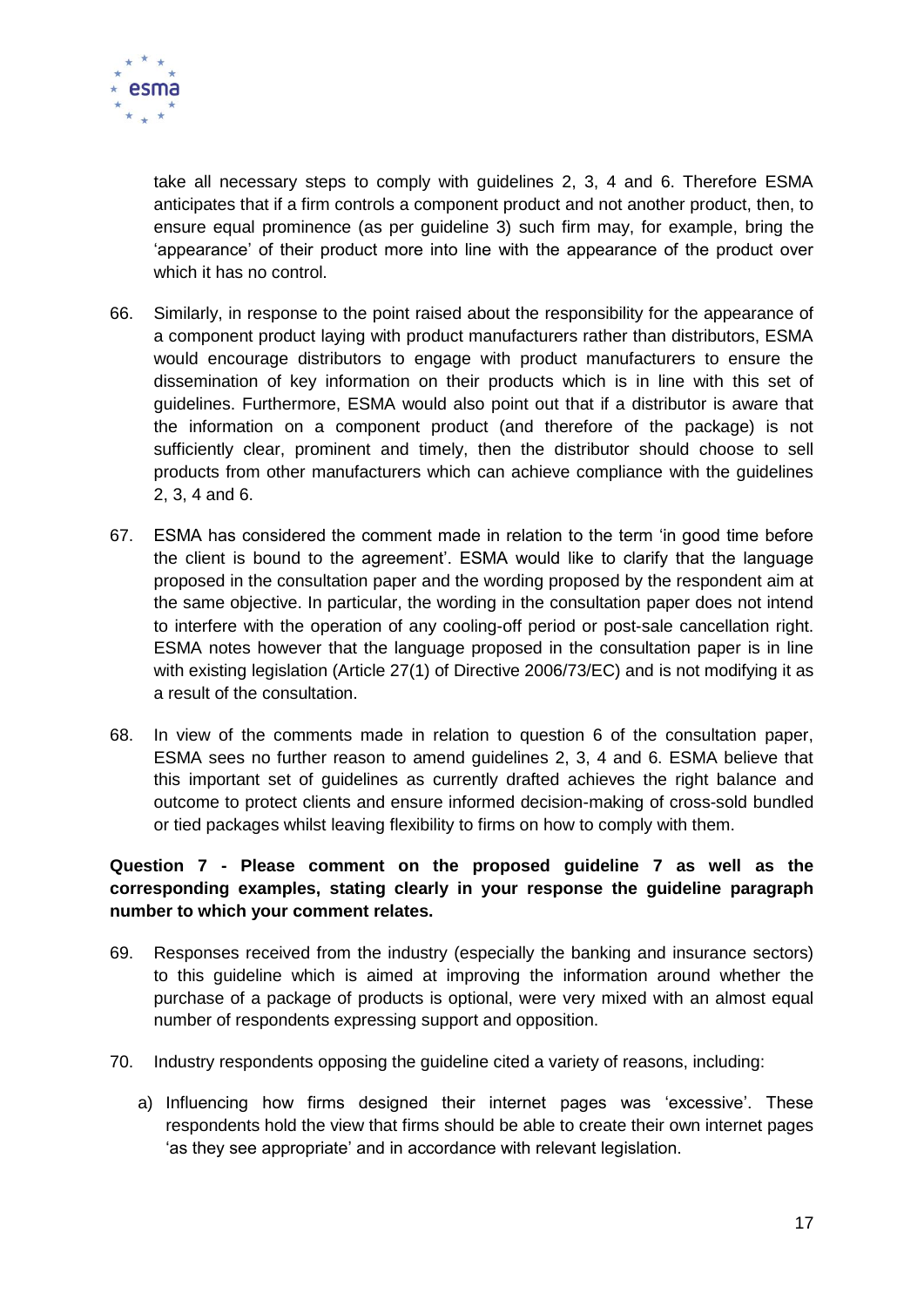

- b) Pre-setting purchase options to 'No' instead of 'Yes' would not provide adequate safeguards and exposes the client to potential harm. One respondent illustrated this point by citing the example of a 'cap option' on a variable rate loan where a 'No' default could expose the client to rate risk. This view was also echoed by some respondents from the insurance sector, arguing that pre-setting internet boxes to 'No' could equally risk poor client outcomes because of 'default inertia' and could result in missing out on products which they may actually need. Equally, some respondents argued that neither 'yes' or 'no' defaults should be used because of default inertia. Others supported both 'yes' and 'no' default options being used simultaneously in order to give the client a real choice and maximize their inclusion in the decisionmaking process.
- 71. One major respondent from the banking sector offered unequivocal support for firms moving away from 'opt-out' default settings, noting that their use does indeed result in detrimental outcomes. Another respondent highlighted that default options are not confined to the internet and asked for clarification (or explicit reference) that this guideline applied equally to other sales and marketing channels.
- 72. Two insurance representatives also offered support for guideline 7, stating that they agreed internet defaults should require a client to choose a product or element of cover arguing that such a guideline would ensure that clients make a conscious purchasing decision through an 'opt-in' mechanism.
- 73. Some respondents from this sector also queried whether the guideline is obliging firms to provide information on component products from competitor firms. This same issue was raised by some respondents from the insurance sector who formally asked that it is made explicitly clear that the requirements under guideline 7 does not oblige firms to inform the client about component products from rival firms but only about whether components are available separately from that same firm.
- 74. One respondent argued that the wording of guideline 7 implied that firms are required to sell component products separately.
- 75. The consumer representatives were strongly in favour of guideline 7 noting also that its supporting illustrative examples demonstrated good practice. One organisation suggested a rewording of paragraph 23 of the guideline "(…) *enables customers to actively select a purchase' to requires customers to actively select a purchase*".
- 76. In response to the argument that adherence to this guideline would represent an unnecessary intrusion into firms' commercial freedom, ESMA notes that the principal purpose of these guidelines is to enhance the degree of protection clients receive where they are cross-sold one product with another and that this guideline is therefore a proportionate provision to ensure clients can make informed purchase decision in these circumstances.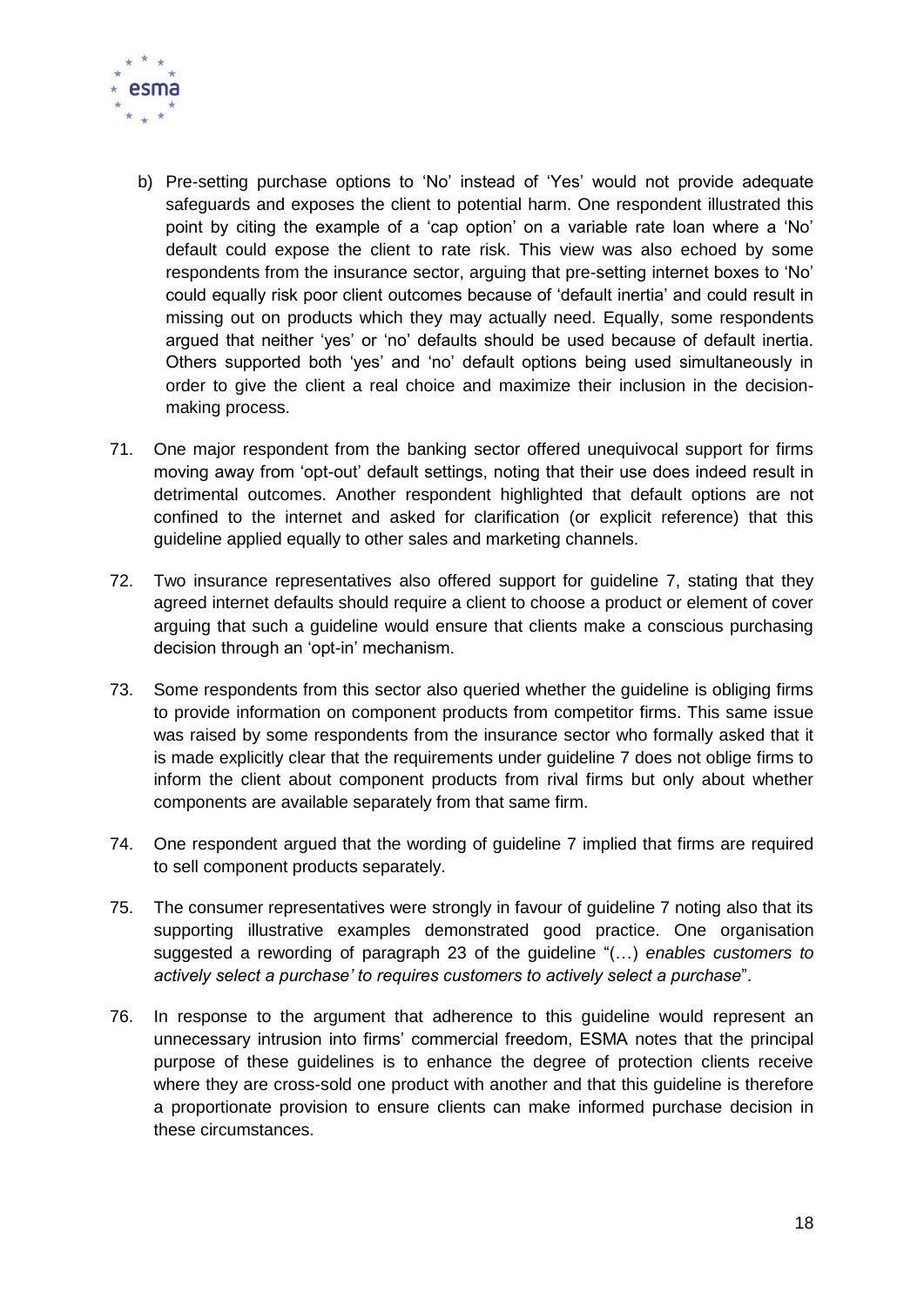

- 77. ESMA takes note of the arguments put forward by some respondents in relation to the use of pre-ticked sales boxes. Aware that clients rarely 'untick' or reverse the pre-set decisions firms make for them, ESMA has proposed in the draft guidelines to prevent the use of sales boxes which are pre-ticked to "yes" (i.e. require the client to actively opt-out of the purchase of a secondary or additional product) by the firm. However, ESMA accepts the arguments made by stakeholders that a sales box pre-ticked to "no" could equally lead to negative consequences for clients as a result of 'default inertia'. ESMA appreciates the input stakeholders had into this aspect of the guidelines and as a result have amended guideline 7 in line with this feedback.
- 78. In response to those stakeholders asking for greater clarification around whether this guideline requires firms to disseminate information on competitor products, ESMA wishes to reassure that this is not the purpose of guideline 7 and should not be construed in such a way. The guideline merely seeks to ensure that clients are not misled on whether the purchase of an additional or secondary product after they have purchased a primary product is optional. The guideline as currently drafted requires only that a firm alerts its clients to the fact that the component products can be purchased separately from the same firm and that the purchase of one product is not conditional upon the purchase of another where this is the case. The guideline obligates in no way a firm to provide information about another firm's component products or packages.
- 79. Similarly in response to those stakeholders asking for greater clarification around whether this guideline requires firms to sell products separately, ESMA would like to clarify that, in line with and without prejudice to existing legislation, this is not the objective of guideline 7. ESMA is seeking to ensure that clients have full information on the terms upon which they purchase a product from a firm and that in particular, they clearly understand when a purchase of an additional product is compulsory or conditional on the purchase of another product and when it is not. Clearly, informing clients that they may purchase the component products separately (where this is the case) from the same firm is not equivalent to mandating that firms sell these component products separately. It is worth noting however that the above is without prejudice to the provision of sectorial directives, such as the IDD requiring insurance distributors to offer the client the possibility of buying the good or services separately in cases where the insurance product is ancillary to the good or service.
- 80. In view of the remarks and recommendations made, ESMA have amended guideline 7 to ensure that the use of either pre-ticked "yes" or "no" sales boxes, whether they are presented on-line, in marketing material, face-to-face or during telephone conversations to facilitate the selling of one product with another would not be in line with the guideline. In addition, the guideline will be amended to ensure the client actively and consciously opts in to a purchase by ticking or selecting the option to buy the component product.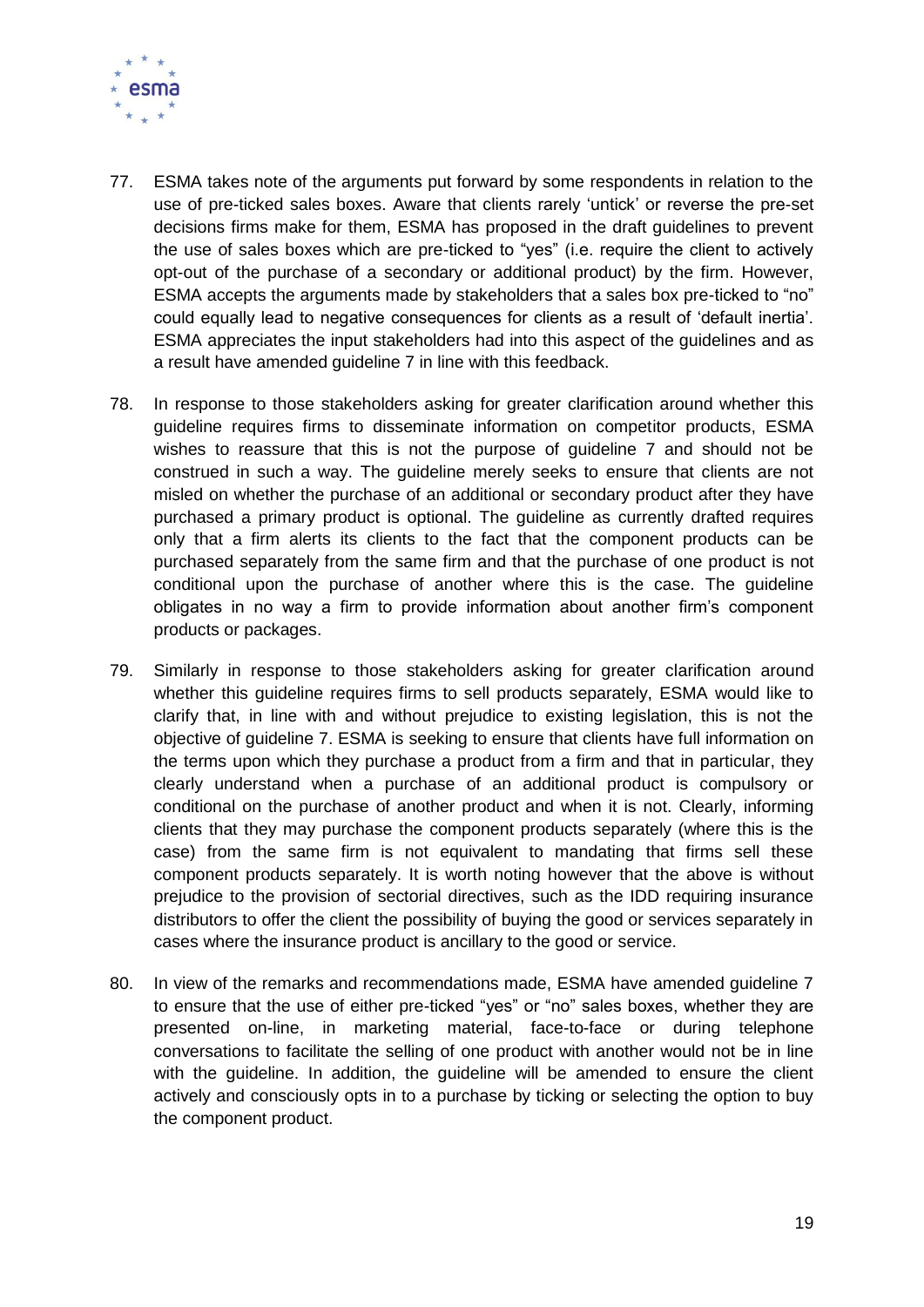

# **Question 8 - Please comment on the proposed guideline 8 as well as the corresponding examples, stating clearly in your response the guideline paragraph number to which your comment relates.**

- 81. The majority of respondents representing the industry expressed concerns with respect to the scope of guideline 8 noting that the provisions of this guideline exceeded the scope enabled by the applicable legal frameworks. Notably, a number of respondents expressed the view that guideline 8 introduces a requirement to assess each of the components of a cross-selling offer which does not exist as such in the sectorial legislations of the banking and insurance sectors.
- 82. A similar concern has been expressed by a large number of respondents in relation to example 1. Several respondents, notably industry representatives, also expressed the view that the differences existing at level 1 for insurance products on one side, where a demands and needs test is required and financial products where a suitability or appropriateness test is applicable, were not properly respected in the proposed guidelines.
- 83. Nevertheless, a number of respondents representing the industry supported or the content of the guidelines noting that it is was well-aligned with applicable inter-sectorial requirements.
- 84. Several respondents representing customers welcomed the insertion of the guidelines and emphasised the needs to encourage firms of all sectors to consider an assessment which could reduce the risk of mis-selling.
- 85. ESMA notes that the provisions of guideline 8, developed together with EIOPA and EBA in the context of joint-guidelines, were adding relevance in the cross-sectorial context. However, ESMA further notes that the application of suitability or appropriateness requirements to cross-sold packages being specifically addressed by Articles 25(2) and 25(3) of MiFID II, the provisions of guideline 8 (as provided in the consultation paper) do not add to the provisions of MiFID II. For this reason, ESMA is not retaining the provisions of guideline 8 in this Final Report.

# **Question 9 - Please comment on the proposed guidelines 9 and 10 as well as the corresponding examples, stating clearly in your response the guideline paragraph number to which your comment relates.**

86. The majority of respondents generally supported the draft guidelines on training (former guideline 9 in the consultation paper – now guideline 8) and on remuneration (former guideline 10 in the consultation paper – now guideline 9). Some respondents stressed that training would be a crucial element to client protection and should be provided on a continuous basis. They also recognised that remuneration models, sales incentives and sales pressure could lead to conflicts of interest which consequently could lead to client detriment.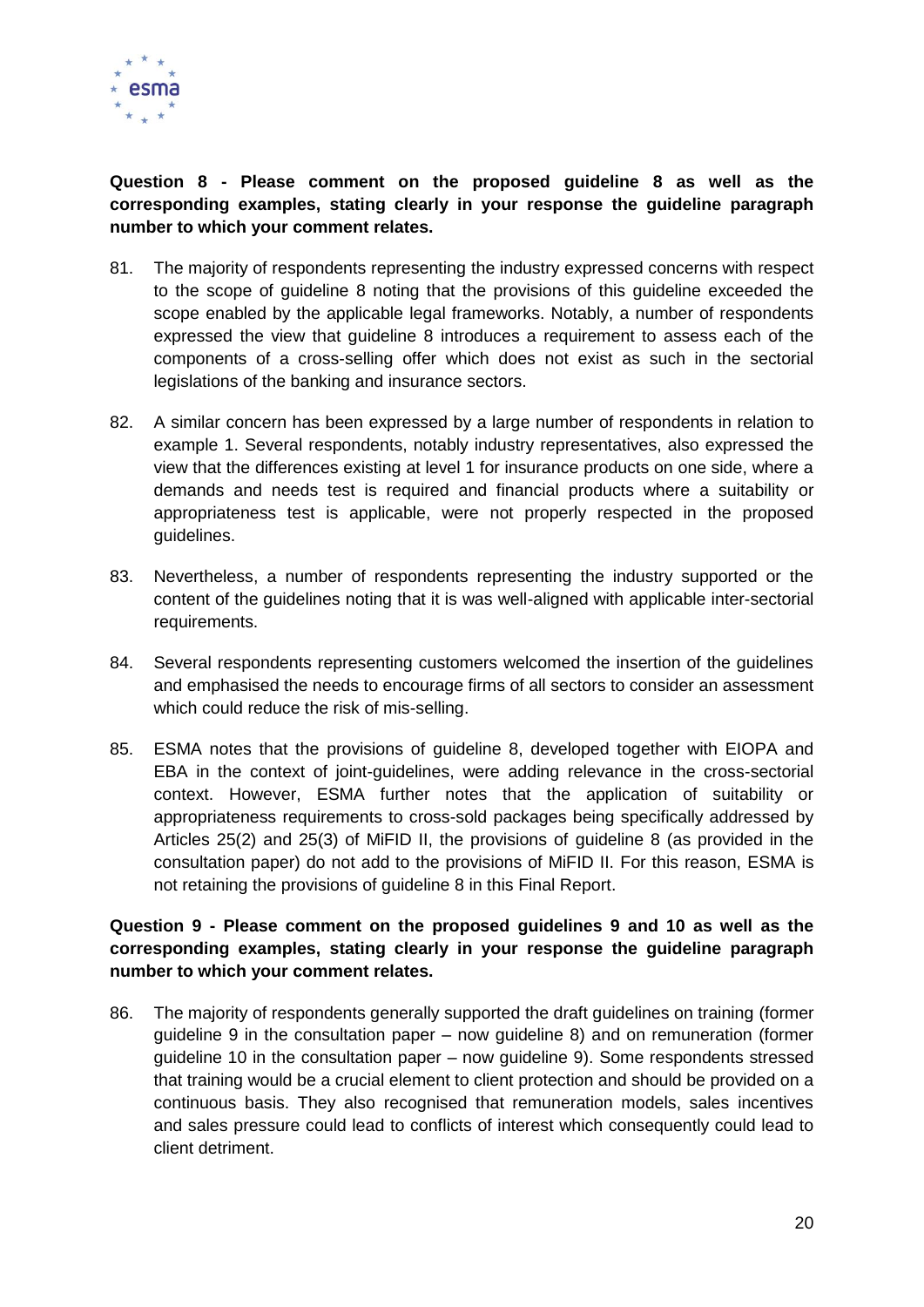

- 87. One respondent noted that the guidelines did not specifically address the benefits which producers pay to distributors.
- 88. One respondent claimed that remuneration policies should also take into account whether the products meet the client needs ("client satisfaction").
- 89. Some respondents stressed that the training should be appropriate and product related. A few respondents argued that the wording "plain language" in former guideline 9 in the consultation paper (now guideline 8) may lead to different interpretation across Member States.
- 90. Some respondents underlined that sale incentives as such should not be considered inadequate. Remuneration models should also remain at the discretion of the institution as much as possible. The monitoring obligation of the "senior management" in former guideline 10 in the consultation paper (now guideline 9) would be too detailed and intrusive.
- 91. ESMA notes that the legal term "adequate training" entails an abstract concept and also covers training on a continuous basis, if necessary. Equally, ESMA considers sales pressure as being already covered by former guideline 10 in the consultation paper (now guideline 9) requiring undertakings to establish remuneration models and sales incentives which encourage responsible business conduct, fair treatment of clients and the avoidance of conflicts of interest.
- 92. ESMA also notes that some legislation already entails or will presumably entail sectorial rules on remuneration, but ESMA would like to point out that former guideline 10 (now guideline 9) is of general nature and therefore compatible with current rules.
- 93. In relation to the absence of reference to the fee arrangements which may exist between distributors and manufacturers, ESMA acknowledges that these kinds of practices are a general potential source of conflict of interest. However they are not limited to cross-selling practices whereas former guideline 10 in the consultation paper (now guideline 9) addresses remuneration models applicable for internal payments to the sales staff aiming to "push" the sale of bundles products to customers.
- 94. In relation to the need to take in consideration customers' needs, ESMA notes that firms may apply further criteria as long as the principles of former guideline 10 in the consultation paper (now guideline 9) are fulfilled.
- 95. In relation to the reference to 'plain language' made in former guideline 9 in the consultation paper (now guideline 8), ESMA would like to stress that the use of abstract terms is a common practice in legal drafting. ESMA believes that the use of a "plain language" should ensure that the information provided is easily understood by the customers to whom the products are sold.
- 96. ESMA would like to point out that former guideline 10 in the consultation paper (now guideline 9) does not prevent undertakings from establishing remuneration models at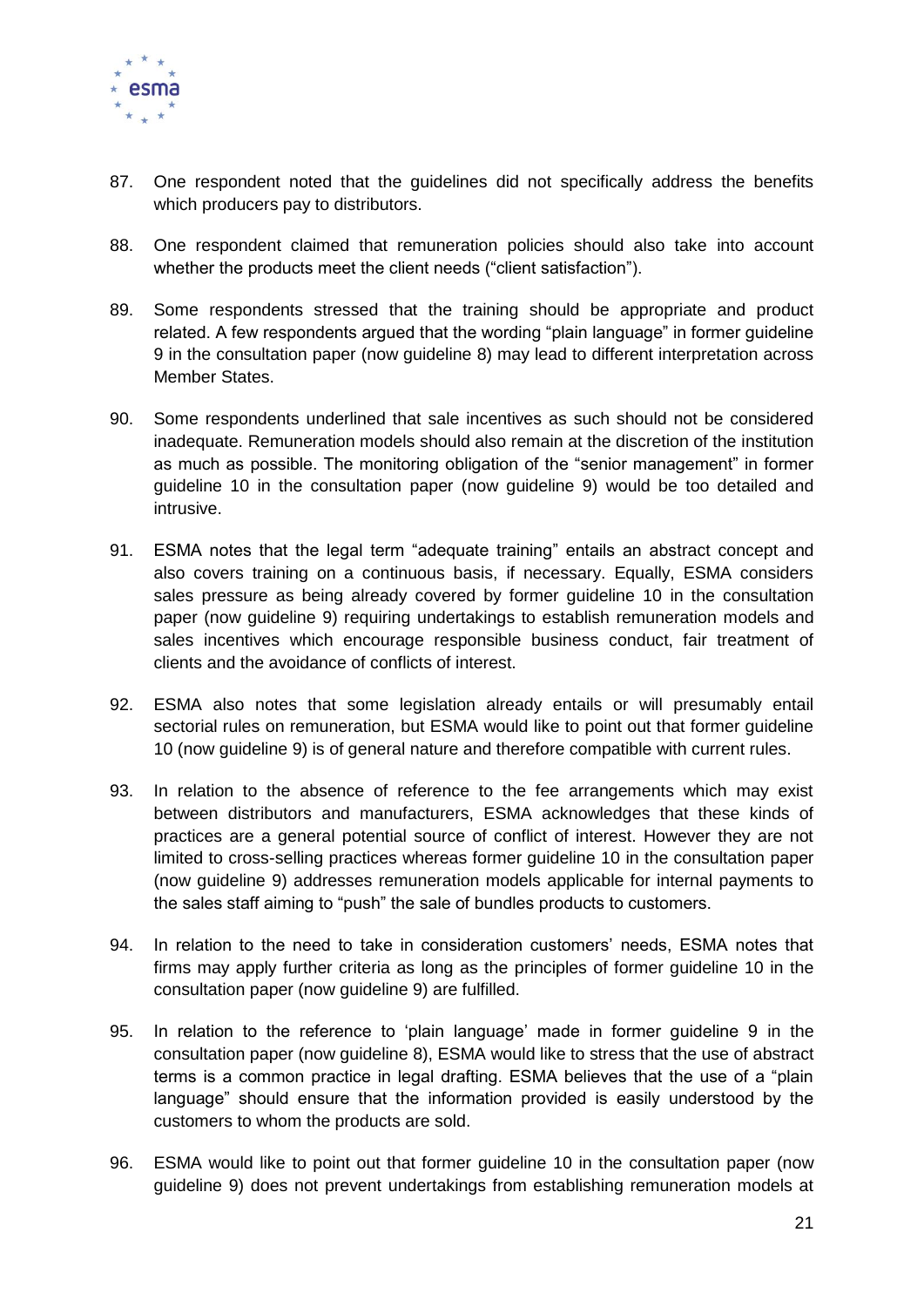

their discretion, but introduces some general principles which should be considered when doing so. It should also be emphasised that the relevance of remuneration aspects for firms justifies and requires the involvement of senior management to ensure compliance with these general principles (and without prejudice to the possibility for senior management to delegate the task to monitor this important aspect).

- 97. **Question 10 - Please comment on the proposed guideline 11 as well as the corresponding examples, stating clearly in your response the guideline paragraph number to which your comment relates.**
- 98. Respondents generally supported the guideline as drafted. Some respondents agreed that post-sale cancellation rights should be the same for products sold in a bundled package and separately. One respondent suggested clarifying whether in the case of cancellation, the prices that were offered for the other product(s) of the package and that are not cancelled, are still valid. Some respondents stressed that even if clients must be able to exercise their rights where 'cooling-off periods' or post-sale cancellation rights apply to one or more components of a package, the components of a package have been designed and priced to be sold together and therefore any requirement to allow cancellation of certain components of the package would prove unworkable and costly in practice. In addition, a fee is charged for a package as a whole and firms cannot accurately assess the cost or price for the individual components of the package. The impact of enforcing these requirements, which is likely to result in fewer firms offering packages, would be detrimental for clients given the price and convenience benefits.
- 99. The majority of respondents were also of the view that the right to split products should be clarified. One respondent was of the view that the right to split a package (and cancel certain components) could lead to the same problems as any initial obligation to sell (and/or to price) components separately, namely adverse selection. Other respondents were of the view that it should be made very clear that this is not intended to enable clients to circumvent the fact that they have purchased a package, especially if a beneficial price can only be offered in the package.
- 100. Two respondents suggested tightening former guideline 11 in the consultation paper (now guideline 10) by replacing "unless there are good and justified reasons why this is not realistic" with "unless there are technical links between two or more of the products which mean that one of the component products can exist only as part of a package, such as off-set mortgages".
- 101. Two respondents objected to the right to split the products grouped in a cross-selling offer as this was neither discussed nor envisioned in the Level 1 text of MiFID II, would go beyond the mandate for the cross-selling guidelines and would indicate that the firm is allowed to offer the products only in bundled form. In addition, respondents noted that the client has to be informed in advance whether or not the components may be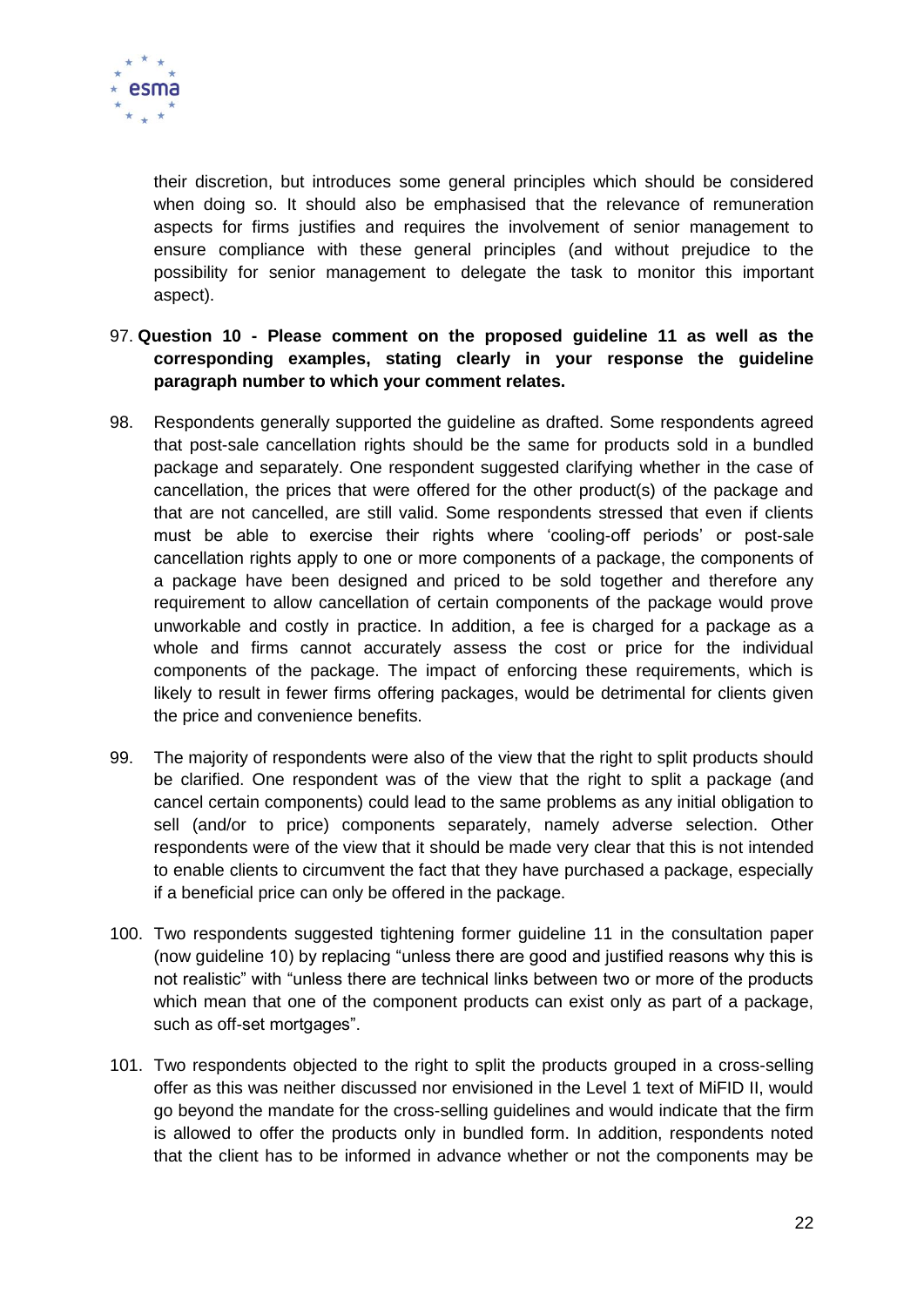

purchased separately and a requirement to disclose whether or not the components may be split subsequently and at what price should be sufficient.

- 102. One respondent expressed the view that the example 3 for guideline 8 did not appear adapted because they are inherent to rate-hedging products and, notably for the last phrase, because market operations are founded on this principle, particularly for companies. In this way, this guideline would prohibit any tied transaction in this sector, despite the fact that in certain cases the latter reduces the level of risk for the client. Furthermore, if the possibility is left to unexceptionally split the components of a package without a disproportionate penalty, derogations must be allowed because there are certain circumstances under which it is not possible to split a package.
- 103. With regard to the scope of former guideline 11 (now guideline 10), the ESMA would like to emphasise that the former guideline 11 (now guideline 10) refers only to the continuation of the cooling-off or post-sale cancellation rights and their applicability to the components within the package. ESMA is also of the view that as a part of disclosure of the information related to the tied or bundled packages, firms should inform clients about the cooling-off or post-sale cancellation rights. With regard to fees for a package and its components, see also the ESMA's analysis under guideline 1.
- 104. To address comments from the respondents related to the unclear wording, ESMA simplified the drafting of former guideline 11 (now guideline 10).
- 105. Regarding the concern of some respondents related to offers in the bundled form only, ESMA does not agree that the wording of the guidelines indicates that firms are only allowed to offer products in a bundled form. The guidelines distinguish between tied and bundled packages and former guideline 11 in the consultation paper (now guideline 10) refers to situations where the right to split cannot be exercised; i.e. the guideline specifies that the right to split does not apply when it is not possible to split the products. ESMA also notes that the guideline clearly recognises that the split of a package can well be subject to penalties (provided that they are not disproportionate).
- 106. ESMA would like to highlight that cooling-off period and post-sale cancellation rights, when foreseen by legislation, apply regardless whether the product is sold separately, or within the package.

#### **Question 11 - Please provide any specific evidence or data that would further inform the analysis of the likely cost and benefit impacts of the guidelines.**

107. The majority of the respondents did not provide any specific evidence or data to feed the cost and benefit analysis of the guidelines. Four respondents commented that guidelines must be fully consistent with all relevant Level 1 texts. The IDD was particularly emphasised. Therefore any implementation should be withheld at least until adoption of the IDD and the relevant Level 2 acts, since any change in regime will cause additional costs for companies and, after being passed on, ultimately for clients.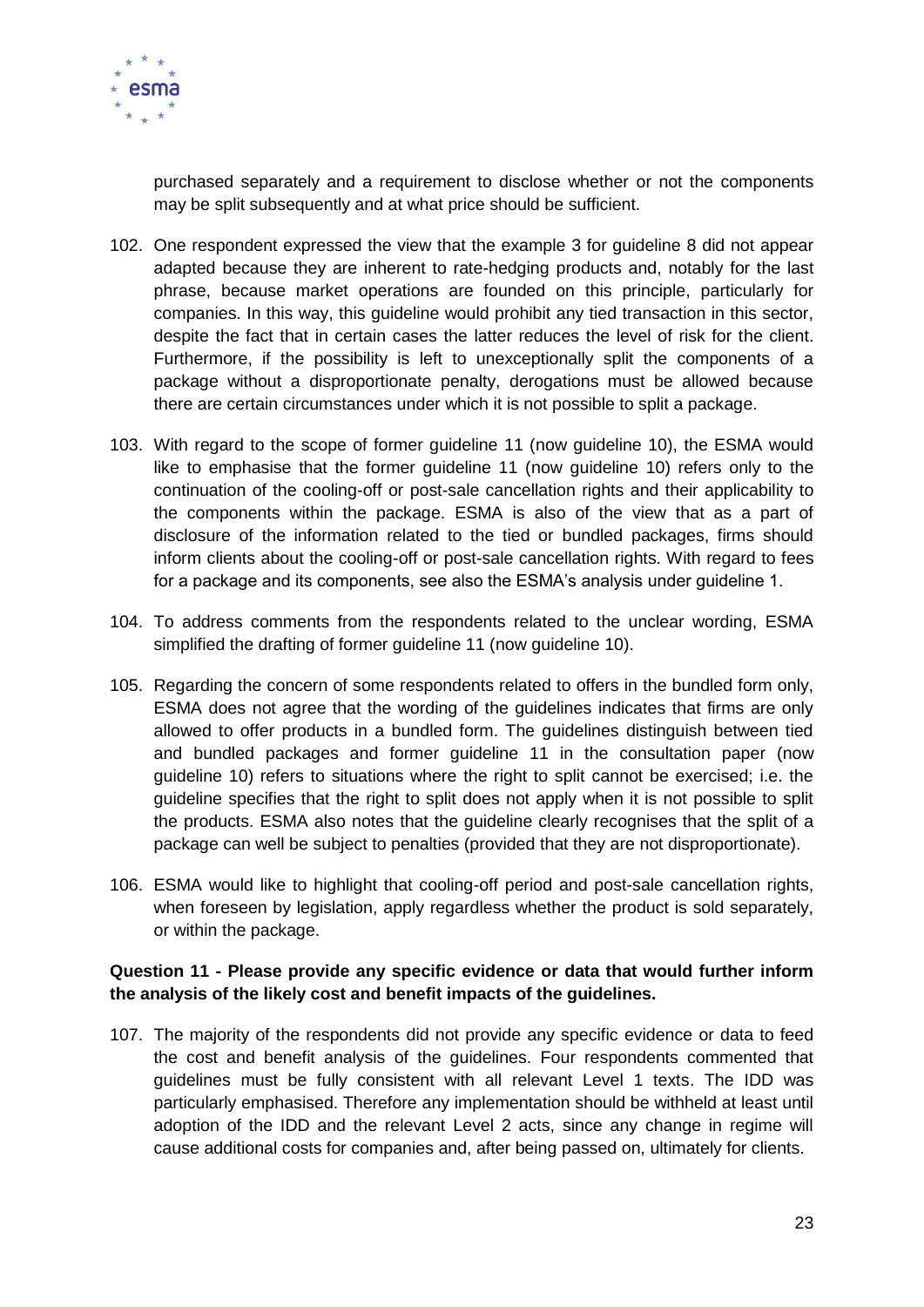

- 108. Three respondents commented that the guidelines should not create additional disclosure requirements which contradict or go beyond the existing sectorial legislations. For MiFID firms, compliance with the MiFID II standards for bundled products should suffice. One respondent commented that the obligation to provide more information to clients can overwhelm them and cause detriment and misunderstanding. Another respondent suggested adding to the cost-benefit analysis the cost to clients of too much information during a sale. One respondent did not foresee any major changes to their current processes and procedures on the basis of the current draft guidelines, although would welcome clearer indications as to the precise scope of the guidelines with regard to the products and type of clients covered.
- 109. One respondent commented that the implementation of these guidelines for all clients (from private individuals to very large companies) and all products would necessarily entail significant costs for the rewriting of documentation, the change of sales procedures and the development of IT. Therefore, it would be appropriate to reduce the field of application by excluding certain markets, like for example those of large companies and of very simple products.
- 110. ESMA is pleased to hear that some respondents do already have in place processes as established by these guidelines. With regard to the scope of these guidelines, ESMA is of the view that the 'Scope' section of the guidelines provides sufficient clarity.
- 111. In reply to the comment relating to the potential different implementation of these guidelines to various segments of clients and products, ESMA would like to emphasise that the guidelines cannot modify or narrow down the scope of rules defined in sectorial legislation which will have therefore to be taken into account when applying the guidelines.
- 112. Other comments made in relation to former guideline 11 in the consultation paper (now guideline 10) mirrored comments already developed under other questions and for which feedback has been provided.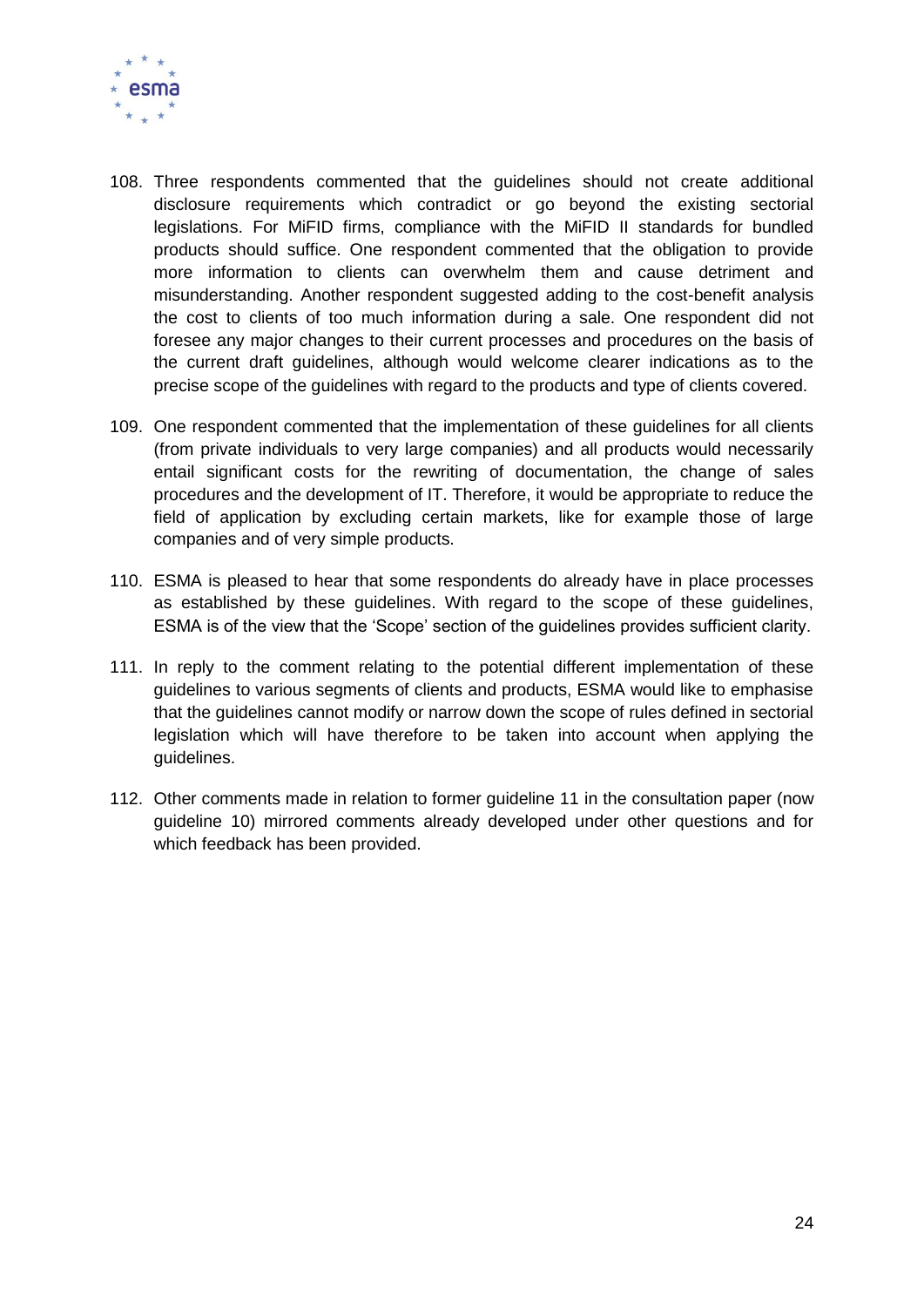

# <span id="page-25-0"></span>**3 Annexes**

# <span id="page-25-1"></span>**3.1 Annex 1 - Summary of questions**

**Question 1** - Do you agree with the general description of what constitutes the practice of cross-selling?

**Question 2** - Do you agree with the identified potential benefits of cross-selling practices?

**Question 3** - Do you agree with the identified potential detriment of cross-selling practices?

**Question 4** - Please comment on each of the five examples above, clearly indicating the number of the example to which your comment(s) relate.

**Question 5** - Please comment on the proposed guidelines 1 and 5 as well as the corresponding examples, stating clearly in your response the guideline paragraph number to which your comment relates.

**Question 6** - Please comment on the proposed guidelines 2, 3, 4 and 6 as well as the corresponding examples, stating clearly in your response the guideline paragraph number to which your comment relates.

**Question 7** - Please comment on the proposed guideline 7 as well as the corresponding examples, stating clearly in your response the guideline paragraph number to which your comment relates.

**Question 8** - Please comment on the proposed guideline 8 as well as the corresponding examples, stating clearly in your response the guideline paragraph number to which your comment relates.

**Question 9** - Please comment on the proposed guidelines 9 and 10 as well as the corresponding examples, stating clearly in your response the guideline paragraph number to which your comment relates.

**Question 10** - Please comment on the proposed guideline 11 as well as the corresponding examples, stating clearly in your response the guideline paragraph number to which your comment relates.

**Question 11** - Please provide any specific evidence or data that would further inform the analysis of the likely cost and benefit impacts of the guidelines.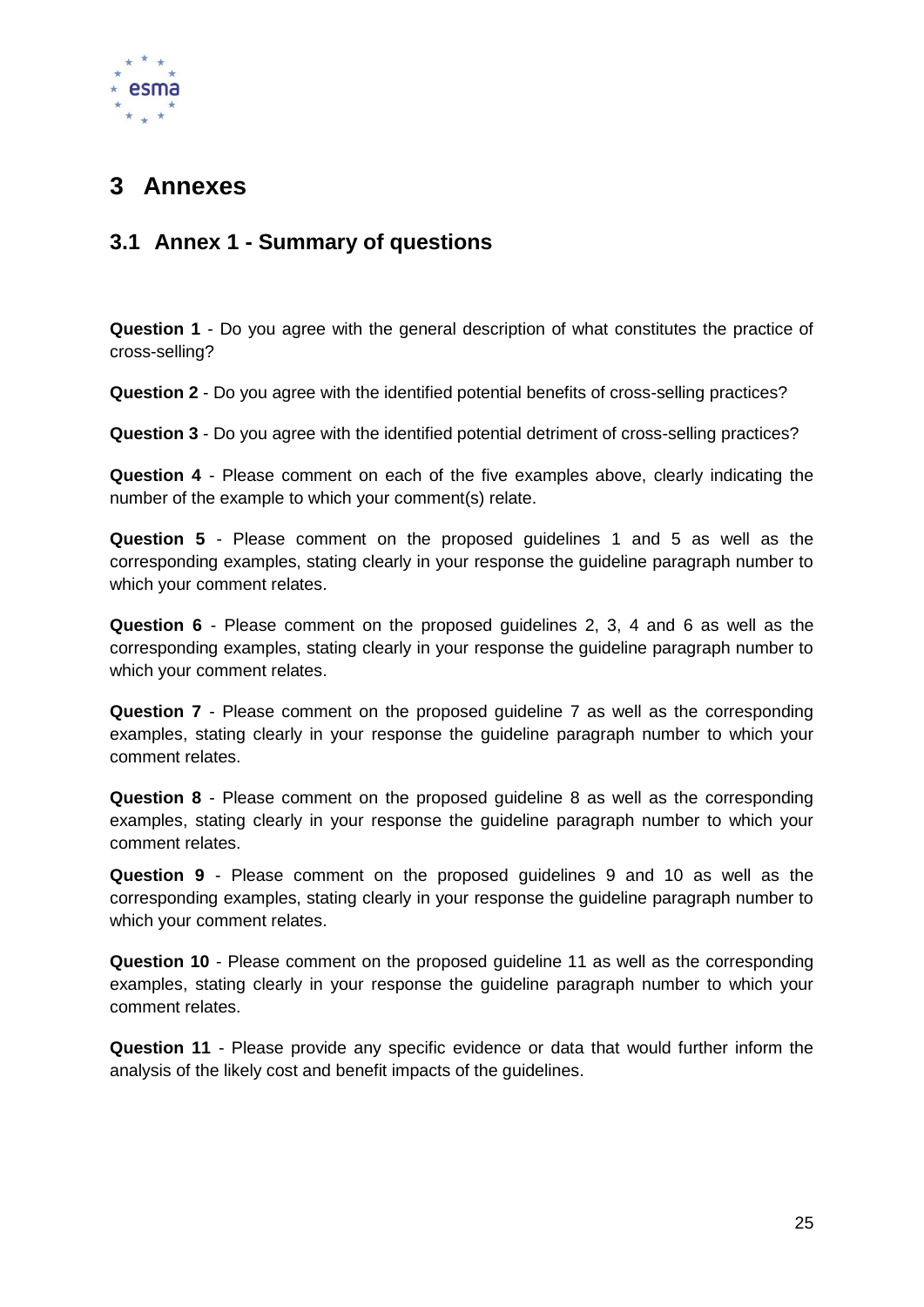

# <span id="page-26-0"></span>**3.2 Annex 2 - Legislative Mandate**

# **Article 16 of Regulation 1095/2010/EC (ESMA Regulation) provides that:**

"*1. The Authority shall, with a view to establishing consistent, efficient and effective supervisory practices within the ESFS, and to ensuring the common, uniform and consistent application of Union law, issue guidelines and recommendations addressed to competent authorities or financial market participants.* 

*2. The Authority shall, where appropriate, conduct open public consultations regarding the guidelines and recommendations and analyse the related potential costs and benefits. Such consultations and analyses shall be proportionate in relation to the scope, nature and impact of the guidelines or recommendations. The Authority shall, where appropriate, also request opinions or advice from the Securities and Markets Stakeholder Group referred to in Article 37.*

*3. The competent authorities and financial market participants shall make every effort to comply with those guidelines and recommendations.* 

*Within 2 months of the issuance of a guideline or recommendation, each competent authority shall confirm whether it complies or intends to comply with that guideline or recommendation. In the event that a competent authority does not comply or does not intend to comply, it shall inform the Authority, stating its reasons.* 

*The Authority shall publish the fact that a competent authority does not comply or does not*  intend to comply with that guideline or recommendation. The Authority may also decide, on a *case by case basis, to publish the reasons provided by the competent authority for not complying with that guideline or recommendation. The competent authority shall receive advanced notice of such publication.* 

*If required by that guideline or recommendation, financial market participants shall report, in a clear and detailed way, whether they comply with that guideline or recommendation.* 

*4. In the report referred to in Article 43(5) the Authority shall inform the European Parliament, the Council and the Commission of the guidelines and recommendations that have been issued, stating which competent authority has not complied with them, and outlining how the Authority intends to ensure that the competent authority concerned follow its recommendations and guidelines in the future.*"

#### **Subparagraph 3 of Article 24(11) of MiFID II provides that:**

"*ESMA, in cooperation with EBA and EIOPA, shall develop by 3 January 2016, and update periodically, guidelines for the assessment and the supervision of cross-selling practices indicating, in particular, situations in which cross-selling practices are not compliant with obligations laid down in paragraph 1*."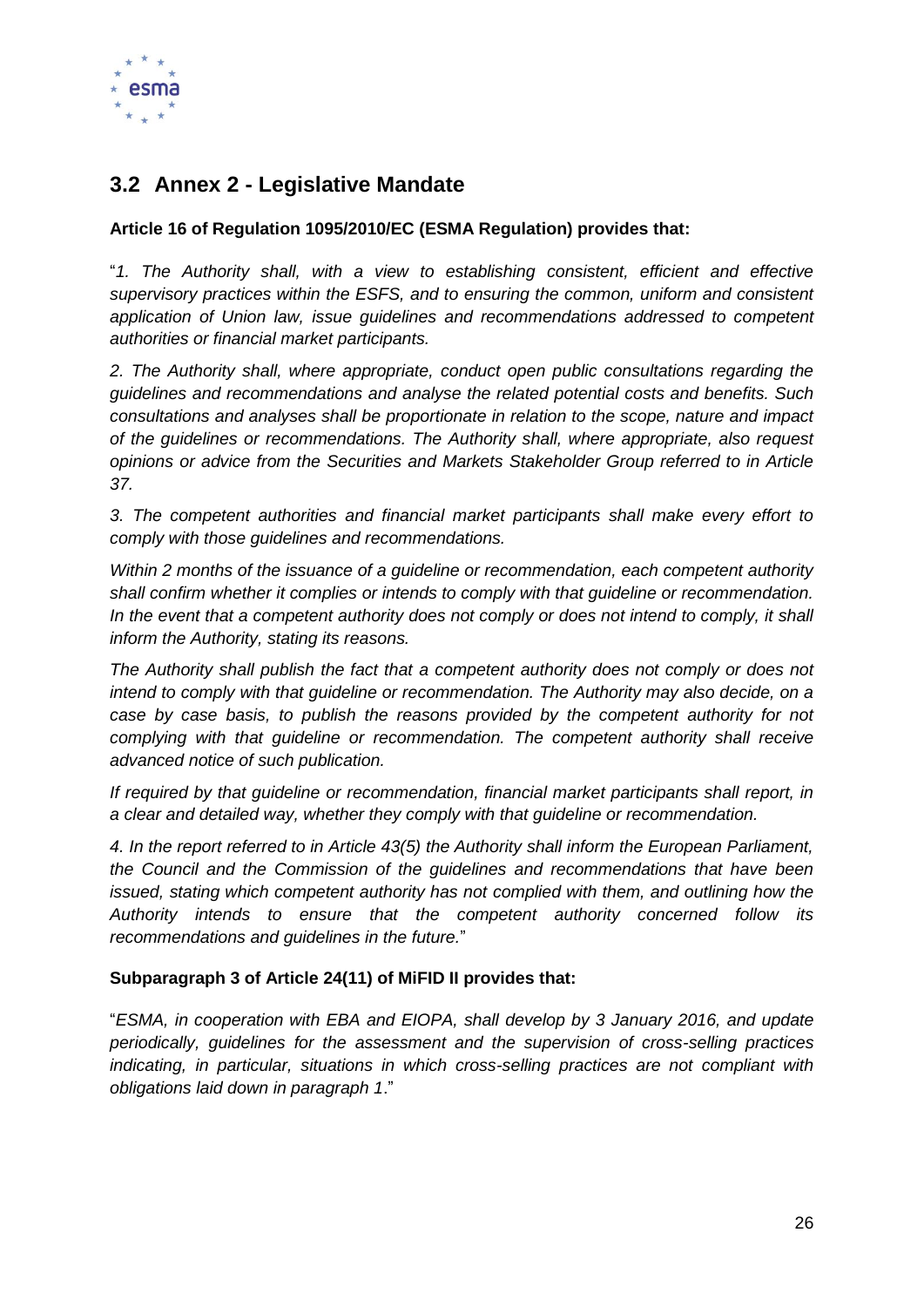

# <span id="page-27-0"></span>**3.3 Annex 3 - Cost benefit analysis**

#### **Cost/benefit analysis**

- 16. Article 16(2) of ESMA's Regulation requires ESMA, where appropriate, to analyse the potential costs and benefits relating to proposed guidelines. It also states that such analyses must be proportionate in relation to the scope, nature and impact of the proposed guidelines.
- 17. This cost-benefit analysis (CBA) sets out an assessment of the potential costs and benefits of the proposed guidelines on cross-selling practices.

#### **Objective of the proposed guidelines**

- 18. Underpinning the provisions of the guidelines is the overarching principle for firms to ensure fair treatment of their clients. The purpose of the guidelines is to ensure there is an appropriate degree of supervisory convergence amongst national competent authorities so that firms' behaviours and arrangements for cross-selling practices are in line with the general conduct principles and respective sectoral legislation.
- 19. The evolution of the legislative framework in the different sectors is indeed consistent with the use of cross-selling by firms in the European Union. As indicated in a recent study, cross-selling practices are widespread in European retail financial markets and they involve products from different sectors<sup>3</sup>.

#### **Impact of the guidelines**

20. This section presents a qualitative assessment of the potential costs and benefits of the proposed guidelines

# **Costs**

-

- 21. It is anticipated that these guidelines will generate additional compliance costs for those Member States where some of the proposed provisions/principles are not currently applied and therefore supervised/monitored.
- 22. However, for most competent authorities the incremental costs will be minor because much of what is contained in these guidelines implies no significant change in the procedure, oversight responsibilities or resource for national competent authorities from what is currently being done to ensure compliance with existing conduct and organisational standards regulating the sale of component products.

<sup>3</sup> *Tying and Other Potentially Unfair Commercial Practices in the Retail Financial Service Sector*. Centre for the European Policy Studies to the European Commission: 24 November 2009.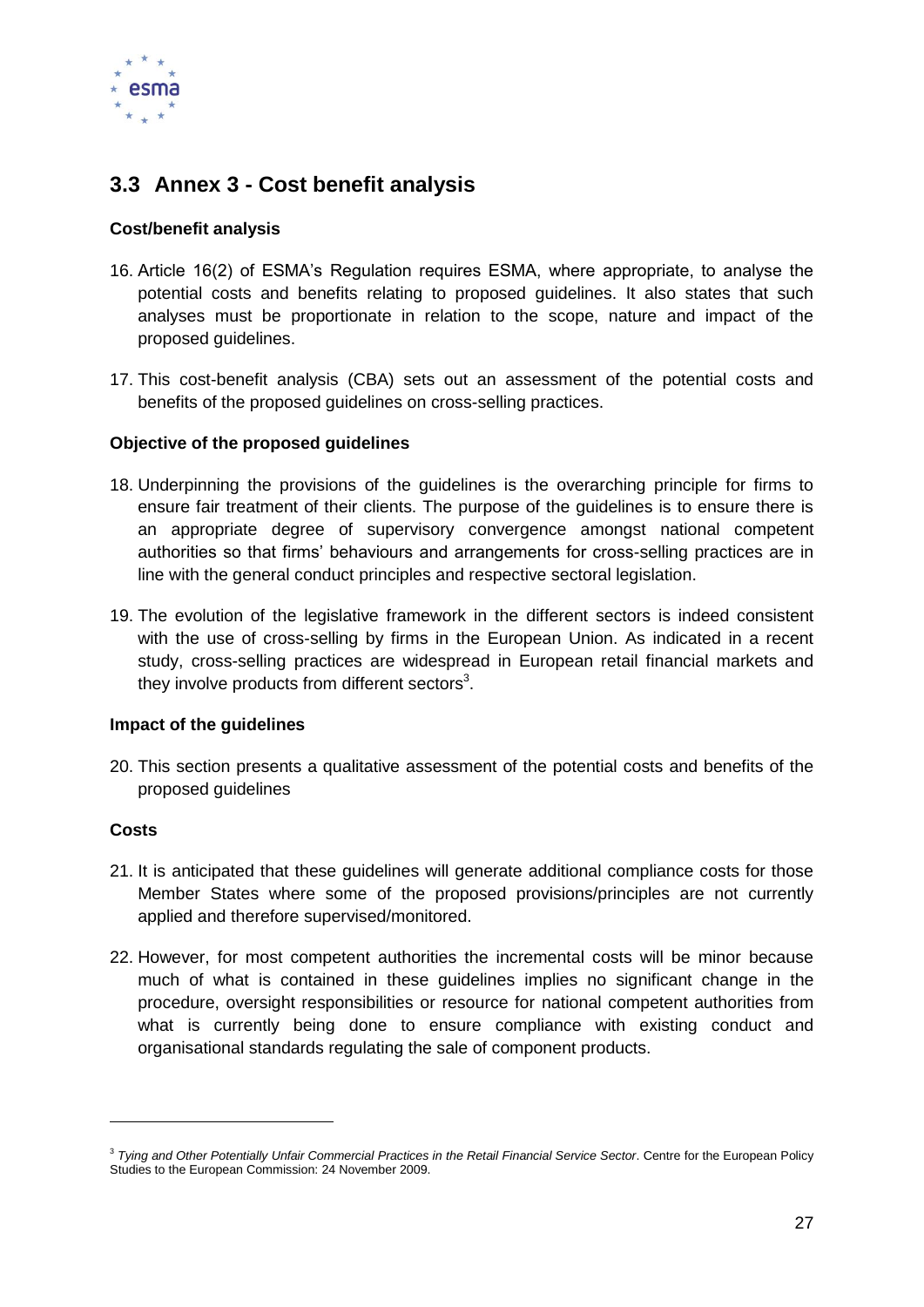

- 23. When national competent authorities comply with these guidelines the firms which they individually supervise will be impacted. It is the view of ESMA that firms will already be doing much of what is being proposed in the guidelines, in order to comply with the obligations aimed at ensuring a fair treatment of clients when providing services to them.
- 24. However, the guidelines may imply moderate incremental costs as far as firms have to modify their existing practices/systems/training. For example, firms distributing a tied or bundled package will already provide price information to clients, however to comply with the guidelines proposed in this report they may have to amend their websites and sales processes and re-order the information to make this information clearer and more prominent to clients.
- 25. Since firms should normally already incur the cost of training new staff and updating the training (and training material) for existing staff, there would again be moderate incremental impact on a firm's budget to design training for staff on new bundled or tied products which better meet the demands and needs of clients.

#### **Benefits**

26. The benefits of the guidelines arise principally from improving the treatment of clients of financial institutions purchasing products in a package and increasing their protection by contributing to better information, improved training of firms' staff and provision of more suitable products. They will also reduce the risk that clients purchase packages of products that they do not need or for which they are ineligible to benefit from.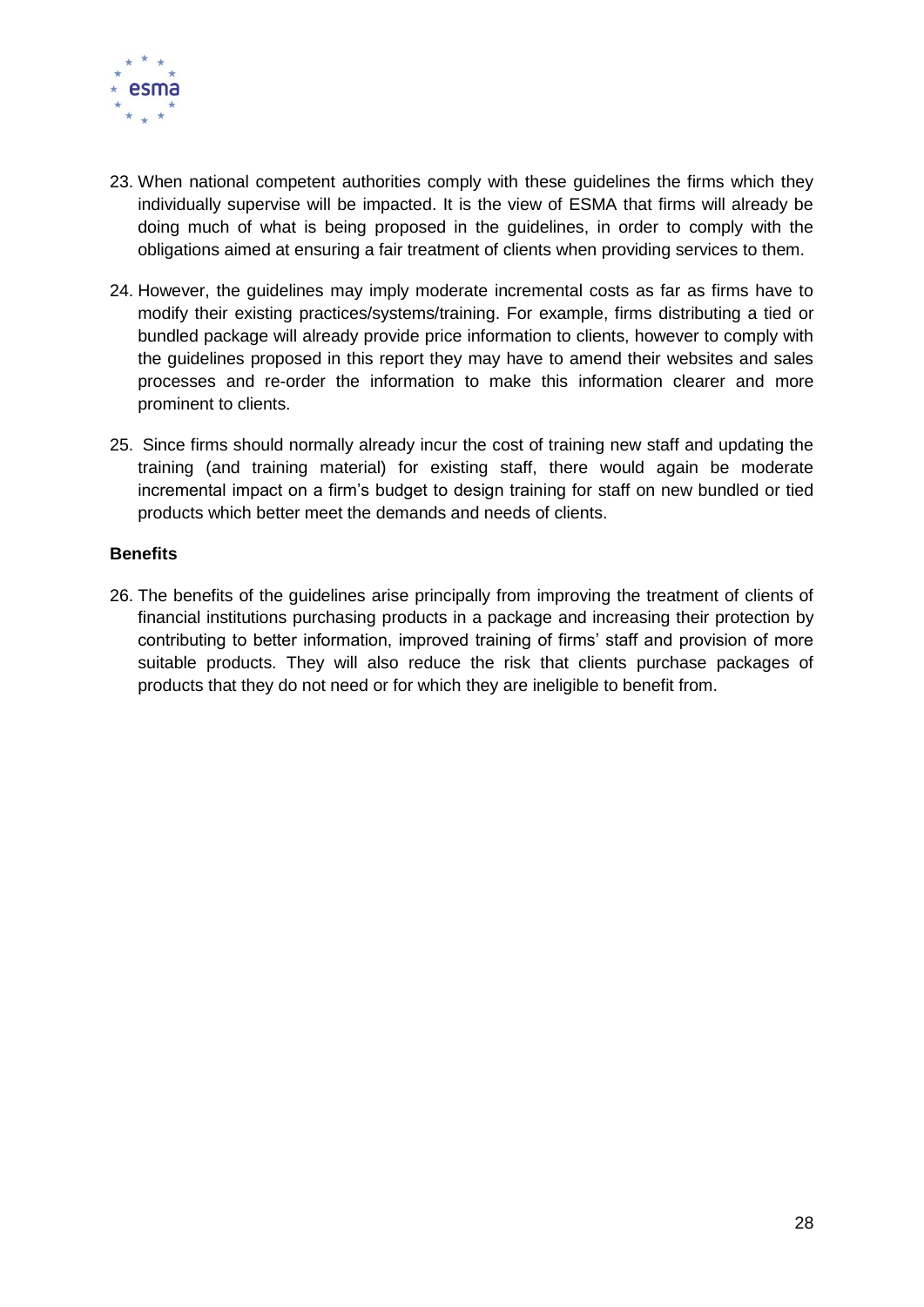

# <span id="page-29-0"></span>**3.4 Annex 4 - Opinion of the Securities and Markets Stakeholder Group**

# **ADVICE TO ESMA**

#### **Response to ESAs joint consultation on cross-selling (JC/CP/2014/05)**

#### **Executive summary**

The SMSG welcomes the joint consultation of the European Supervisory Authorities (ESAs) on cross-selling and concur with the view that cross-selling transactions may provide real benefits to retail investors, but also offer the risk that the interests of the client is not adequately considered. We believe that the guidelines are a necessary first step to ensure fair treatment of investors by providing the necessary transparency and focusing on the need to ensure proper training of staff and to avoid remuneration policies that may distort the incentive to provide suitability and appropriateness in this kind of investment transactions.

As the SMSG finds it important that cross-selling transactions are available also for retail investors, when offered in a transparent and proper way, we stress the need to achieve a proportionate regime that balances benefits with disadvantages and we believe that the proposed guidelines fulfil this aim.

At present, supervision is probably best placed with national competent authorities, but the SMSG believes that it may in time be necessary and efficient to engage the ESAs in direct supervision of cross-selling transactions in order to secure a truly pan-European approach.

1. The SMSG welcomes the joint consultation of the European Supervisory Authorities (ESAs) on cross-selling. We concur with the view on cross-selling transactions expressed in recital 81 of MiFID II that »[t]hey can provide benefits to retail clients but can also represent practices where the interest of the client is not adequately considered« and for this reason find it important that guidelines are issued to provide national competent authorities with rules that are both harmonised and cover the different areas of financial services and products covered by the three ESAs.

The proposed guidelines appear consistent with special regulation, governing investments, insurance and mortgage credit and prevent a loophole, which, in principle, might appear when financial products are bundled. The guidelines seem proportionate as they concern dimensions such as disclosure, transparency, suitability, training and remuneration of staff, which market participants already have to adhere to when it comes to individual products. At the same time the guidelines are consistent with their main purpose to strengthen protection and facilitate consumers' decision-making.

2. Before addressing the particular questions raised by the joint consultation, the SMSG would like to provide some general observations that we find important to highlight.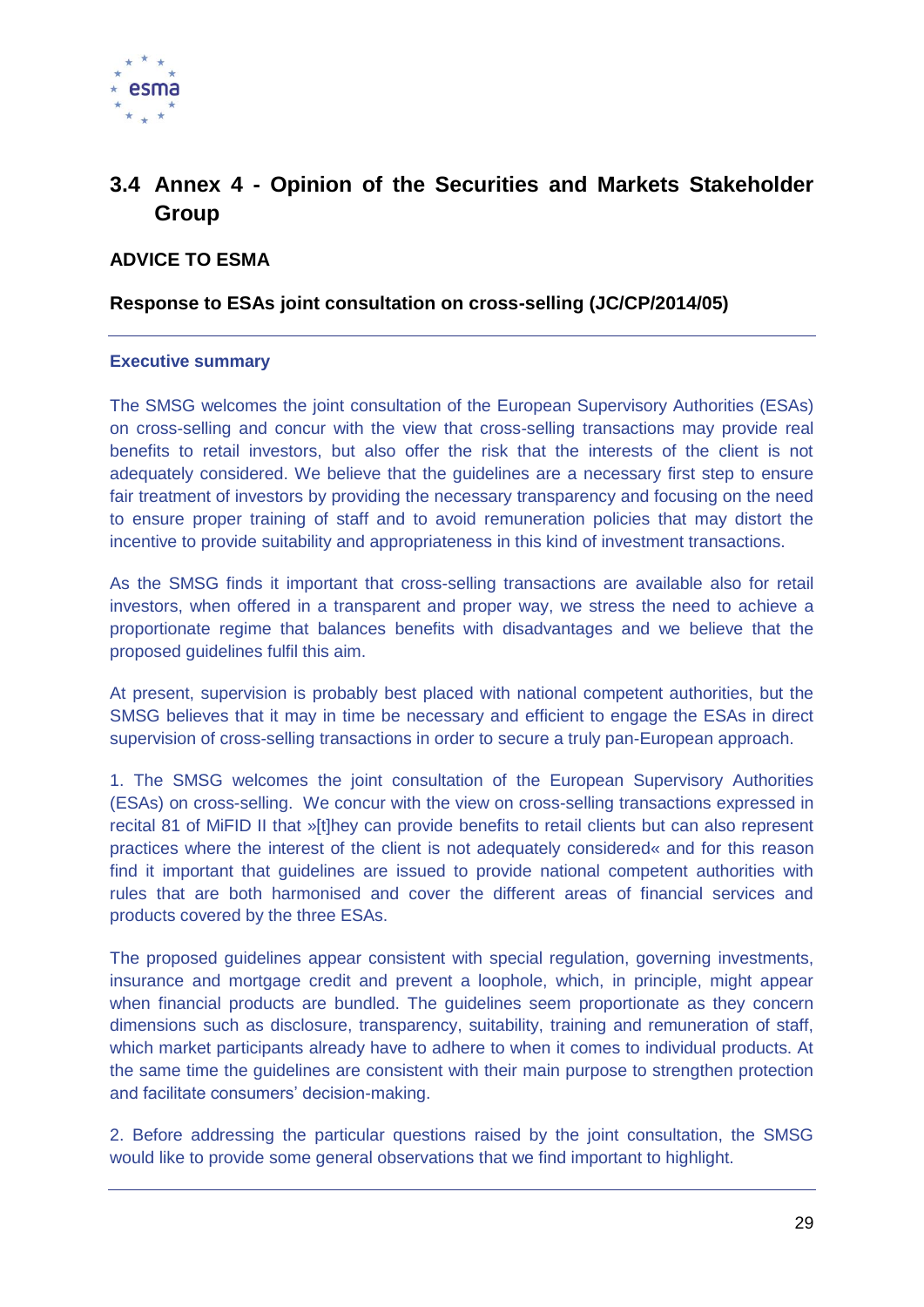

2.1. In financial regulation, especially where retail investors are concerned, it is often better to prevent than to cure. Consequently, guidelines should be made to prevent malpractices and not so much to establish standards of prudent behaviour that may later provide a basis for sanctioning or liability, as retail investors are often not in a capacity to seek adequate redress for any wrongs they have endured. Guidelines only serve this purpose of preventing malpractices if followed diligently by both market participants and authorities.

In respect of market participants it is of paramount importance that they internalise these guidelines and secure the proper training of staff, especially the front office staff that deals with retail investors, and that they avoid remuneration policies that may distort proper incentives of their staff. We are pleased to see that these considerations are addressed in the draft guidelines.

In respect of authorities, it remains important that they abide by the principle of a single rulebook and seek to exercise their authority and supervision in a harmonised way both to achieve a uniform level of investor protection throughout the Union and to provide a level playing field for market participants which will facilitate cross-border activity and thereby increase the competition and the number of services and products offered to European investors. At this point in the development of an integrated European financial market, supervision is probably best placed with national competent authorities, but just as this joint consultation is evidence of the need for the three ESAs to cooperate through their Joint Committee to seek a unified approach, so do we believe that it may in time be necessary and efficient to engage the ESAs in direct supervision of cross-selling transactions in order to secure a truly pan-European approach. Although cross-selling transactions by their very nature often cover different sectors, the need for market supervision would indicate a special role for ESMA in this area, which may rely on the Joint Committee to facilitate the necessary cooperation with the two other ESAs.

2.2. The problems caused by cross-selling have mostly been explored in the still new field of behavioural finance. Although not in a position to engage in a scholarly debate on the merits of behavioural finance, we find that many empirical findings correlate with common sense perceptions and every day experience of how retail investors make choices. Especially, we are convinced that when faced with cross-selling transactions including as they do a combination of services or products, retail investors may find it more difficult to make informed decisions than when confronted with the individual products or services in isolation. This is the very reason why we support the issuance of guidelines in this area.

As cross-selling transactions may offer the benefits described in the joint consultation, we find it important, however, that retail investors are not precluded from access to these transactions either in the form of outright bans on particular forms of transactions or by making the transactions so costly or burdensome for market participants that they make them exclusive for non-retail investors only. We believe that what is needed is sufficient, clear and intelligible information (transparency) and, as mentioned above, sufficient training of staff to assist retail investors in this information process and the avoidance of remuneration policies that may distort this process. Given sufficient transparency and a well-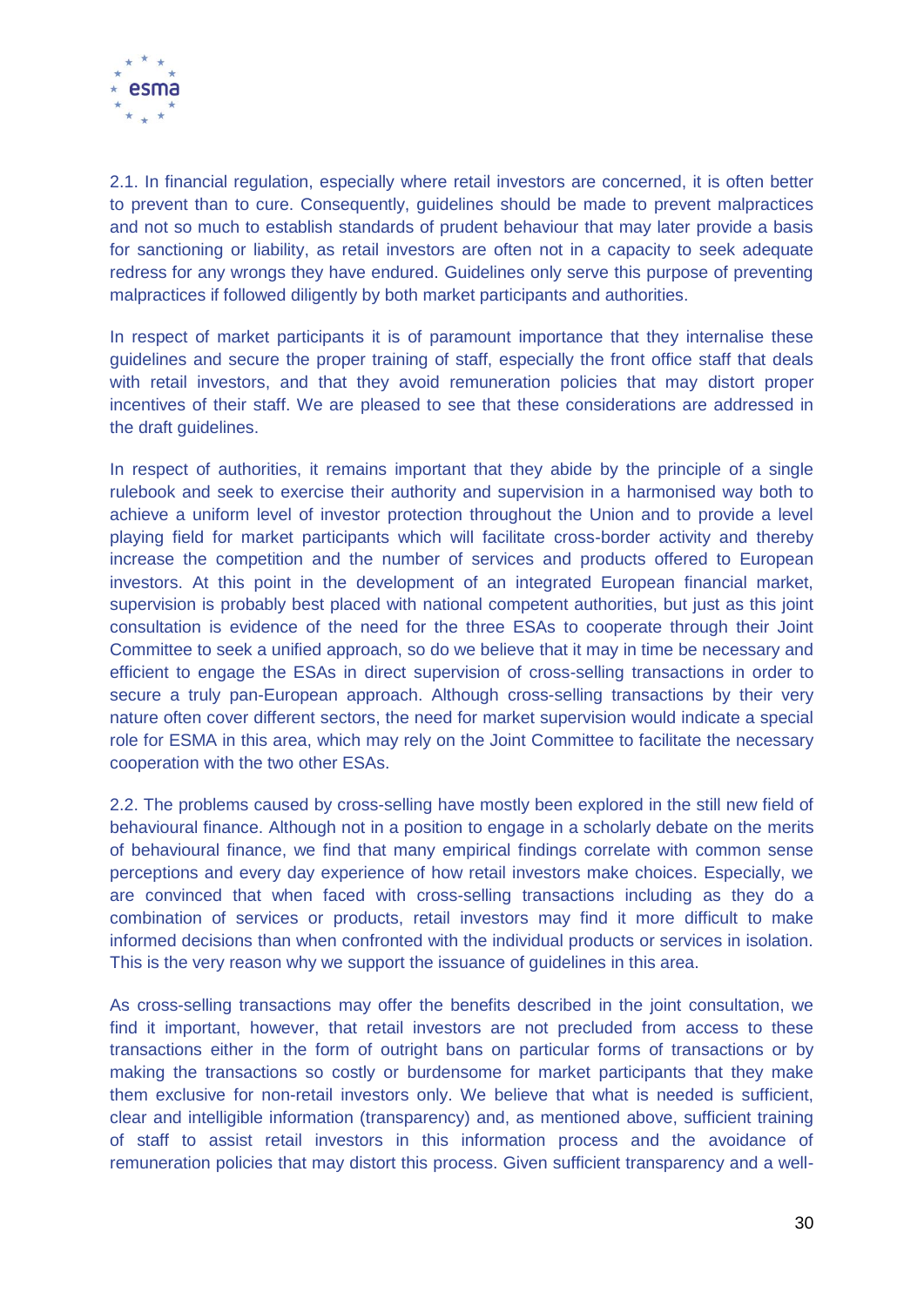

trained and properly motivated staff, we believe that retail investors can enjoy the benefits that cross-selling transactions may offer.

#### **The Questions raised by the joint consultation**

**Question 1**: Do you agree with the general description of what constitutes the practice of cross-selling?

**Answer 1**: Yes. We thus agree with the observation that a distinction can be made between a cross-selling offer where the combined products or services are also offered individually by the market participant and, we presume, at the same point of sale, and a tied or conditional offering, but we do not believe that the difference goes beyond the fact that in the first instance information on the alternative to the cross-selling offer is available, i.e. information about the individual products or services, which it may not be in a tied or conditional offering. Thus, the distinction is more one pertaining to transparency than of form.

**Question 2**: Do you agree with the identified potential benefits of cross-selling practices?

**Answer 2**: Yes. As mentioned above, we find these benefits important and for that reason we find it important that cross-selling offers are available for retail investors, provided, of course, they are offered in the transparent and prudent way that all investment transactions should be conducted. Regarding financial benefits, it should be clear that overall costs for the consumer do not only include those at the time of purchase but also costs that might arise in the long run should to be considered, e.g. potential tariff increases for individual services included in the package or switching costs.

Apart from the benefits described in the Consultation Paper it can be added that cross-selling packages often make consumers aware of the existence and advantages of certain products which they were not familiar with before. This, if applied in a transparent way, may help raising the level of financial consciousness amongst consumers.

**Question 3**: Do you agree with the identified potential detriment associated with cross-selling practices?

**Answer 3**: Yes, which is why we find it important to issue guidelines in this area. We agree that in the absence of guidelines adopted by the ESAs there is a considerable risk that some market participants may act in this way. We also observe that while cross-selling transactions may result in long-term contractual relationships that may not suit the interest of retail investors as mentioned in para. 10, this may also arise in single product or service transactions and is thus a more general concern to be addressed irrespectively of the selling mode. We do agree that long-term relationships can be detrimental to consumers in some cases due to lower mobility, but benefits arising from long-term relationship in the retail financial services sector should not be overlooked. It allows a financial institution to provide products that are more tailored and more accurately priced to a well-known customer. The consumer can in turn acquire additional products and services with greater ease in the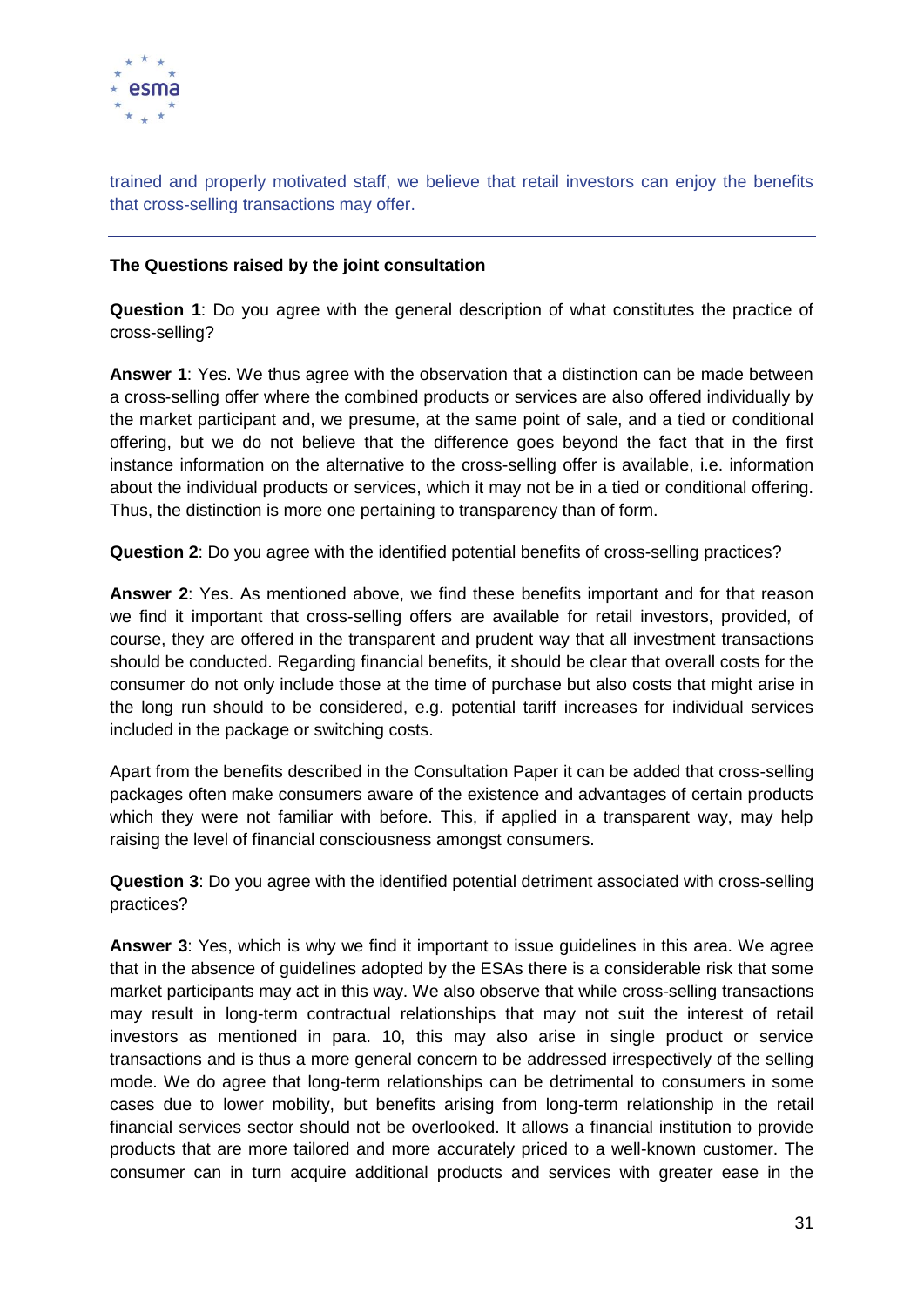

process, avoiding the need for extensive searches or burdensome administrative procedures.

It should also be noted that several financial market's directives already provide a necessary framework, so proper enforcement of the existing regulations should be helpful in dealing with potential consumer detriment and proper actions should be taken against any breach of those provisions.

**Question 4**: Please comment on each of the five examples above, clearly indicating the number of the example to which your comment(s) relate.

**Answer Ex. 1**: Yes, it would obviously be detrimental, unless the higher costs are somehow justified by benefits arising out of the cross-selling combination of products and services, which the market participant should be able to explain and required to disclose.

**Answer Ex. 2**: Yes, we see this as a problem of insufficient transparency.

**Answer Ex. 3**: As in Ex. 1, this would be detrimental unless somehow justified by costs connected to the unbundling of the cross-selling transaction and then only where the original transaction provided the retail investor with some benefit that depended on accepting the combined transaction.

**Answer Ex. 4**: Obviously, if indeed the charge is deemed disproportionate taking into account the various components of the combined package. However, it should be noted that this may be detrimental in a long-term commitment, but not so serious in a short-term one.

**Answer Ex. 5**: Yes, we would generally say that any transaction, cross-selling or not, that provides retail investors with products or services not suited to their needs would constitute impermissible mis-selling.

**Question 5**: Please comment on the proposed guidelines 1 and 5 (Full disclosure of information) as well as the corresponding examples, stating clearly in your response the guideline paragraph number to which your comment relates.

**Answer 5**: We consider that information disclosure alone is an important but only first step to ensure fair treatment of investors by providers and agree that sufficient transparency requires a break-down of the price between the package and its individual components in order for the retail investor to decide which to choose, as provided in Guideline 1 and 5. However, we do not believe that the market participant should be obliged to offer any or all of the individual components as a consequence of offering a package and we understand para. 15 of the summary of the guidelines as confirmation that no such obligation is intended. Where market participants do not offer one or more of the individual components, they should, if possible, disclose the price they are paying their contracting parties for a component that is provided by that contracting party.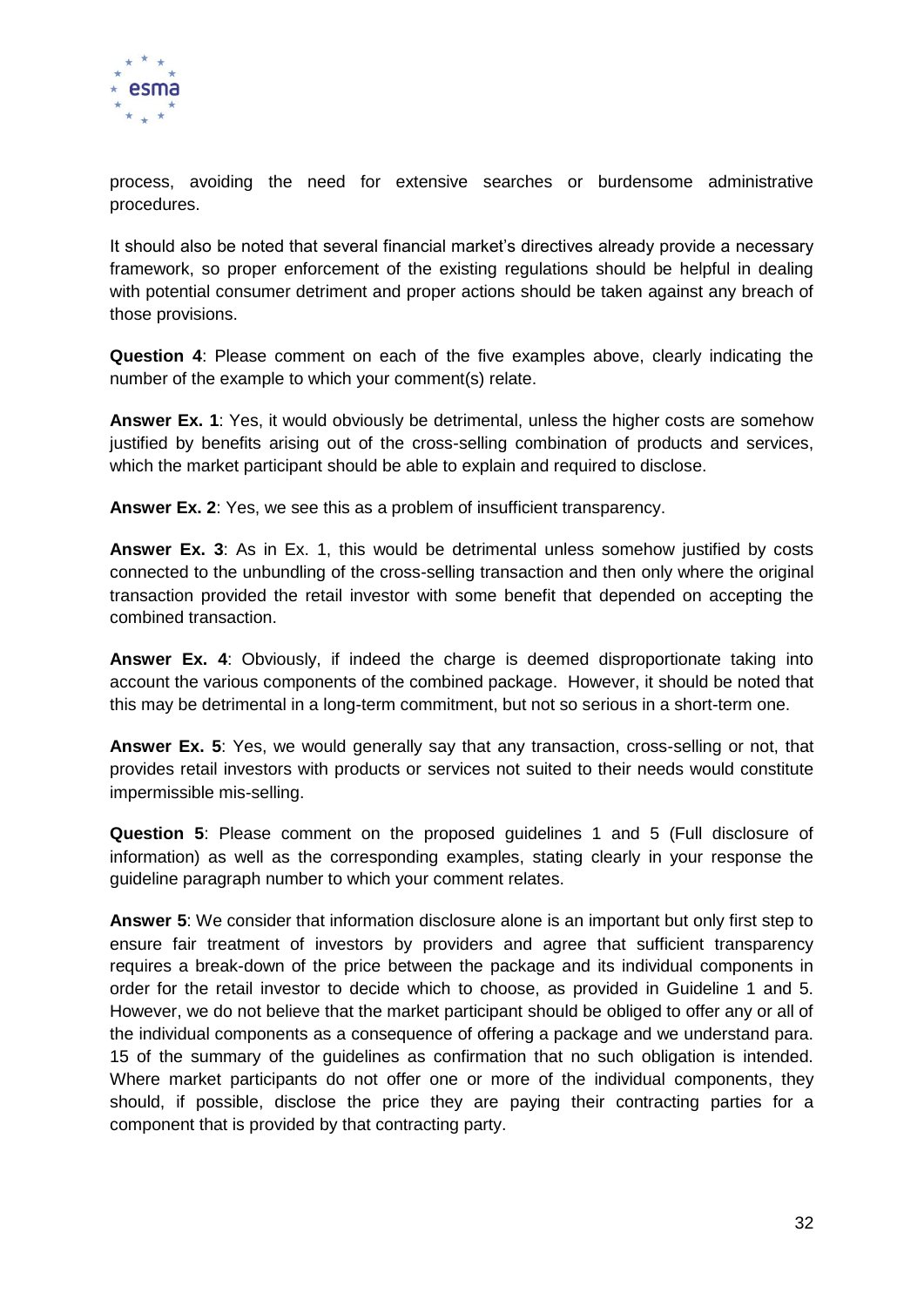

**Question 6**: Please comment on the proposed guidelines 2, 3, 4 and 6 (Prominent and timely display of information) as well as the corresponding examples, stating clearly in your response the guideline paragraph number to which your comment relates.

**Answer 6**: We agree with the guidelines 2 – 4 and 6. In para. 16 and 20, the phrase »jargonfree« should be taken to mean devoid of financial argot, especially technical phrases taken from the theory of finance that may be difficult to understand for laymen. Special concern should be used in respect of such technical phrases where they may be misunderstood to mean no or reduced risk, which may be particular relevant to phrases taken from portfolio theory and efficient market theory. However it should be remembered that some technical terms are required by existing legislation, so they cannot be simplified to the level of their full removal, as could be understood from para. 16. Where possible, examples should be made in final sums specifying a certain amount in euro or other currency (e.g. if you invest 100 EUR, the costs are X EUR) and risks should equally be explained with reference to final sums. In respect of para. 17, we agree but also refer to our comments re Q5.

**Question 7**: Please comment on the proposed guideline 7 (Optionality of purchase) as well as the corresponding examples, stating clearly in your response the guideline paragraph number to which your comment relates.

**Answer 7**: We agree and would prefer that web-based options remain open, so that the retail investor must actively make a choice. Where a market participant has chosen a default option, i.e. a pre-set option that the retail investor must change to avoid, the market participant must be able to justify this based on the objectives laid out in these guidelines and the generally applicable law governing retail investor advising in respect of suitability and appropriateness, cf. guideline 8.

**Question 8**: Please comment on the proposed guideline 8 (Assessment of demand and needs or suitability/appropriateness) as well as the corresponding examples, stating clearly in your response the guideline paragraph number to which your comment relates.

**Answer 8**: We agree and note that the requirements of suitability and appropriateness are no different in the context of a cross-selling offer than any other interaction between a market participant and a retail investor and should be subject to the same standards where advice is being offered. However distinction between advised and non-advised sales should be emphasised. Depending on product and distribution model, some firms limit their activity to the provision of information and specific explanation of the products, therefore advice should be viewed as a distinct service.

**Question 9**: Please comment on the proposed guidelines 9 and 10 (Training and remuneration) as well as the corresponding examples, stating clearly in your response the guideline paragraph number to which your comment relates.

**Answer 9**: As mentioned at the outset we agree with guideline 9 and note that the observable increase in complexity from offering a package rather than individual products or services entails an increase in the understanding necessary of the staff that are to face the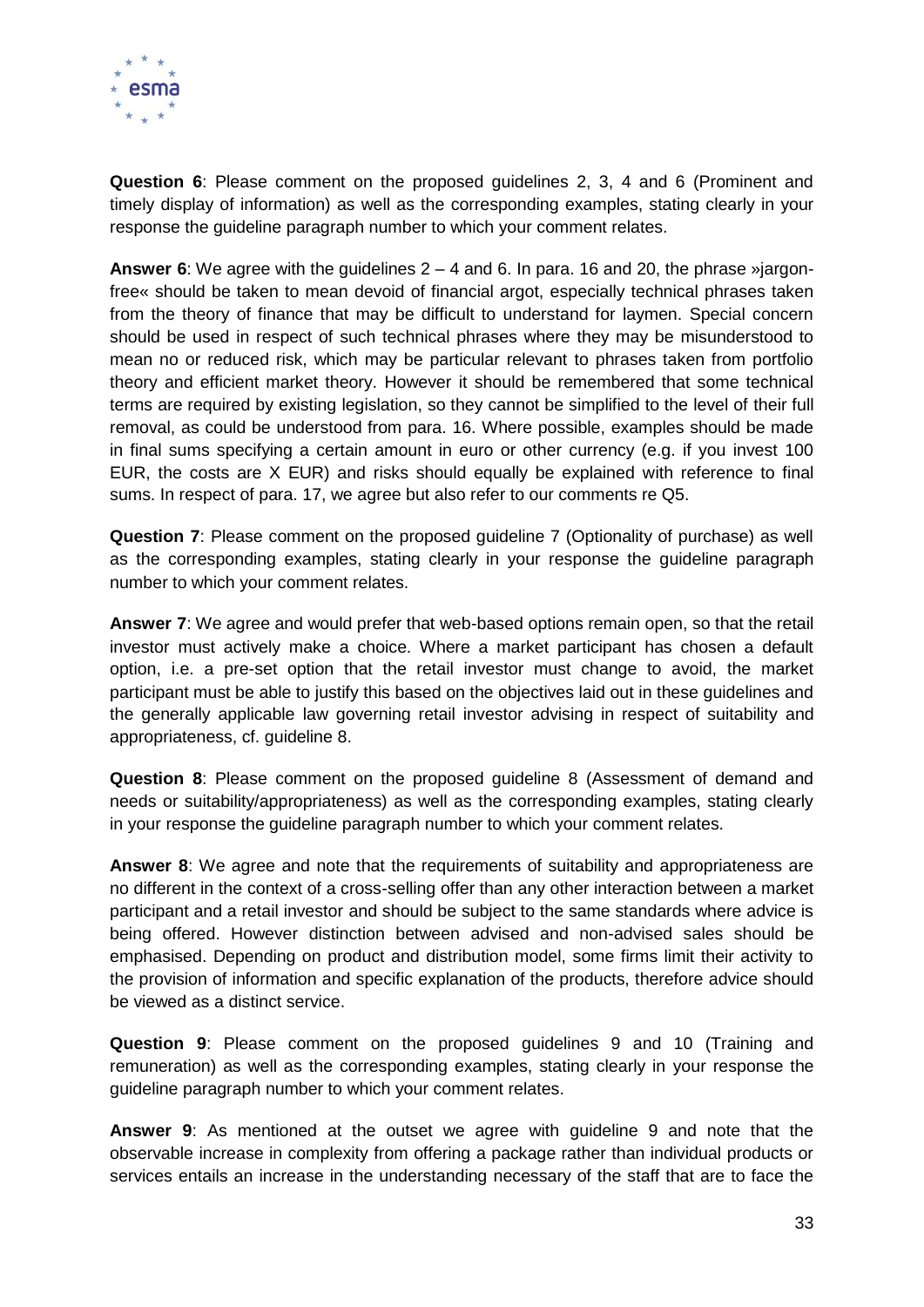

retail investors, and market participants must ensure that their staff are trained sufficiently to possess the qualifications necessary to advice on and sell these packaged products. We also agree with guideline 10 and observe that the need to calibrate remuneration policies to avoid distorting the incentives of staff to provide proper advice and conduct is always important, also in the case of cross-selling. In respect of cross-selling where the market participant offers both bundle packages and individual products and services, remuneration policies should be neutral and not favour the sale of packages above individual sale. We do not believe that there is a case for banning remuneration policies that reward achieving certain sales targets by front office staff, nor where they include packaged offerings, but it is important to ensure that such policies do not lead staff to mis-selling, be it packages or individual products and services, and that proper training and supervision by the market participant of its staff and of the sales pressure on its staff are carried out at all times. In this respect, the SMSG believes that proper sales policies, including training, remuneration and sanctions should ideally be part of a dialogue with employee representatives where available.

**Question 10**: Please comment on the proposed guideline 11 (Post-sale cancellation) as well as the corresponding examples, stating clearly in your response the guideline paragraph number to which your comment relates.

**Answer 10**: We generally agree that a package should offer retail investors a better deal than buying the individual products and services on their own; this should be the raison d'être of all cross-selling. However, although not sufficiently familiar with all instances of crossselling, we believe that a cross-selling package may entail benefits and disadvantages for the retail investor, where the latter may derive from the bundling or tying of the individual components, and that the retail investor, while being protected by the general standards of suitability and appropriateness when entering into the cross-selling transaction, should not be able to cherry-pick only the benefits of a package by first entering into the cross-selling transaction and then subsequently dismantling it. Emphasis should be on proportionality, as it is in para. 29, but not explicitly in para. 28. Thus, while we agree that rights to post-sale cancellation that apply for individual products or services should normally apply also for the combined package, we believe that a package may offer less beneficial rights in this respect where this is justifiably due to the nature of the combination of products and services and is not disproportionate so as to serve mainly as a deterrent to or a penalty for exercising these rights.

This advice will be published on the Securities and Markets Stakeholder Group section of ESMA's website.

Adopted on 22 March 2015

Jesper Lau Hansen

**Chair** Securities and Markets Stakeholder Group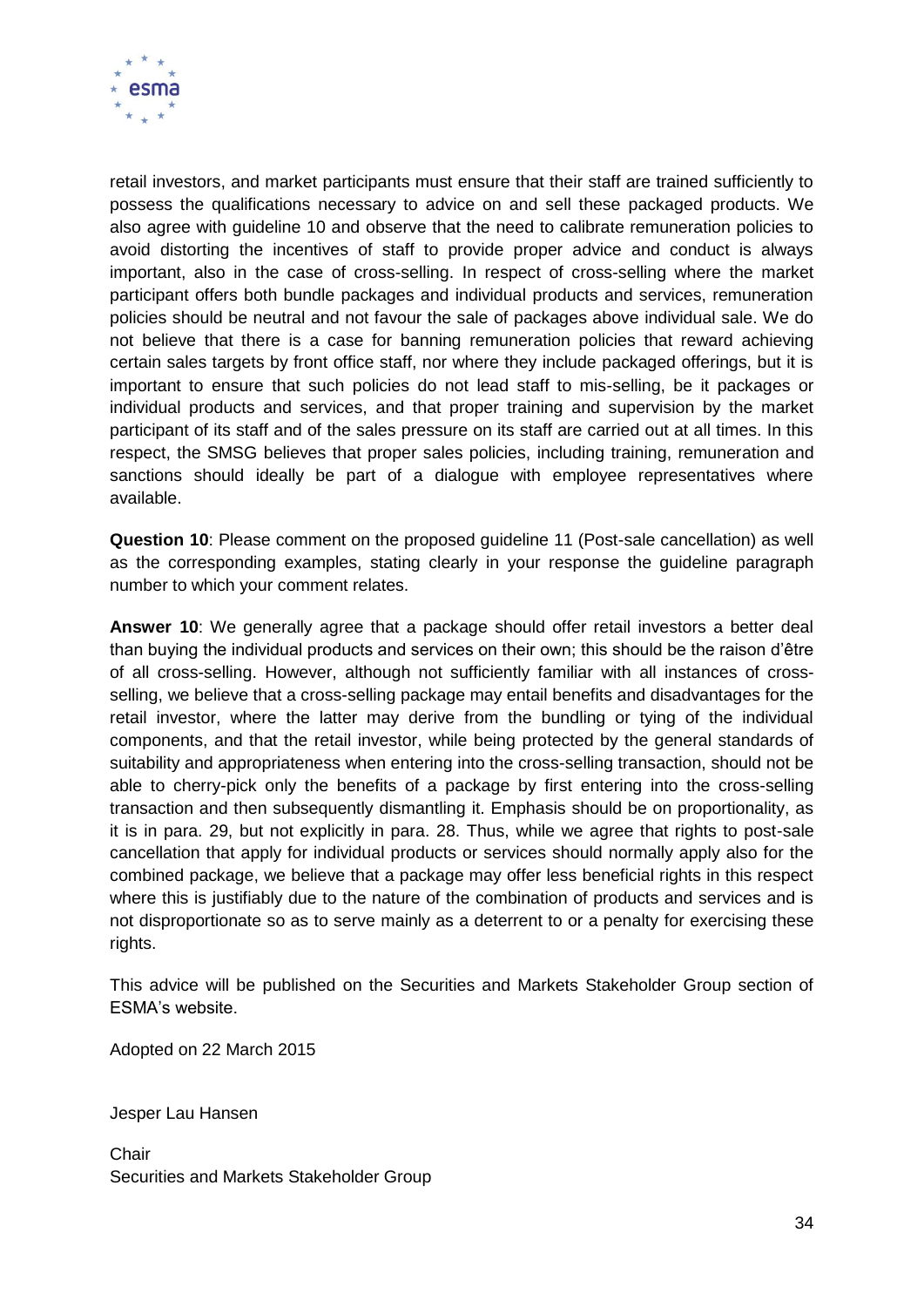

# <span id="page-35-0"></span>**3.5 Annex 5 - Guidelines on cross-selling practices**

## **Purpose**

1. The primary purpose of these guidelines is to establish a coherent and effective approach in the supervision of firms by competent authorities which will contribute to the enhancement of investor protection across Member States. The guidelines will therefore help to clarify the expected standard of conduct and organisational arrangements for those firms engaged in cross-selling practices in order to mitigate any associated investor detriment.

#### **Scope**

- 2. The guidelines apply in relation to cross-selling practices within the meaning of subparagraph 42 of Article 4(1) of MiFID II. In particular, the guidelines apply to the offering of an investment service together with another service or product as part of a package or as a condition for the same agreement or package.
- 3. In light of the above definition, ESMA would like to recall that other conduct of business standards (as laid down in sectorial EU legislation other than MiFID II) may apply to each of the products or services which are cross-sold by a firm or to the package resulting from cross-selling practices. Nothing in these guidelines affects firms' obligations to comply with such applicable requirements.
- 4. The guidelines apply to tying and bundled packages unless they are prohibited under any legislation applicable to the products or the services which are included in the package.

#### **Addressees**

- 5. The guidelines are addressed to competent authorities with supervisory oversight of firms subject to the following directives:
	- a. Markets in Financial Instruments Directive (recast) (Directive 2014/65/EU MiFID  $II)$ ;
	- b. Directive on the coordination of laws, regulations and administrative provisions relating to undertakings for collective investment in transferable securities (Directive 2009/65/EC - UCITS Directive);
	- c. Alternative Investment Fund Manager Directive (Directive 2011/61/EU AIFMD).

#### **Compliance, reporting obligations and date of application**

#### *Status of the guidelines*

6. These guidelines are issued under Article 16 of the ESMA's Regulation. In accordance with subparagraph (3) of that Article, competent authorities shall make every effort to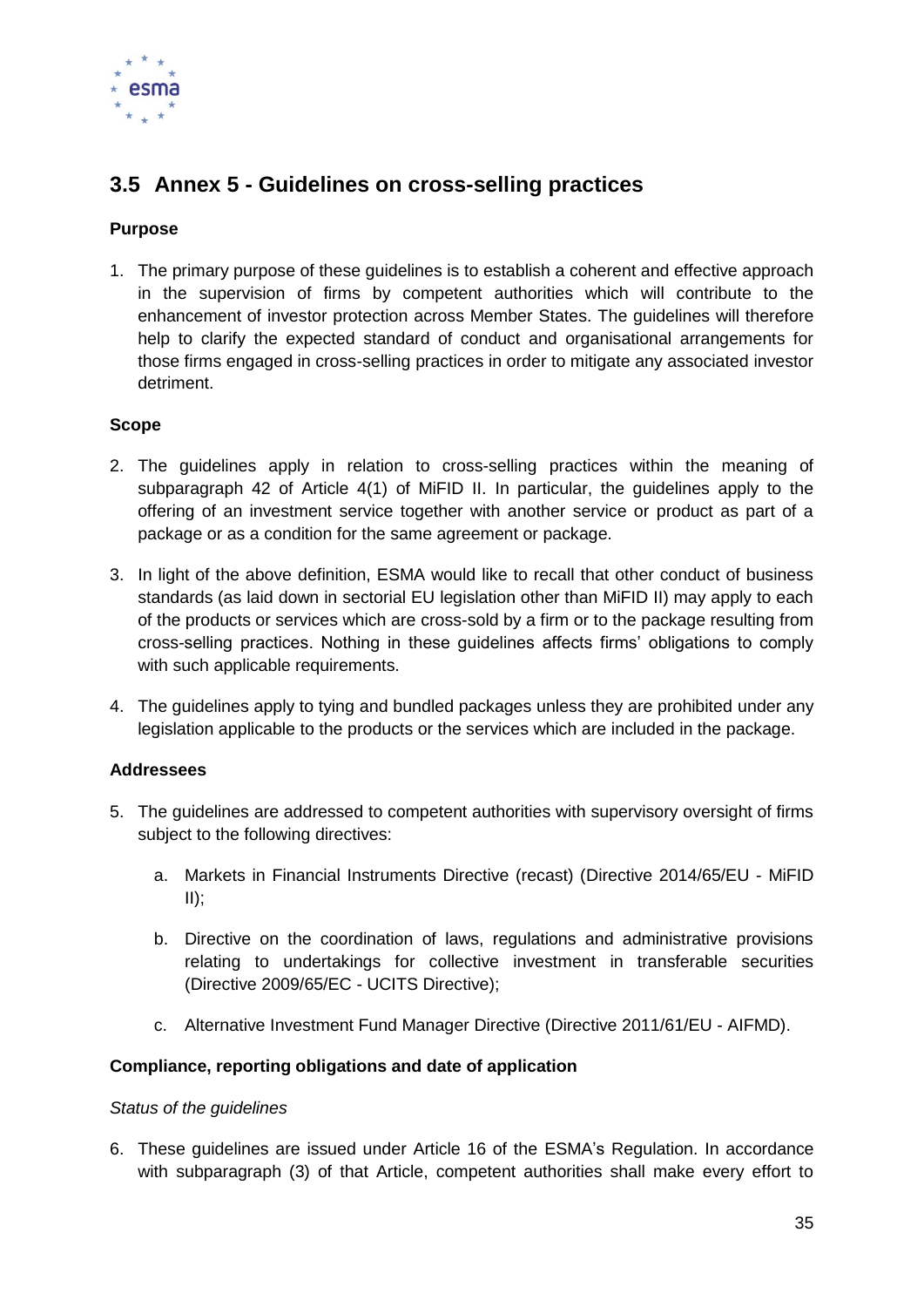

comply with the guidelines. Competent authorities to whom the guidelines apply should comply by incorporating them into their supervisory practices as appropriate (e.g. through an amendment of their regulatory framework or their supervisory processes).

- 7. In accordance with Article 24(11) of MiFID II, ESMA has cooperated with EBA and EIOPA when developing these guidelines.
- 8. These guidelines apply from 3 January 2017.

#### *Reporting requirements*

- 9. Competent authorities to whom these guidelines apply must notify ESMA whether they comply or intend to comply with the guidelines, stating their reasons for non-compliance, within two months of the date of publication of the translated versions by ESMA to [cross](mailto:cross-selling1861@esma.europa.eu)[selling1861@esma.europa.eu.](mailto:cross-selling1861@esma.europa.eu) In the absence of a response by this deadline, competent authorities will be considered non-compliant. A template for notifications is available on ESMA website.
- 10. Where useful to do so, the guidelines contained in the paragraphs below are followed by one or more examples. The examples indicate further how each guideline (implemented by competent authorities) might be followed by firms in practice. However, there could be other ways in which a firm could choose to put these guidelines into practice.

#### **Definitions**

2. Unless otherwise specified, terms used in MiFID II have the same meaning in these guidelines. In addition, for the purpose of these guidelines, the following definitions apply:

| Firms                  | The following financial market participants: |                                                                                                                                                                                                                           |  |
|------------------------|----------------------------------------------|---------------------------------------------------------------------------------------------------------------------------------------------------------------------------------------------------------------------------|--|
|                        | a)                                           | investment firms (as defined in Article $4(1)(1)$ of MiFID<br>II);                                                                                                                                                        |  |
|                        | b)                                           | credit institutions (as defined in point (1) of Article 4(1)<br>of Regulation (EU) No 575/2013) when providing<br>investment services and activities within the meaning of<br>subparagraph 2 of Article 4(1) of MiFID II; |  |
|                        | C)                                           | management companies (as defined in Article 2(1)(b) of<br>Directive 2009/65/EC) when providing services<br>pursuant to Article 6(3) of Directive 2009/65/EC); and                                                         |  |
|                        | d)                                           | external AIFMs (as defined in Article 5(1)(a) of Directive<br>2011/61/EU) when providing services pursuant to<br>Article 6(4) of Directive 2011/61/EU.                                                                    |  |
| <b>Bundled package</b> |                                              | A package of products and/or services where each of the<br>products or services offered is available separately and                                                                                                       |  |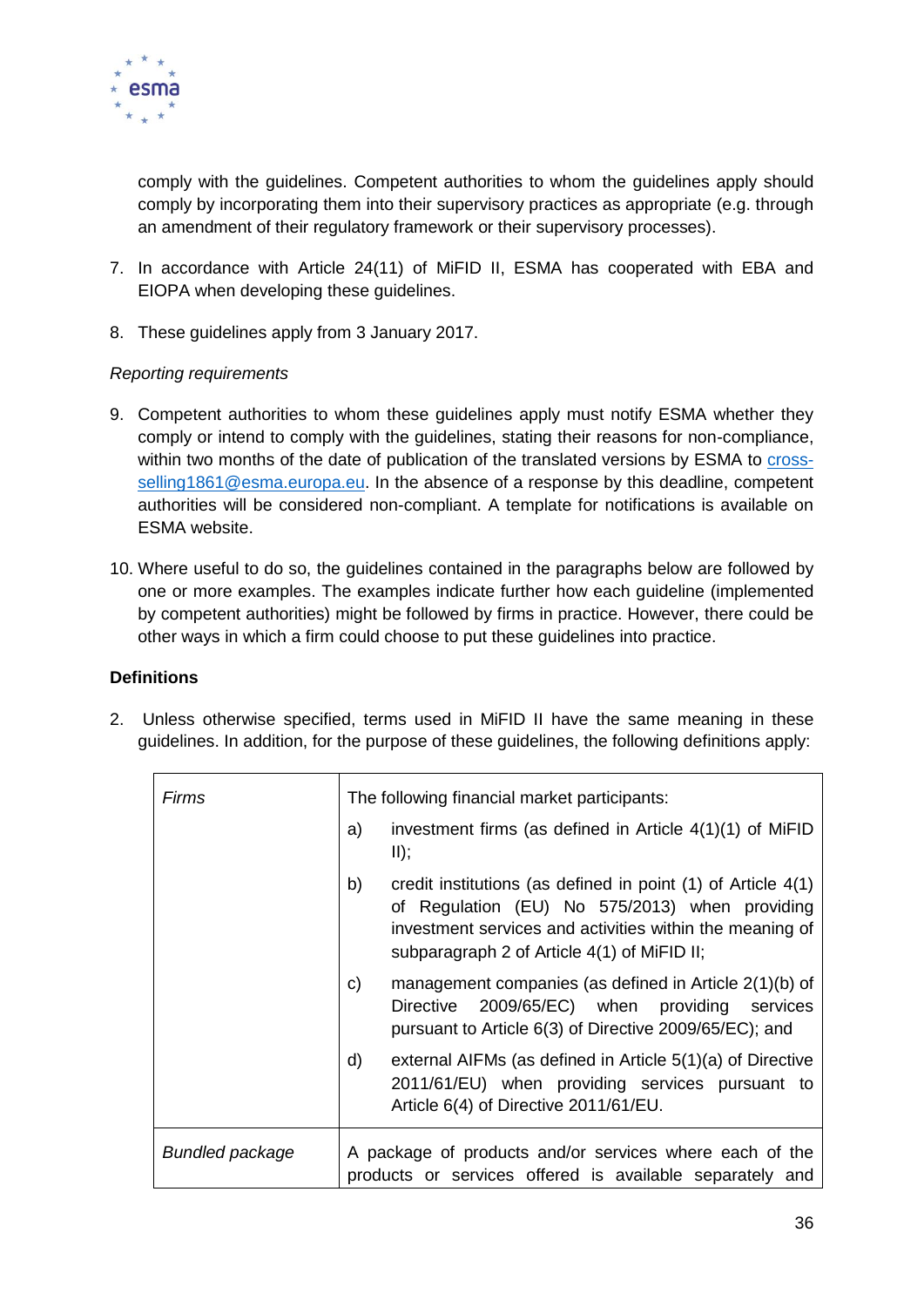

|                   | where the client retains the choice to purchase each<br>component of the package separately from the firm.                                                                   |
|-------------------|------------------------------------------------------------------------------------------------------------------------------------------------------------------------------|
| Tied package      | A package of products and/or services where at least one of<br>the products or services offered in the package is not<br>available separately to the customer from the firm. |
| Component product | The separate product and/or service which constitute part of<br>the bundled or tied package.                                                                                 |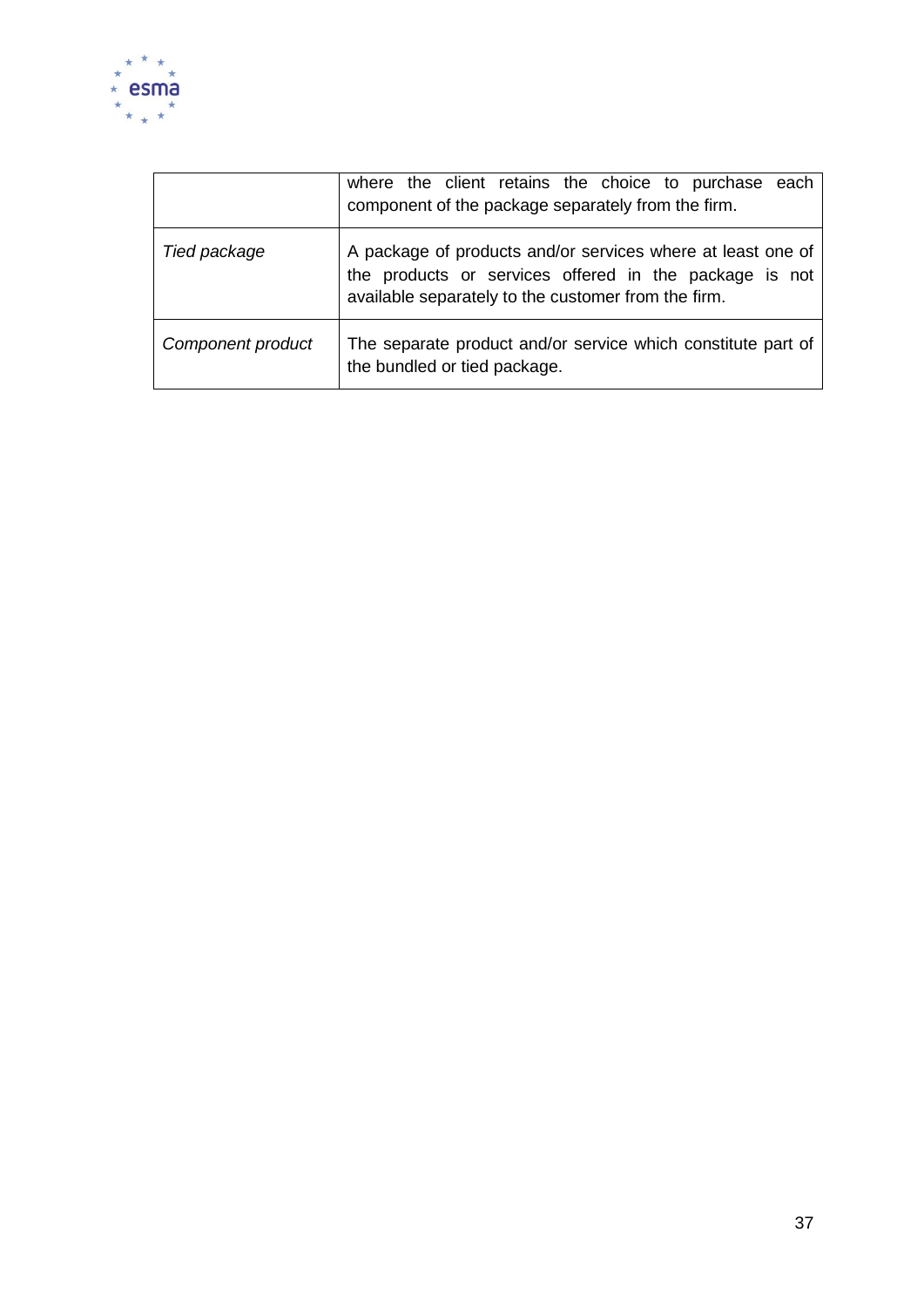

#### **Guidelines on cross-selling practices**

#### *Full disclosure of price and cost information*

#### *Guideline 1*

- 1. Competent authorities supervising firms which distribute a tied or a bundled package should require firms to ensure that clients are provided with information on the price of both the package and of its component products.
- 2. Competent authorities supervising firms that distribute a tied or a bundled package should require firms to ensure that clients are provided with a clear breakdown and aggregation of all relevant known costs associated with the purchase of the package and its component products - such as administration fees, transaction costs, and exit or pre-payment penalty charges. Where costs cannot be calculated with precision on an ex ante basis but nevertheless will be incurred by clients after the purchase of the package, the competent authority should require the firm to provide an estimation of these costs based on reasonable assumptions.

#### Illustrative example

When cross-selling an interest rate swap with a variable rate loan to allow a client to hedge interest rate risk (i.e. the client swaps his/her floating rate payment for a fixed interest rate payment) the firm provides key information to the client on all aspects of the swap agreement which will materially affect the cost the client finally incurs such as the client's potential payment liability when interest rates change and the exit charges from the swap contract.

*Prominent display and timely communication of price and cost information* 

#### *Guideline 2*

3. Competent authorities supervising firms which distribute a tied or bundled package should require firms to ensure that information on price and all relevant costs of the package and on each of its component products, is made available in good time before the client is bound to the agreement, allowing the client to make an informed decision.

#### *Guideline 3*

- 4. Competent authorities supervising firms which distribute a tied or bundled package should require firms to ensure that price and cost information of the package and its component products is communicated to clients in a prominent, accurate manner and in simple language (with any technical terminology explained).
- 5. Competent authorities supervising firms which distribute a tied or bundled package should require firms to ensure that when promoting any of the component products that will form a bundled or tied package, firms ensure that equal prominence is assigned to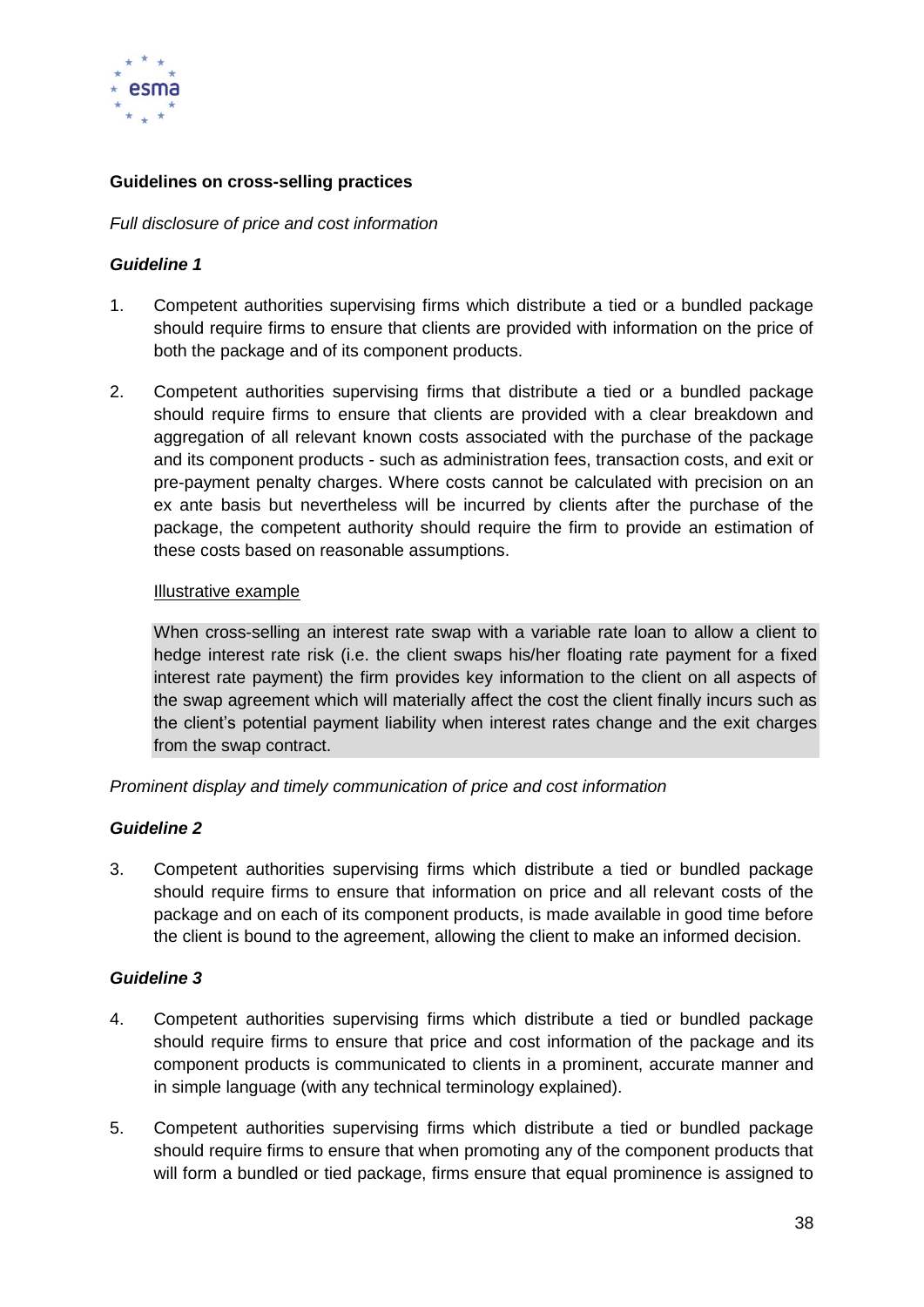

the price and cost information of these component products so that a client can properly and quickly discern the cost impact upon them as a result of purchasing both as a package.

#### Illustrative examples

- 1) In any marketing communications used by the firm, the font used to communicate the relevant price and cost information of each of the component products intended to be sold as a package is the same. Relevant information concerning one of the component products is not given more emphasis with the use of a bigger or bolder font.
- 2) Where the sale takes place on the internet or through another channel without a sales person directly involved, the price and cost information of both products that will form the package appears early-on in the relevant webpages and is easily navigated by clients i.e. the price and cost information of any product which will form part of the bundled package is not placed or 'hidden' further down in the firm's online sales form.

#### *Guideline 4*

6. Competent authorities supervising firms which distribute the tied or bundled package should require firms to ensure that the price and cost information is presented to clients in a way which is not misleading or which distorts or obscures the real cost to the client or prevents meaningful comparison with alternative products.

*Full disclosure of key information on non-price features and risks, where relevant*

#### *Guideline 5*

7. Competent authorities supervising firms which distribute the tied or bundled package should require firms to ensure that clients are provided with key information relating to the non-price features and risks - where applicable - of each of the component products and the package, including in particular the information on how the risks are modified as a result of purchasing the bundled package rather than each of the components separately.

#### Illustrative example

A firm offers a preferential rate savings account only when purchased with a structured bond. In this case, the level of risk posed by this total package is different from the risks posed by the savings account alone: the initial capital in a savings account is guaranteed, and the only variable is the interest paid. But initial capital invested in a structured investment product may not be guaranteed, and so it could be lost in part or altogether. In such example, the risk profiles of the components are clearly very different and, when combined, the level of risk associated with the structured product component could negate the safety of the savings product component to the extent that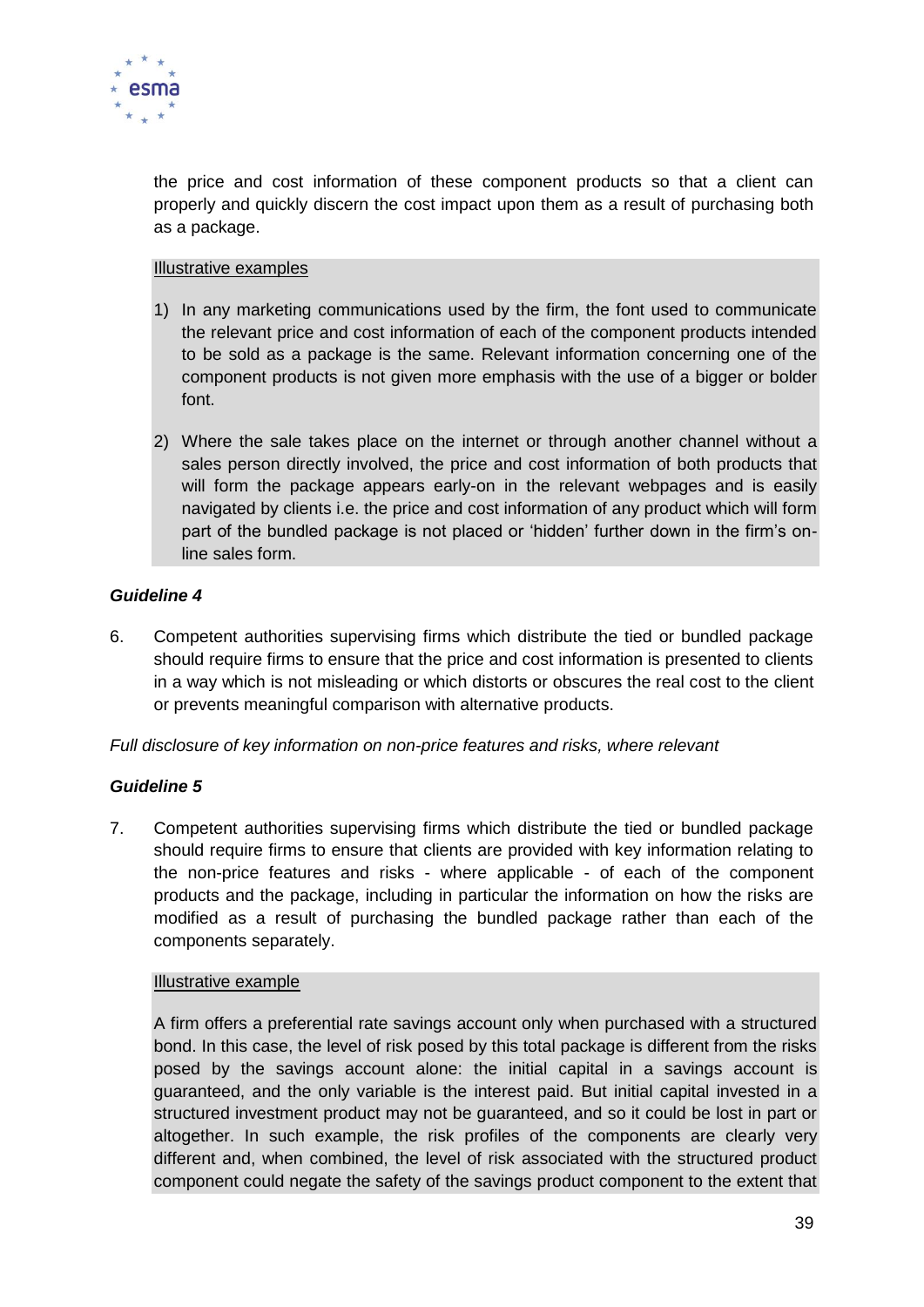

the overall risk profile of the package is significantly increased. The firm clearly informs the client about how the risk is modified as a result of purchasing the bundled package rather than each of the components separately.

*Prominent display and timely communication of key information on non-price features and risks, where relevant* 

#### *Guideline 6*

- 8. Competent authorities supervising firms which distribute the tied or bundled package should require firms to ensure that key non-price factors and the relevant risks are promoted to clients with the same prominence and weight as information on price and cost of the component products or bundled/tied package and these should be made clear to clients in simple language (with any technical terminology explained) in good time before the client is bound to the agreement.
- 9. Competent authorities supervising firms which distribute the tied or bundled package should also require firms to ensure that information on the non-price features and risks of the package is presented to clients in a way which is not misleading or which distorts the impact of these factors for the client.

#### Illustrative examples

- 1) The firm draws to the client's attention the limitations and risks (if relevant) of the tied or bundled package and the component products and guides the client through the relevant information which sets out the key benefits, limitations and risks (if relevant) of the package and the component products. The sales person explains carefully and in due time (i.e. before the client is bound to the agreement) how these non-price factors materially change according to (i) whether the component product is purchased and (ii) which component is selected. The firm alerts the client of the tied package to the overall benefits, limitations and risks (if relevant) of the package.
- 2) The firm refrains from exclusively relying on a general reference to their Terms & Conditions to alert or disclose to key non-price information to clients. Instead, the firm explains the risks (if relevant) and non-price information to the client in plain language.

*Prominent display and communication of 'optionality of purchase'*

# *Guideline 7*

10. Competent authorities supervising firms which distribute bundled or tied packages should require firms to ensure that clients are properly informed whether it is possible to purchase the component products separately – i.e. whether clients have a choice as to which of the products they buy or, to the extent that this is permitted under sectorial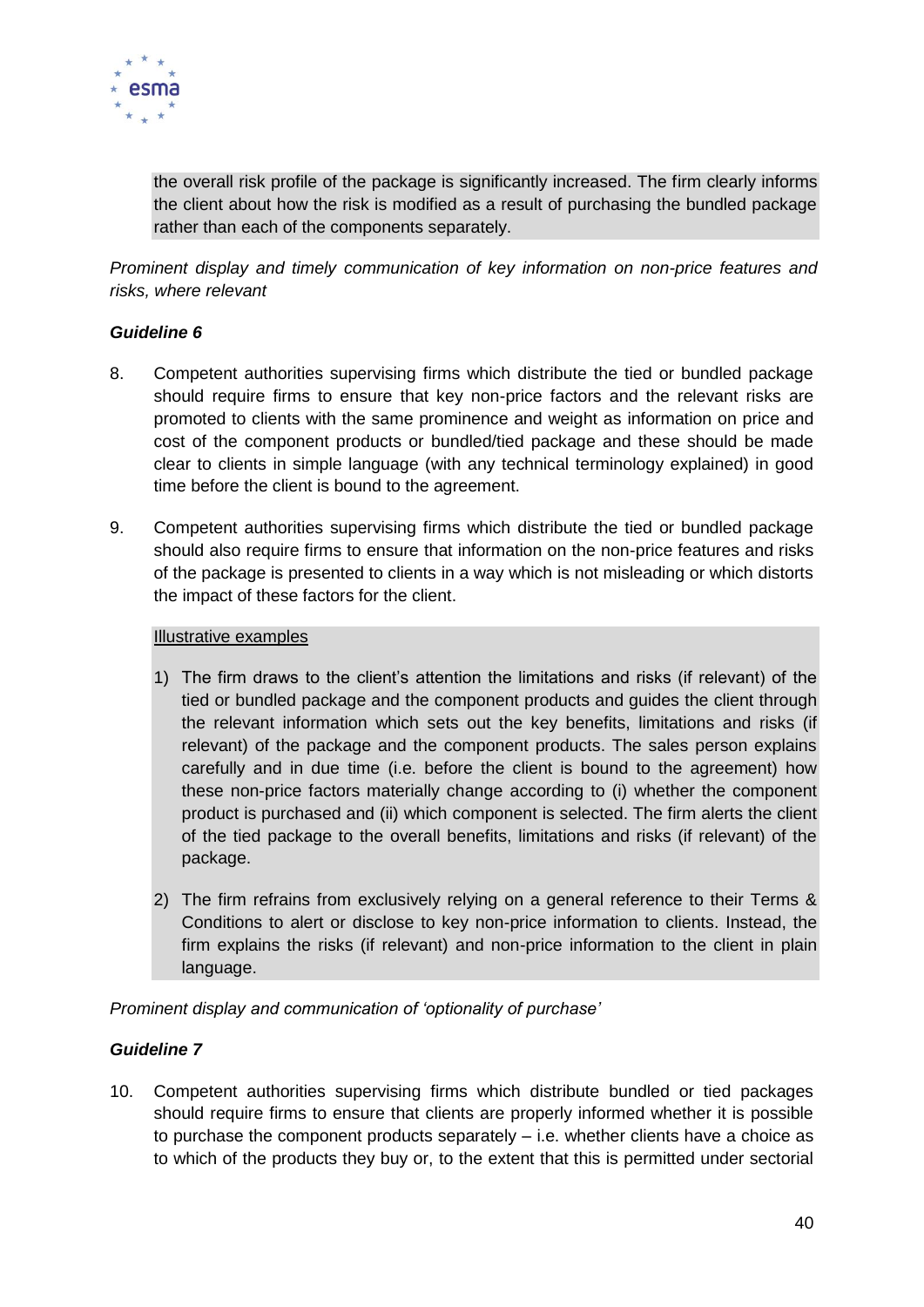

legislation, whether one of the component products has to be purchased in order for the client to be eligible to buy one of the other products from the firm.

- 11. Competent authorities supervising firms which distribute a bundled package should require firms to ensure that they design their purchase options in a way which enables clients to actively select a purchase and therefore to make a conscious decision to buy the component product or the bundled package. Competent authorities should therefore require firms to ensure that pre-ticked boxes (on-line or in any other sales document) are not used by firms when they cross-sell one product or service with another.
- 12. Competent authorities supervising firms which distribute a bundled package should require firms to ensure that they present their purchase options in a way which avoids giving a false perception that the purchase of the bundled package is compulsory when in fact it is an optional purchase.

#### Illustrative examples

- 1) A firm offers a range of different investment products). The firm sets out the client's options clearly. For example, it is clear that the client has the option to purchase an execution only service with no additional products such as market data and financial analysis. Similarly, it is clear whether the client's choice is restricted to particular bundles of component products, or if he/she has a free choice as to which ones they can combine together.
- 2) The purchase option for a bundled package of execution only service and markets research on the firm's sales internet pages is left blank. The client has to opt-in to the purchase by clicking 'yes' to a simple question about whether the client wants to buy the add-on product (in this case the market research) (and therefore bundled package) in addition to the 'core' product.

#### *Adequate training for relevant staff*

#### *Guideline 8*

13. Competent authorities supervising firms which distribute tied or bundled packages should require firms to ensure that adequate training, including cross-sectorial training when relevant, is provided to staff in charge of distributing each of the products sold as part of a package. Staff training should ensure that staff are familiar with the risks, where relevant, of the component products and the bundled or tied package and be able to communicate these to clients in plain (non-technical) language.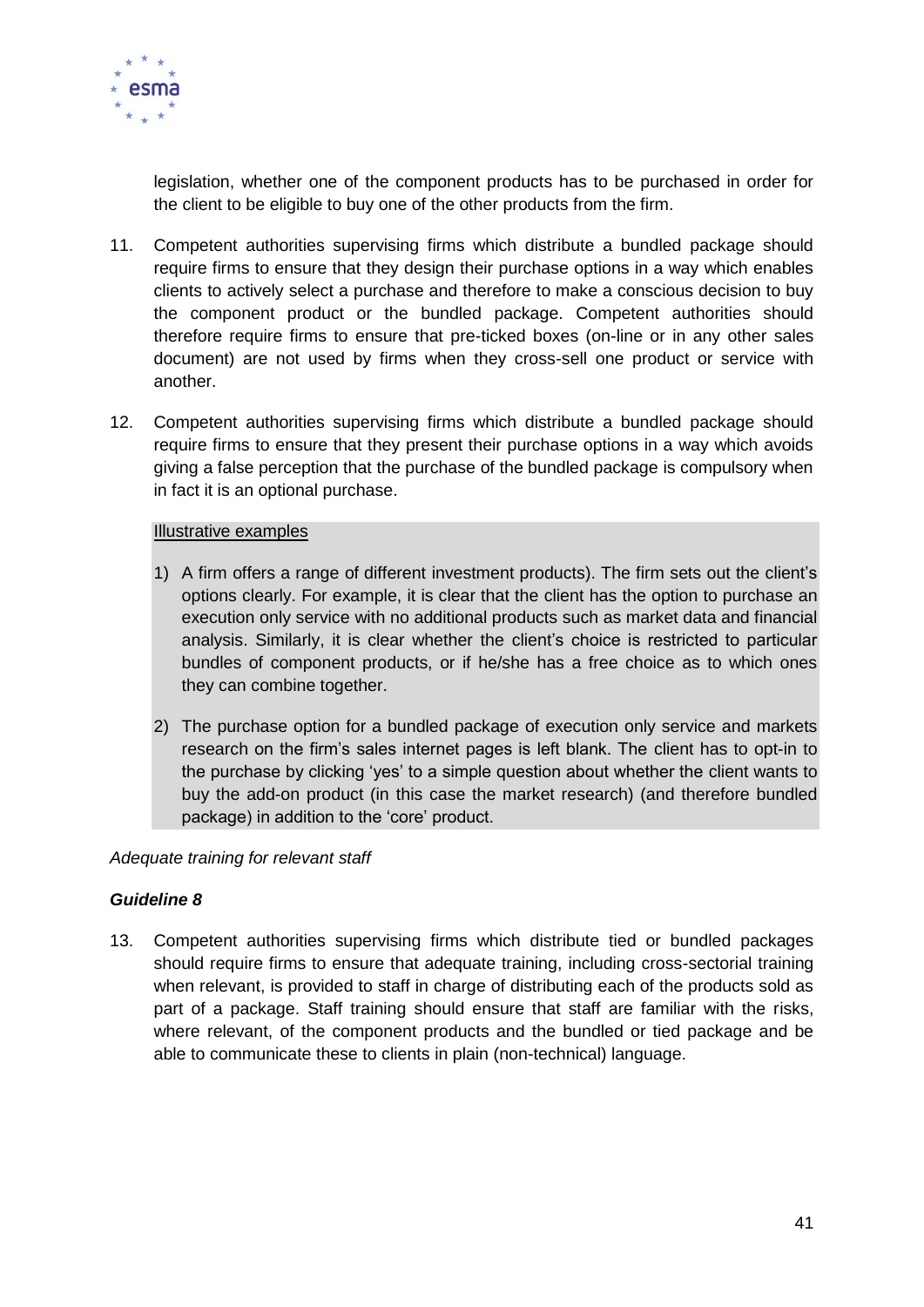

*Conflicts of interest in the remuneration structures of sales staff*

## *Guideline 9*

14. Competent authorities supervising firms which distribute tied or bundled packages should require firms to ensure that suitable remuneration models and sales incentives encouraging responsible business conduct, fair treatment of clients and avoidance of conflicts of interest for staff selling the tied or bundled package are in place and are monitored by senior management.

#### Illustrative examples

- 1) The firm refrains from operating remuneration policies, practices and performancebased competitions that encourage sales staff who may be remunerated on a commission basis to 'push', the sale of the bundled package and which may therefore encourage the unnecessary/unsuitable sales of either a component of the package or the package itself. For instance if sales staff were incentivised to crosssell a loan with a brokerage account, then as a result of this remuneration structure, there would be the risk of incentivising a potential mis-selling of the loan and therefore also of the package.
- 2) The firm avoids remuneration policies and practices which reduce sales' staff basic salary substantially if a specific sales target in relation to the bundled/tied package is not met; thereby reducing the risk that the sales person will make inappropriate sales of the bundled package to avoid this outcome.
- 3) The firm avoids reducing bonus or incentive payments earned by sales staff because a sales target or threshold for the bundled package has not been met.

#### *Post-sale cancellation rights*

#### *Guideline 10*

- 15. Competent authorities supervising firms which distribute tied or bundled packages should require firms to ensure that where 'cooling-off periods' or post-sale cancellation rights apply to one or more components of a package (if the components were sold on a stand-alone basis), these rights should continue to apply to those components within the package.
- 16. Competent authorities supervising firms which distribute tied or bundled packages should require firms to ensure that, clients are subsequently allowed to split the products grouped in a cross-selling offer without disproportionate penalties – unless there are justified reasons why this is not possible.